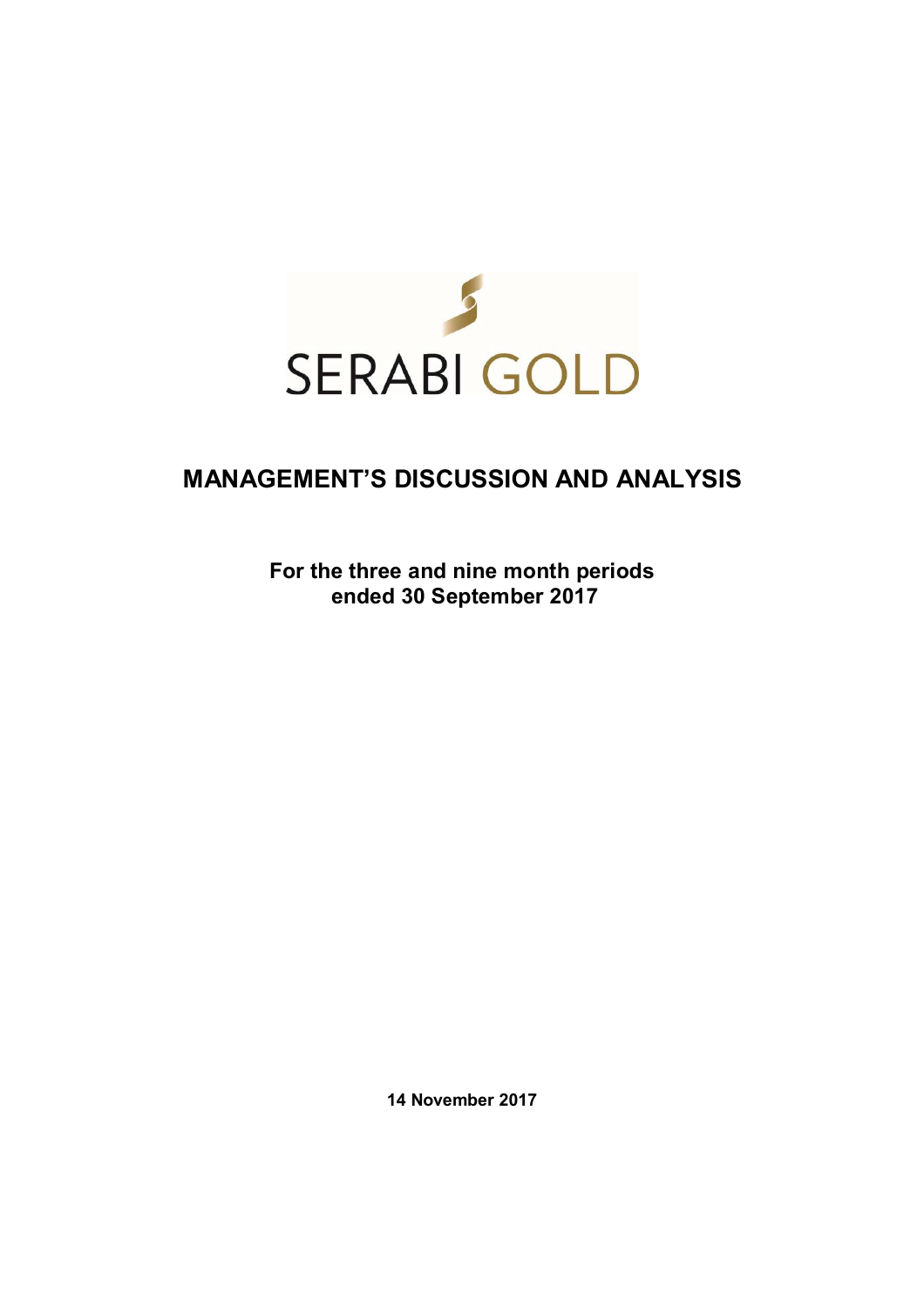## **SERABI GOLD PLC Management's Discussion and Analysis for the three and nine month periods ended 30 September 2017**

#### **Introduction**

This Management's Discussion and Analysis ("MD&A"), dated 14 November 2017, provides a review of the performance of Serabi Gold plc ("Serabi", the "Company" or the "Group"). It includes financial information from, and should be read in conjunction with, the interim unaudited condensed financial statements of the Group for the three and nine month periods ended 30 September 2017 and also read in conjunction with the Group's annual report and audited consolidated financial statements and the Group's MD&A for the 12 month period ended 31 December 2016.

For further information on the Group, reference should be made to its public filings (including its most recently filed annual information form ("AIF") which is available on SEDAR at www.sedar.com. Technical reports, press releases and other information including the AIF are also available on the Group's website www.serabigold.com.

Please refer to the cautionary notes at the end of this MD&A.

The Group reports its financial position, results of operations and cash flows in United States dollars (unless otherwise stated) and in accordance with International Financial Reporting Standards ("IFRS") in force at the reporting date and their interpretations issued by the International Accounting Standards Board ("IASB") and adopted for use within the European Union and with IFRS and their interpretations issued by the IASB. The consolidated financial statements have also been prepared in accordance with those parts of the UK Companies Act 2006 applicable to companies reporting under IFRS.

## **Overview**

The Company is a United Kingdom registered and domiciled gold mining and development company based in London, England. The Group's principal assets are its gold operations in the Jardim do Ouro area of the Tapajos region in the State of Para in Brazil, which it holds through its wholly owned subsidiaries Serabi Mineração S.A. and Gold Aura do Brasil Mineração Ltda.

The Group's primary interests are located in the Tapajos region of northern Brazil. The current mining operations are over the Palito orebody ("Palito" or the "Palito Mine") and the Sao Chico orebody ("Sao Chico" or the "Sao Chico Mine") and lie within the larger Jardim do Ouro Gold Project ("JDO Project") which comprises a series of contiguous exploration licences covering an area of over 40,000 hectares, and lies on the 50 kilometres wide north west to south east trending Tocantinzinho Trend, the major controlling structural feature in the Tapajos region. The vast majority of the hard rock mineral resources discovered to date in the Tapajos region lie on this trend.

The Palito Mine is fully permitted and has a mining licence covering 1,150 hectares which was issued in October 2007. Remediation work commenced in October 2012, developing the existing underground mine and renovating the process plant. Commissioning of the process plant started in December 2013 and during the first half of 2014 the planned production ramp-up was on-going, with the first consignments of gold/copper concentrate transported from the Palito Mine in February 2014. On 23 July 2014, the Group declared that the Palito Mine had achieved commercial production with effect from 1 July 2014. In 2014, the Palito Mine produced 18,000 ounces of gold, which increased in 2015 to approximately 29,800 ounces and approximately 27,100 ounces in 2016.

The gold at Palito is associated with occurrences of copper and iron and is hosted in quartz veins with bonanza gold grades associated with massive chalcopyrite-pyrite blowouts within the quartz veins. Gold recovery is undertaken by crushing and grinding prior to passing the ore through a flotation plant producing a copper/gold concentrate which can account for up to approximately 60 per cent to 70 per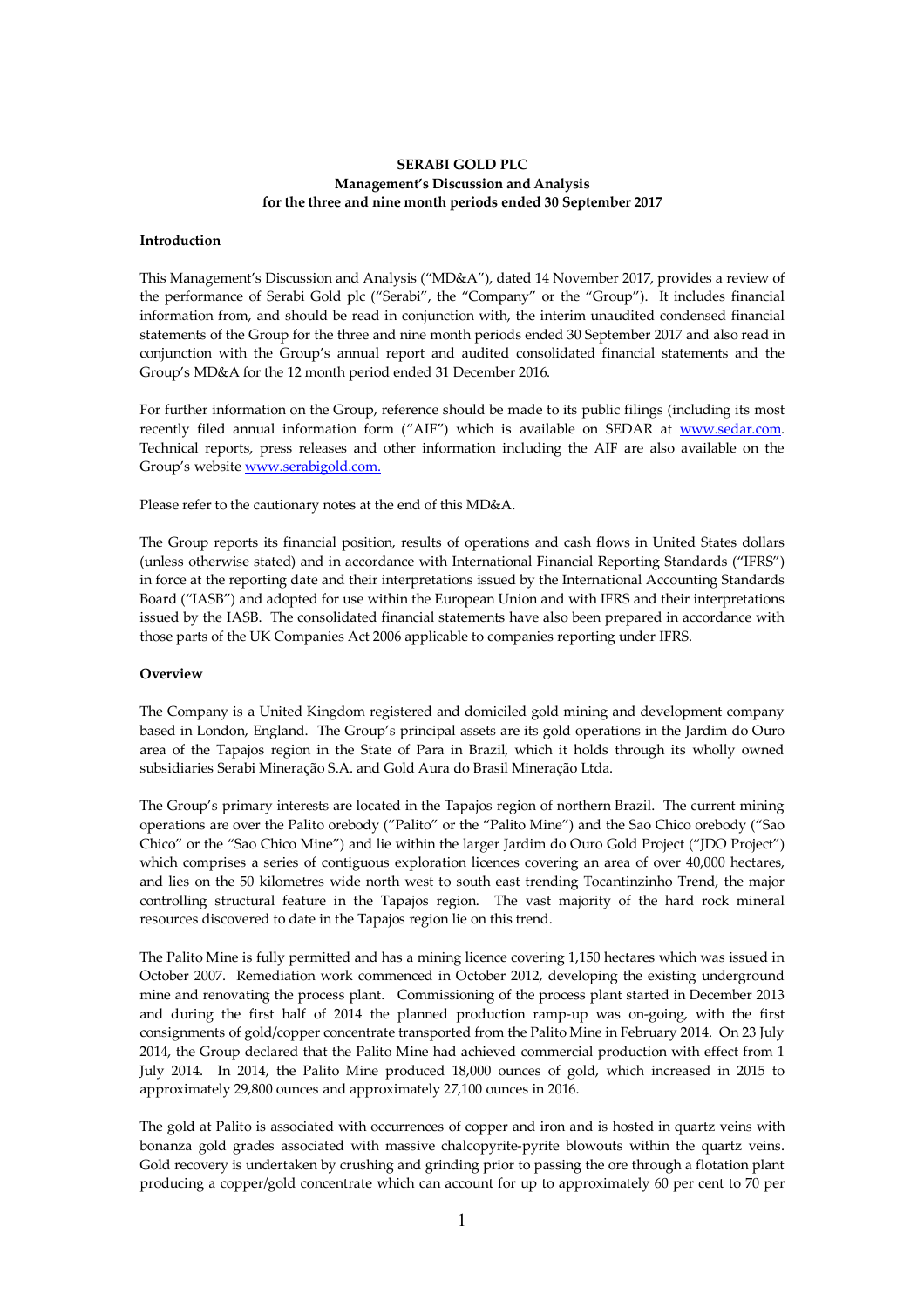cent of the gold recovered from the Palito orebody. The residual tailings from the flotation process, which also recovers over 90 per cent of the copper content of the ore, are then passed to a conventional Carbon in Pulp ("CIP") plant which can recover approximately 65 per cent to 70 per cent of the residual gold. Overall gold recovery from the Palito orebody is approximately 92 per cent.

The Sao Chico orebody is a high-grade deposit located approximately 30 kilometres, by road, from Palito. Work commenced early in 2014 on earthworks to allow the Group to expose the bedrock and construct a mine portal. The portal was established at the end of September 2014 and during the fourth quarter of 2014 the decline ramp was advanced towards the first two underground development levels. The Main Vein was intersected in January 2015, and by the end of December 2015, the ramp development provided access to three development levels and the production of ore from the first stopes was underway. Commercial production at Sao Chico was declared as of 1 January 2016 and gold production during 2016 was approximately 12,300 ounces. Ore from the Sao Chico Mine is transported by truck to a central gold process plant located adjacent to the Palito orebody.

The gold of the Sao Chico orebody is hosted within a mineralised alteration zone including moderately high concentrations of pyrite, galena, and sphalerite, although the gold is not directly associated with the latter two minerals. The gold mineralisation is amenable to direct cyanidation. For much of 2015, the Sao Chico Mine ore was passed directly through to cyanidation, where it was blended with the flotation tailings from the Palito Mine in the CIP recovery plant. However, following the successful commissioning, in the fourth quarter of 2015, of an In-Line Leach Reactor ("ILR"), the processing flowsheet of the Sao Chico Mine ore was amended to allow the ore to pass initially to a gravity concentrator after milling, with the concentrate produced being passed through the ILR, where gold is leached, and then recovered through conventional electro winning and smelting processes to produce bars of gold doré. The ILR is a small but very intensive, closed cyanide leaching process for treating very high gold content material, typically to leach high grade gravity concentrate. The gravity circuit currently recovers up to 60 per cent of the gold. The tailings from this ILR process continue to pass to the CIP recovery plant where they are blended with the flotation tailings generated from the processing of the Palito ore. Overall gold recovery from the Sao Chico orebody is approximately 93 per cent.

The Group holds other exploration licences within the Tapajos region covering approximately 18,000 hectares. Exploration work undertaken by the Group on these licences is at an early stage.

On 3 March 2014, the Group completed a placement of shares and warrants to raise gross proceeds of UK£10 million. These proceeds were used, in part, to finance the next stage of evaluation and development of the Sao Chico project in advance of a decision to enter into commercial mining operations. On 30 December 2015, the Group agreed an unsecured short term working capital convertible loan facility of US\$5 million with its major shareholder, Fratelli Investments Limited ("Fratelli"). The Group drew down US\$2 million against this convertible loan facility and in August 2016, Fratelli exercised its right to convert the outstanding loan of US\$2 million into shares of the Company at a subscription price of UK£0.036. On 15 August 2016, the Company issued 42,312,568 shares of the Company to Fratelli. On 30 June 2017, the Group entered into a credit facility for US\$5 million with the Sprott Resource Lending Partnership ("Sprott") to provide development and working capital for Palito and Sao Chico. This facility included an amount of US\$1.37 million that was outstanding under a previous credit facility with Sprott, entered into on 26 September 2014, with the remaining funds being received on 5 July 2017.

The Company's shares trade on the Toronto Stock Exchange ("TSX") under the symbol "SBI" and on AIM, a market operated by the London Stock Exchange, under the symbol "SRB". The Company is incorporated under the laws of England and Wales and is a reporting issuer in British Columbia, Alberta and Ontario.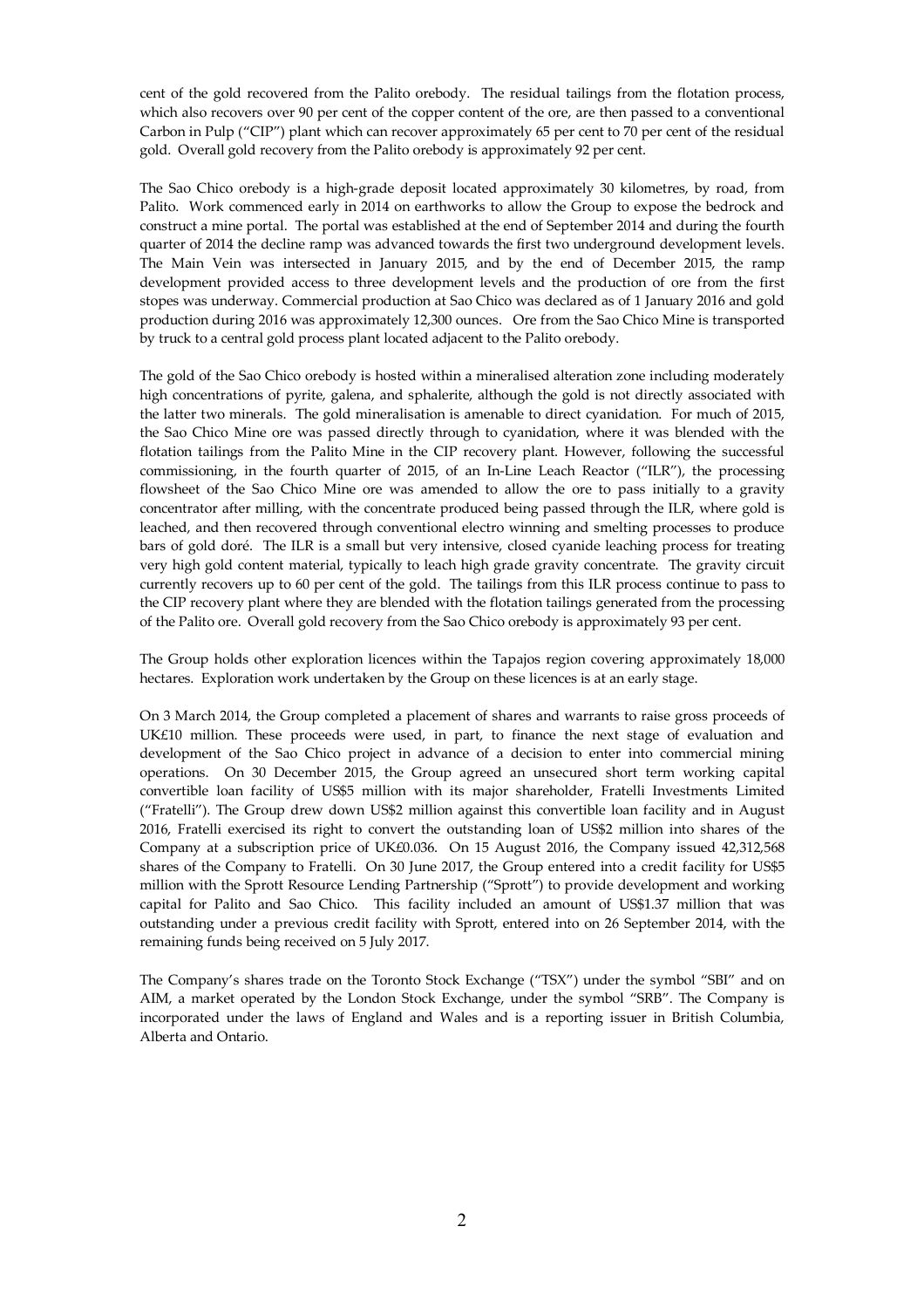| SUMMARY FINANCIAL STATISTICS FOR THE THREE AND NINE MONTHS ENDING 30 SEPTEMBER 2017 |              |                |                  |                |  |  |
|-------------------------------------------------------------------------------------|--------------|----------------|------------------|----------------|--|--|
|                                                                                     | 3 months to  | 9 months to    | 3 months to      | 9 months to    |  |  |
|                                                                                     | 30 September | 30 September   | 30 September     | 30 September   |  |  |
|                                                                                     | 2017         | 2017           | 2016             | 2016           |  |  |
|                                                                                     | US\$         | US\$           | US\$             | US\$           |  |  |
| Revenue                                                                             | 12,908,790   | 36,225,050     | 16,209,753       | 42,120,928     |  |  |
| <b>Cost of Sales</b>                                                                | (7,695,870)  | (24, 558, 180) | (25,828,941)     | (25,828,941)   |  |  |
| Depreciation and amortisation charges                                               | (2,934,986)  | (7,545,847)    | (6, 552, 101)    | (6,552,101)    |  |  |
| Gross profit                                                                        | 2,277,934    | 4,121,023      | 3,086,473        | 9,739,886      |  |  |
|                                                                                     |              |                |                  |                |  |  |
| Profit / (loss) before tax                                                          | 490,532      | (337, 135)     | 743,503          | 2,305,731      |  |  |
| Profit after tax                                                                    | 235,051      | (770, 629)     | 465,480          | 1,471,662      |  |  |
| Earnings per ordinary share (basic)                                                 | 0.03c        | (0.11c)        | 0.07c            | 0.22c          |  |  |
|                                                                                     |              |                |                  |                |  |  |
| Average gold price received                                                         |              | US\$1,238      |                  | US\$1,256      |  |  |
|                                                                                     |              |                |                  |                |  |  |
|                                                                                     |              |                | As at            | As at          |  |  |
|                                                                                     |              |                | 30 September     | 31 December    |  |  |
|                                                                                     |              |                | 2017             | 2016           |  |  |
| Cash and cash equivalents                                                           |              |                | 9,753,385        | 4,160,923      |  |  |
| Net assets                                                                          |              |                | 64,598,323       | 63,378,973     |  |  |
|                                                                                     |              |                |                  |                |  |  |
| Cash Cost and All-In Sustaining Cost ("AISC")                                       |              |                |                  |                |  |  |
|                                                                                     |              |                | 6 months to      | 9 months to    |  |  |
|                                                                                     |              |                | 30 September     | 30 September   |  |  |
|                                                                                     |              |                | 2017             | 2016           |  |  |
| Gold production for cash cost and AISC purposes                                     |              |                | 27,666           | 29,900         |  |  |
|                                                                                     |              |                |                  |                |  |  |
| <b>Total Cash Cost of production (per ounce)</b>                                    |              |                | <b>US\$795</b>   | <b>US\$772</b> |  |  |
| Total AISC of production (per ounce)                                                |              |                | <b>US\$1,058</b> | <b>US\$951</b> |  |  |
|                                                                                     |              |                |                  |                |  |  |

# **Key Operational Information**

|                                   |                     |                     |                                | SUMMARY PRODUCTION STATISTICS FOR THE THREE QUARTERS TO 30 SEPTEMBER 2017 |                 |         |              |              |              |         |
|-----------------------------------|---------------------|---------------------|--------------------------------|---------------------------------------------------------------------------|-----------------|---------|--------------|--------------|--------------|---------|
|                                   |                     | <b>Ouarter</b><br>1 | <b>Ouarter</b><br>$\mathbf{2}$ | Ouarter<br>3                                                              | Year to<br>Date | Ouarter | Ouarter<br>2 | Ouarter<br>3 | Quarter<br>4 | Total   |
|                                   |                     | 2017                | 2017                           | 2017                                                                      | 2017            | 2016    | 2016         | 2016         | 2016         | 2016    |
| Horizontal<br>development - Total | <b>Metres</b>       | 2,251               | 1,855                          | 2,996                                                                     | 7,102           | 2,925   | 2,941        | 2,649        | 2,694        | 11,209  |
| Mined ore – Total                 | Tonnes              | 36,918              | 42,075                         | 41,263                                                                    | 120,256         | 37,546  | 33,606       | 43,133       | 44,579       | 158,864 |
|                                   | Gold grade<br>(g/t) | 10.12               | 7.80                           | 9.80                                                                      | 9.20            | 11.02   | 9.56         | 9.61         | 8.94         | 9.74    |
| Milled ore                        | Tonnes              | 46,663              | 43,905                         | 44,954                                                                    | 135,522         | 36,615  | 39,402       | 42,464       | 40,485       | 158,966 |
|                                   | Gold grade<br>(g/t) | 7.09                | 6.26                           | 7.21                                                                      | 6.86            | 8.58    | 8.17         | 8.08         | 7.60         | 8.11    |
| Gold production (1)(2)            | Ounces              | 9,861               | 8,148                          | 9,657                                                                     | 27,666          | 9,771   | 9,896        | 10,310       | 9,413        | 39,390  |

(1) Gold production figures are subject to amendment pending final agreed assays of the gold content of the copper/gold concentrate and gold doré that is delivered to the refineries.

(2) Gold production totals for 2017 include treatment of 4,941 tonnes of flotation tails (2016 full year : 16,716 tonnes)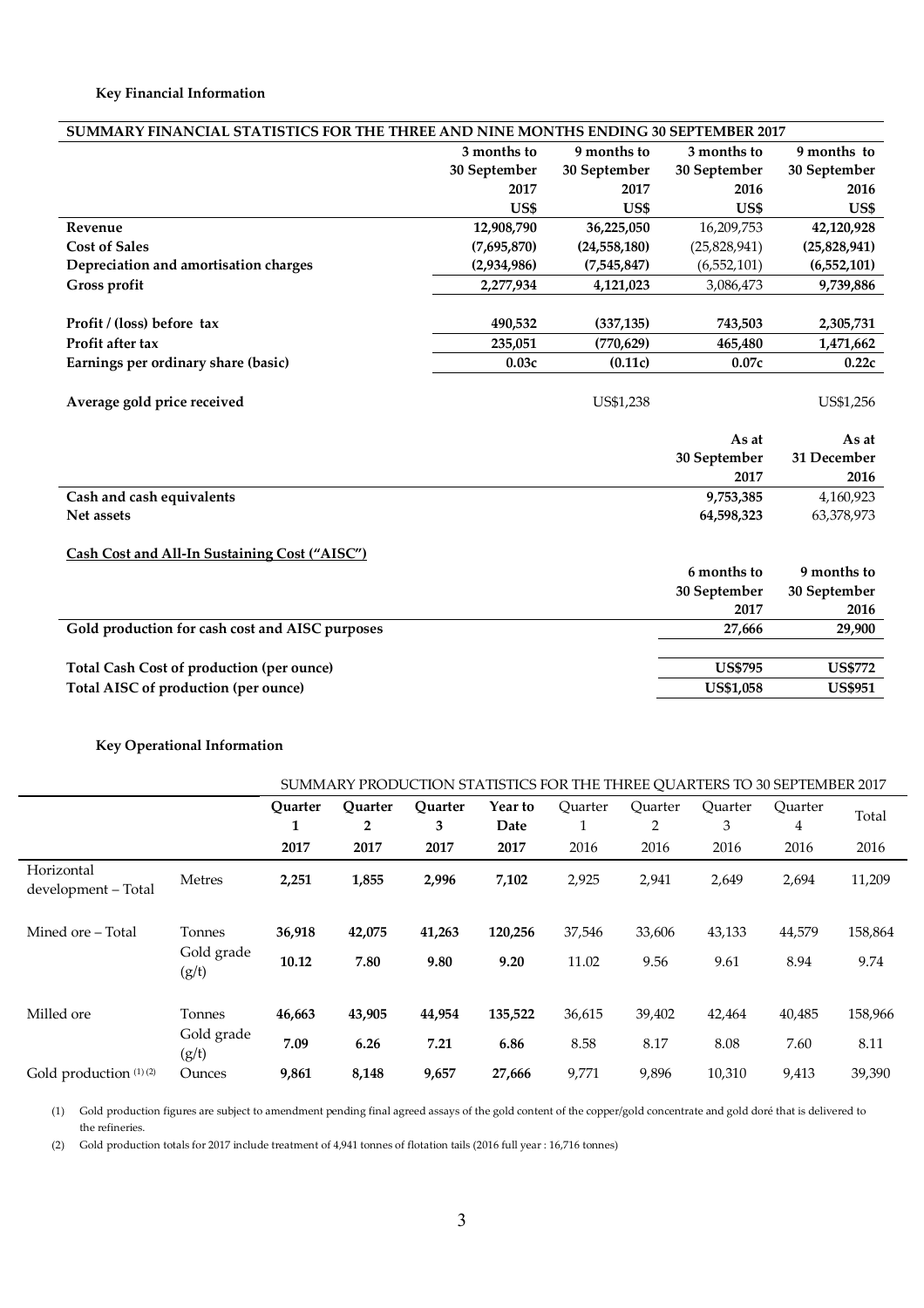# **Financial Highlights**

- Cash Cost for the year to date of US\$795 per ounce of gold.
- All-In Sustaining Cost for the year to date of US\$1,058 per ounce of gold.
- Gross profit from operations for the first nine months of 2017 of US\$4.12 million.
- Profit per share of 3 cents for Q3 and loss per share of 11 cents for the first nine months of 2017.
- Cash holdings of US\$9.75 million at 30 September 2017.
- Average gold price of US\$1,238 per ounce received on gold sales in the first nine months of 2017.

## **2017 Guidance**

- Forecast gold production for the fourth quarter of 2017 of approximately 10,000 ounces to achieve full year production of approximately 38,000 ounces.
- Cost guidance for 2017 of an All-In Sustaining Cost ("AISC") of US\$1,000 to US\$1,025 per ounce.

# **Operational Highlights**

- Third quarter production of 9,657 ounces of gold.
- Mine production totalled 41,263 tonnes at 9.80 grammes per tonne ("g/t") of gold.
- 44,954 tonnes processed through the plant for the combined mining operations, with an average grade of 7.21 g/t of gold.
- 2,996 metres of horizontal mine development completed in the quarter.
- The Palito orebody saw development and production focus on the Senna, Pipocas, G3 and Mogno veins principally, with three other veins, (Zonta, G1, Jatoba) in development.
- The mine ramp accessing the Sao Chico orebody has now reached the 26mRL, approximately 230 vertical metres below surface. Production is coming from the 128mRL and 100mRL levels with levels 86mRL, 70mRL, 56mRL, 40mRL and now 26mRL all either developed or in development, comfortably ahead of production.
- By the end of the third quarter, surface ore stocks were approximately 15,000 tonnes (30 June 2017: 12,000 tonnes) with an average grade of 3.2 g/t of gold.
- A surface diamond drill programme of approximately 10,000 metres has commenced and will principally focus on the strike extensions of the veins in the Palito orebody.
- The results of a new 43-101 Technical Report comprising the geological resource and mineable reserve are close to completion and are expected to be issued before the end of November.

## **Outlook and Strategy**

## Mining

The Palito Mine is currently operating across four key mining sectors and the current mining plans for the next two years take into account only eight of the 24 veins that comprise the Measured, Indicated and Inferred resources of the Palito Mine. Underground drilling of the Palito orebody is helping to identify mineralisation at depth, making the rate and location of future mine development more efficient and also identifying additional smaller parallel vein structures that could be accessed from existing mine development.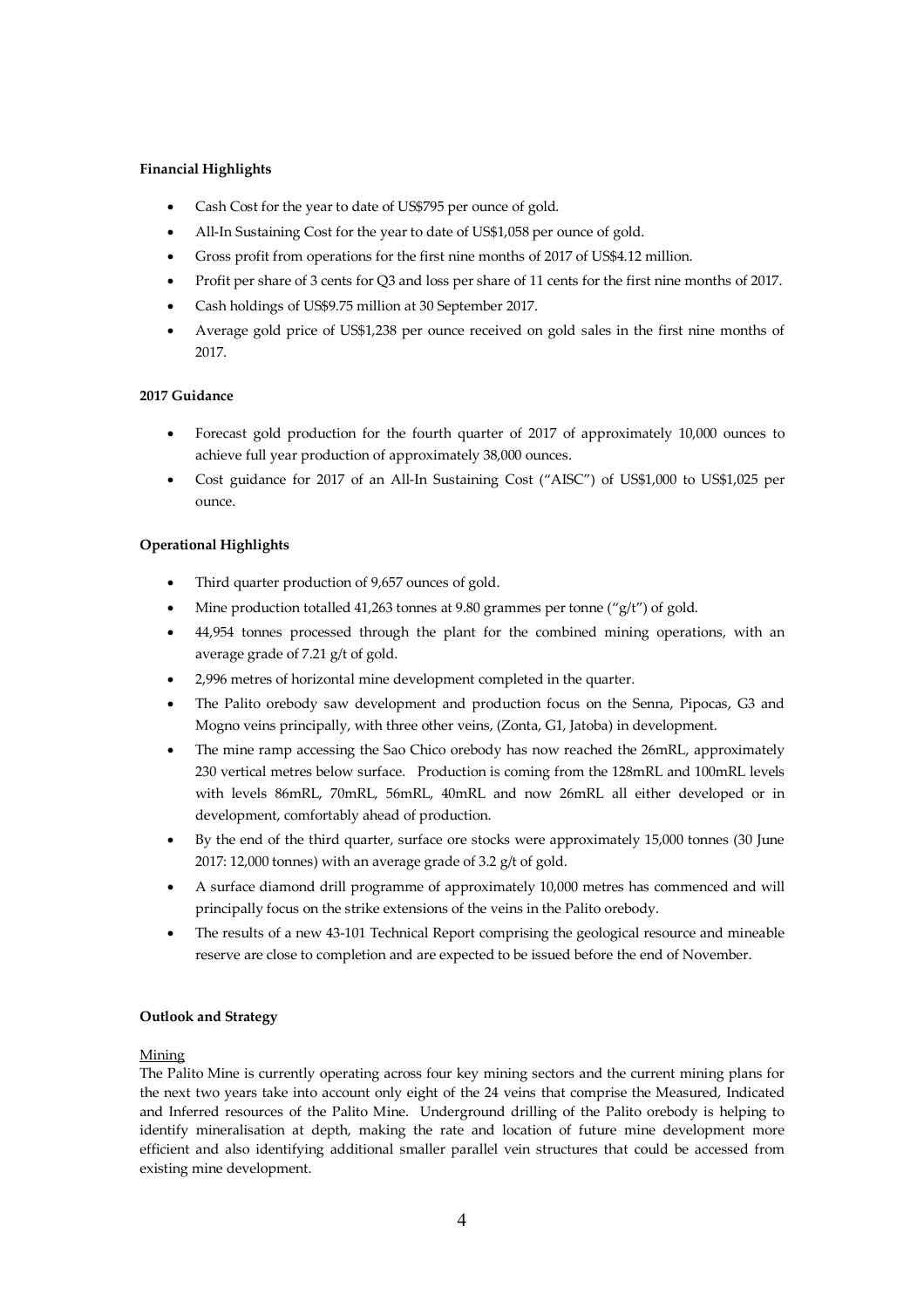Within the Palito orebody, the G3 vein is the most developed of the 24 veins, developed to a depth of approaching 300 metres and over a strike length of over one kilometre. Management consider that there is strong potential for the Palito veins to continue both along strike to the southeast and the northwest, as far as the Currutela and Copper Hill discoveries respectively, opening up a potential four kilometre strike length of mineralisation.

At Sao Chico the mine development has, to date, focused on the central ore shoot of the Main Vein. The Sao Chico orebody, whilst contributing to the Group's gold production, was primarily in development during 2015 and the early part of 2016, as the Group sought to ensure that it secured a rolling medium term production plan for up to two years into the future. It was only in the second half of 2016 that levels of stoping activity began to increase. During the remainder of 2017 management expects that monthly development and production rates will continue to stabilise. The Group is driving development galleries east and west towards additional ore shoots that have been identified by surface drilling. Management is confident that these ore shoots will provide additional mineable ore at Sao Chico. Underground drilling is being undertaken at Sao Chico for short term operational and mine planning purposes with a second parallel campaign being undertaken to test the deeper resource potential of the deposit.

## Near-term production growth

Management continues to evaluate the Group's options for expanding its gold production. Mine-site geophysical studies undertaken during the third quarter of 2016 over the Currutela and Piuai discoveries and other areas close to the current Palito orebody are now being followed up with an initial 8,000 metre surface drilling programme which should commence before the end of November 2017. This is the first phase of a larger exploration and evaluation drill programme that management would like to undertake and which it feels could, on or before completion, provide sufficient confidence to justify commencement of new mine portals and underground exploration development drives. These would be used to access and fully evaluate any new discoveries that are considered to have potential to be commercially viable. In time, these discoveries could become new near-mine satellite deposits adding incremental production.



Indicative locations and allocation of the planned 8,000 metre drill programme

## Exploration

The Group has also commenced mine-site surface geophysics programmes around the Sao Chico deposit. Management considers that the mineralisation at Sao Chico is hosted in a regional shear zone and have used geophysics to try and identify additional deposits that may lie along a four kilometre strike zone around the current Sao Chico deposit. Again, in time, this exploration work may lead to the identification of additional near-mine satellite mining opportunities.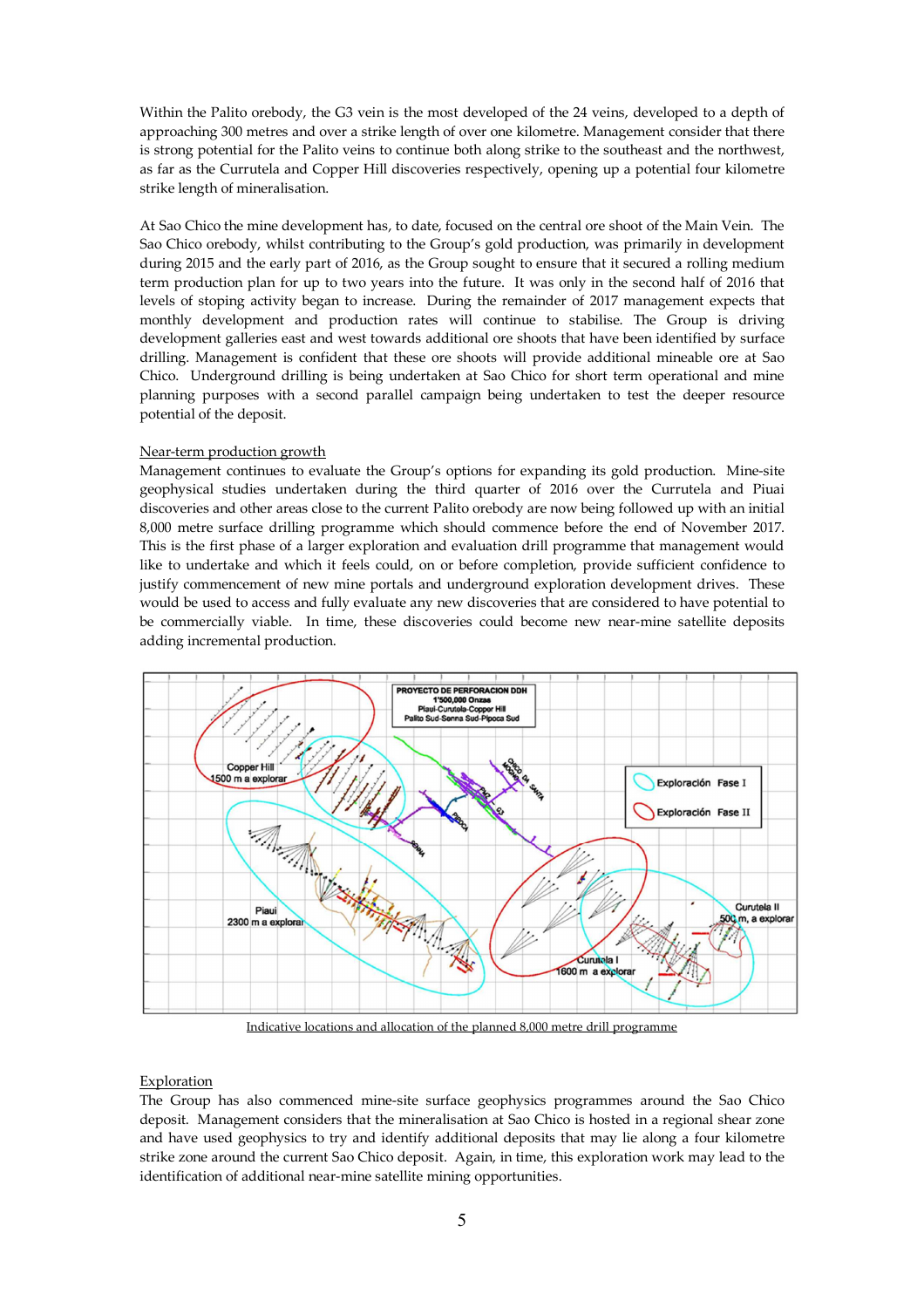All exploration had been on-hold since the end of 2011 when the Group took the strategic decision to focus its immediate efforts on bringing the Palito Mine back into production. Whilst currently the immediate focus of management is to evaluate the near-mine potential within two to three kilometres of its existing operation, on a wider regional basis the Group is developing plans to progress the evaluation of its whole tenement package.

The Group has flown 14,650 hectares of airborne electro-magnetic ("VTEM") surveys and these initial aerial surveys have highlighted many areas of interest and exploration opportunities to pursue in due course as and when adequate funding is available. The Group is cognisant that the exploration tenements it holds are only granted for limited terms and is therefore keen to implement a regional exploration programme to highlight the tenement areas that should be prioritised as having the highest potential as soon as it can make available adequate funds. With a number of historic garimpo operations lying within the Group's tenements, management is confident that, in the fullness of time, it will be able to make further discoveries all of which could have the potential to be additional satellite operations lying within 15 kilometres of its current Palito or Sao Chico operations and contribute further resource and production growth.

Through this combination of near-mine and regional exploration and evaluation, the Group expects to establish a strong pipeline of development opportunities that will allow the Group to grow its production base at a low capital cost, leverage off existing infrastructure and resources to minimise development and operational costs and, with high grades and low volumes, have a low environmental impact.

Except for the 8,000 metre programme planned to commence in November 2017 at Palito, no surface drilling or other surface exploration activities are currently planned on any other exploration properties of the Group.

Management has, and will continue to evaluate, other value adding, cost effective opportunities within Brazil that it considers could increase the resource base and longer term production potential of the Group as well as having the potential to be value enhancing for its shareholders. These opportunities will always be assessed, and only considered if, they outrank existing organic growth options.

## **2017 Production Guidance**

The Group, at the beginning of 2017, forecast 40,000 ounces of gold production for the year, with an All In Sustaining Cost ("AISC") of between \$950 and \$975 per ounce, broadly in line with the cost guidance of 2016. Gold production for the first nine months remains broadly in line with the Company's forecast.

With year to date production standing at 27,666 ounces, an additional fourth quarter of 10,000 ounces forecast should result in full year production of a minimum of approximately 38,000 ounces. Management hope that production for the fourth quarter will improve on prior quarters with the addition of increased levels of processing of 2014 flotation tails during the final quarter, a benefit which will continue through 2018 as well.

Based on consensus opinions at the start of the year the Group had anticipated a weakening of the Real in the second half of 2017, which has not been the case. Whilst costs in Brazilian Reais are below mangements forecasts the Group had slightly increased its estimate of AISC for the full year to be between US\$1,000 to US\$1,025 per ounce.

## **Operational Review for the year to date**

Total gold production for the third quarter of 2017 was 9,657 ounces of gold resulting in total gold production for the year to date of 27,666 ounces. Whilst this production is approximately eight per cent lower than the corresponding nine month period in 2016, this reduction was the result of an operational issue experienced during April and much of May (and fully described in the Company's Management Discussion and Analysis for the second quarter of 2017, issued on 14 August 2017), which has now been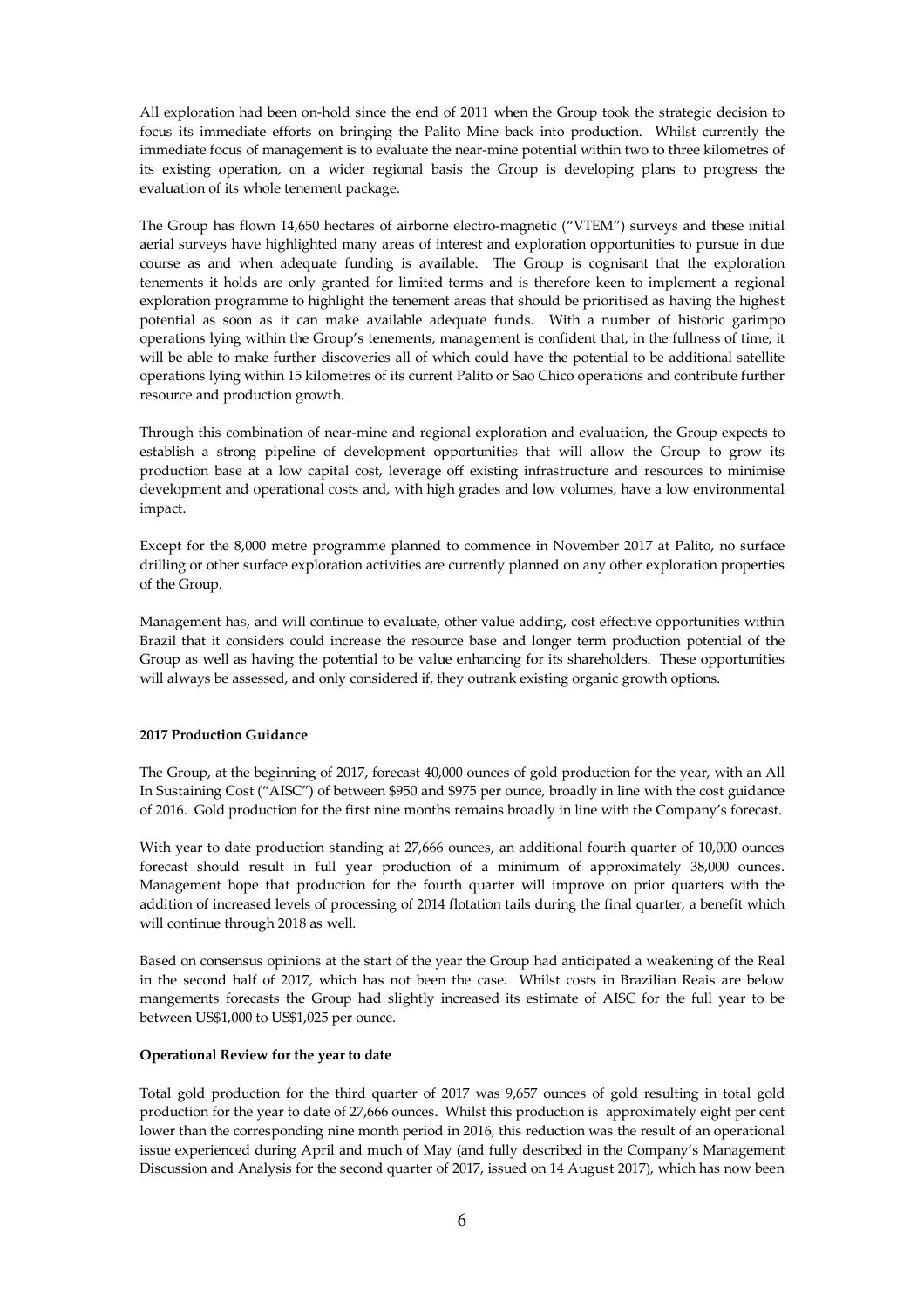resolved. Management hope that production for the fourth quarter will improve on prior quarters. The Group has designed and is constructing an independent conveyor to feed historic flotations tailings, produced during 2014, directly into the ball mills, allowing this material to be added to the current dry mill feed, and therefore increasing the levels that can be treated each month. With an increased level of processing of 2014 flotation tails during the final quarter, management expect that production for the fourth quarter of 2017 will be at least 10,000 ounces.

## **Mining operations**

Mining of the Palito orebody has been at relatively steady levels for over two years and production and development rates achieving a steady state of mine output. The ore generated from the Sao Chico orebody in 2016 was derived principally from development. With sufficient development headings now established the Group started to increase the level of stoping activity in the first quarter of 2017 and consequently the tonnage of ore that is being recovered from stope mining. However the stoping method at Sao Chico requires the use of remote controlled loaders to muck the broken ore, and during the first half of 2017 the Group was still in the process of building up its mining fleet. A mechanical problem, during April and May, with a loader whilst a second unit was in the process of being shipped and delivered significantly reduced stope production during these months and it was therefore necessary to use development ore as alternative mill feed. Ore recovered from development mining is unavoidably more diluted and is therefore generally lower grade. By June, with the original unit returned to full operation and the second new unit commissioned and operating, production improved significantly. During the third quarter mine production from the Sao Chico orebody has been excellent with no further significant operational issues.

There were improvements in the average grades mined from both orebodies during the third quarter, with average mined grades of over 9.0  $g/t$  of gold being reported. Mine development from the Sao Chico orebody in particular has been very encouraging, especially on the 40mRL, the lowest level currently in development. To date, the 40mRL level exhibits greater than forecast payable strike lengths compared with the upper levels. Development of the next level, the 26mRL, is eagerly anticipated to see if this trend continues. The exciting results from level 40mRL meant mill feed ore from the Sao Chico orebody was predominantly from development, with relatively little from stoping. In addition, development is now comfortably ahead of stoping, with over two years of ore now developed and 'blast ready' at current production rates.

At the Palito orebody, seven veins out of the 25 veins that comprise the total geological resource, are now in various stages of development and production. The Pipocas, G3, and Senna veins remain the backbone of the sources of ore, with smaller contributions from the newly developed Jatoba, Mogno, Zonta and G1 veins. As has been previously reported, the G3 vein has been intersected on the -50mRL, the lowest level in the mine, and development on this level has been on-going through the third quarter. The mineralised vein remains strong, with very good grades being encountered. The Pipocas vein is in development on the 30mRL and 0mRL levels, with deepening underway to access the -30mRL level.

Performance of the combined mining operations of both the Palito and Sao Chico orebodies has resulted in approximately 120,000 tonnes of ore being extracted during the first nine months of 2017 which compares with a total of approximately 114,000 tonnes produced in the corresponding nine month period of 2016, representing an improvement of five per cent. This increase in output has been assisted by the continued development of the Sao Chico orebody where there are now a number of faces available and with mining operations (stoping and development) now active over eight different levels.

Mined grades achieved for the first nine months of 2017 which averaged 9.20  $g/t$ , and whilst an improvement compared to the average of 8.89 g/t reported for the first six months of 2017, this remains slightly lower than the corresponding period in 2016 (10.06  $g/t$ ). Whilst the lower grades from the Palito orebody were expected and reflect variances arising from normal mine scheduling, the lower grades from the Sao Chico orebody were the consequence of the mechanical failure of the remote controlled loader during the second quarter and the resultant increase in the higher level of development ore mining than was undertaken to compensate for lost stope mining and to provide the necessary mill feed.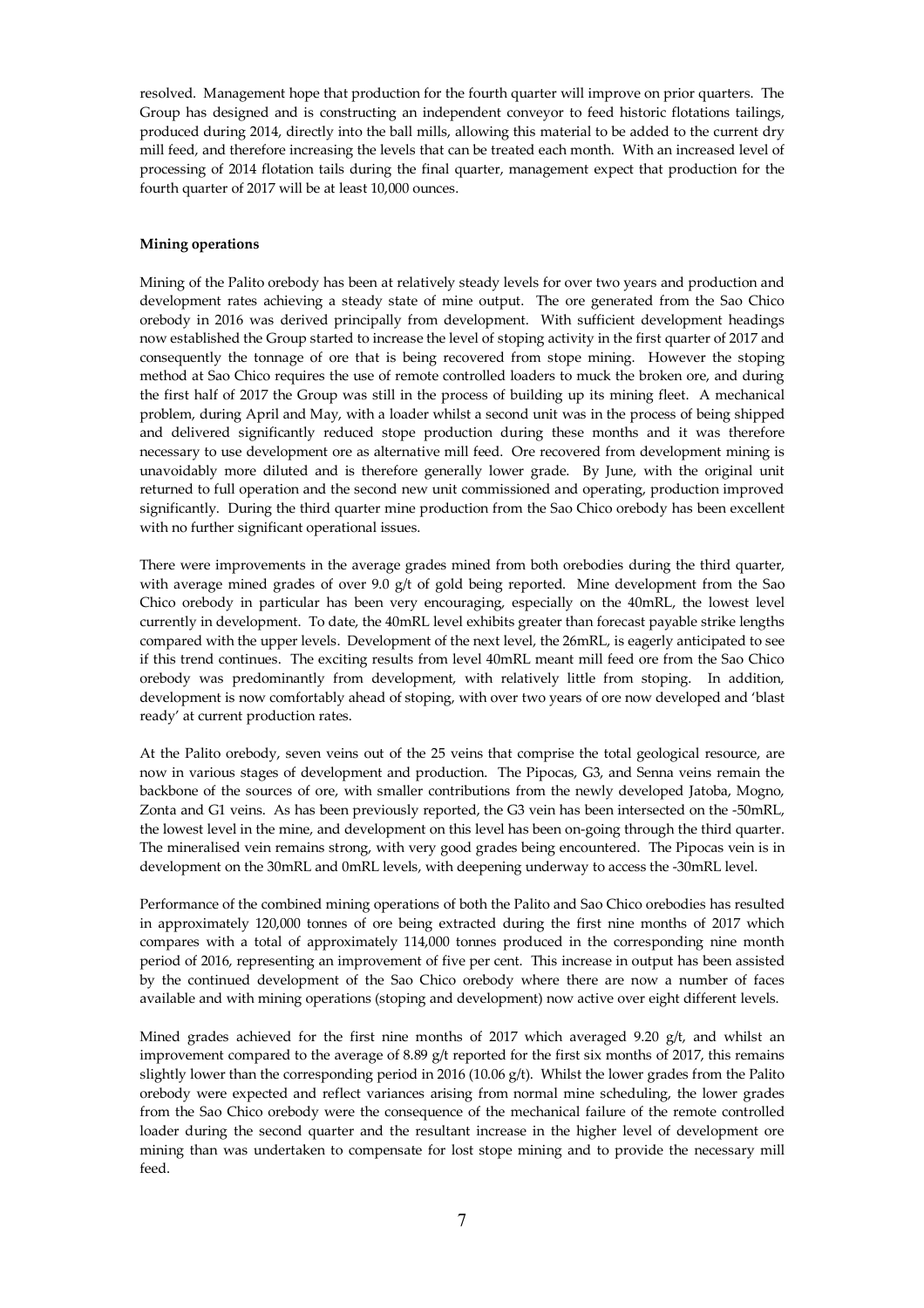With both of the Palito and Sao Chico orebodies, development is significantly in advance of production, and as a result the Group has been able to reduce the levels of development mining activity during 2017 by over 15 per cent compared with rates for same nine month period in 2016.

At the end of the third quarter of 2017 combined coarse ore stocks were approximately 15,000 tonnes with an average grade of 3.2 g/t of gold (31 December 2016: approximately 21,000 tonnes with an average grade of 4.0 g/t of gold).

## Palito Orebody

Mining of the Palito orebody is now very much in regime. During 2016, the Group focused on opening up new sectors in the mine as well as continuing to develop the existing sectors. Up until 2016, mining operations at Palito had focused on the G1, G2 and G3 vein complex ("the Main Zone") as well as the Palito West sector. During 2016, the Group continued development of these two sectors but also gave increased priority to developing and accessing previously drilled, but undeveloped sectors in the upper levels, namely Senna and Chico da Santa. Chico da Santa lies to the east of the Main Zone, with the Senna zone located to the west.

In the G1, G2 and G3 vein complex, the main ramp has now reached the -50 mRL where the G3 vein has been intersected. Development of this new level started during the second quarter of 2017 and it is the lowest production level in the Palito orebody.

The Senna zone was mined during 2008 and 2009 as a small open pit where approximately 25,000 tonnes of oxide ore with a grade of 3.0  $g/t$  gold was extracted. It is now in underground development and to date has been very successful. Mine development on the 250mRL, 237mRL, 225mRL and 210mRL is on-going with the ramp now being taken down to the 180mRL. All ore being mined from the Senna sector is currently from development activity with stoping yet to start. Based on the ore grades recovered from the open pit operation and deeper exploration drill-holes, management is hopeful of the long term potential within the Senna zone which, whilst part of the main Palito Mine complex, has the benefit of an independent access from surface.

In the Chico da Santa sector, the 114mRL has been developed on the Ipe, Jatoba and Mogno veins. Good grades have been encountered in all three veins, though the veins in the sector tend be slightly narrower than the veins being mined elsewhere in the Palito Mine.

Opening up new sectors of the Palito orebody has created options and flexibility, an essential part of any underground mining operation. Underground diamond drilling is being used to evaluate numerous known, but underexplored, veins and together with these two new sectors, the Company plans to open up numerous new mining faces in the upper levels. These have the advantage of being in close proximity to existing mine infrastructure and will not require any new ramp development.

This lateral development also reduces the requirement to continue to deepen the mine at the rates that were previously necessary. This could be expected to extend the life of the operation with the identification of mining areas that are not currently part of the mining plans and will also increase the amount of ore than can be recovered in each vertical metre of mine development, which can improve margins and reduce costs.

In the longer term, management anticipates that the Palito orebody will expand along strike as well, with continuity particularly to the south towards the Palito South and Currutela prospects. The Group has undertaken mine development on G3 towards the Palito South area, primarily on the 114mRL, which has been driven approximately 700 metres further south than any other underground working at Palito. Underground diamond drilling will be used to test the down-dip continuity of the G3 vein at depth and management hopes to be in a position to undertake a drilling programme during 2017 to evaluate this area further.

## Sao Chico Orebody

Underground development of the Sao Chico orebody commenced in the fourth quarter of 2014. During 2015, approximately 2,800 metres of development were completed allowing mining on three levels.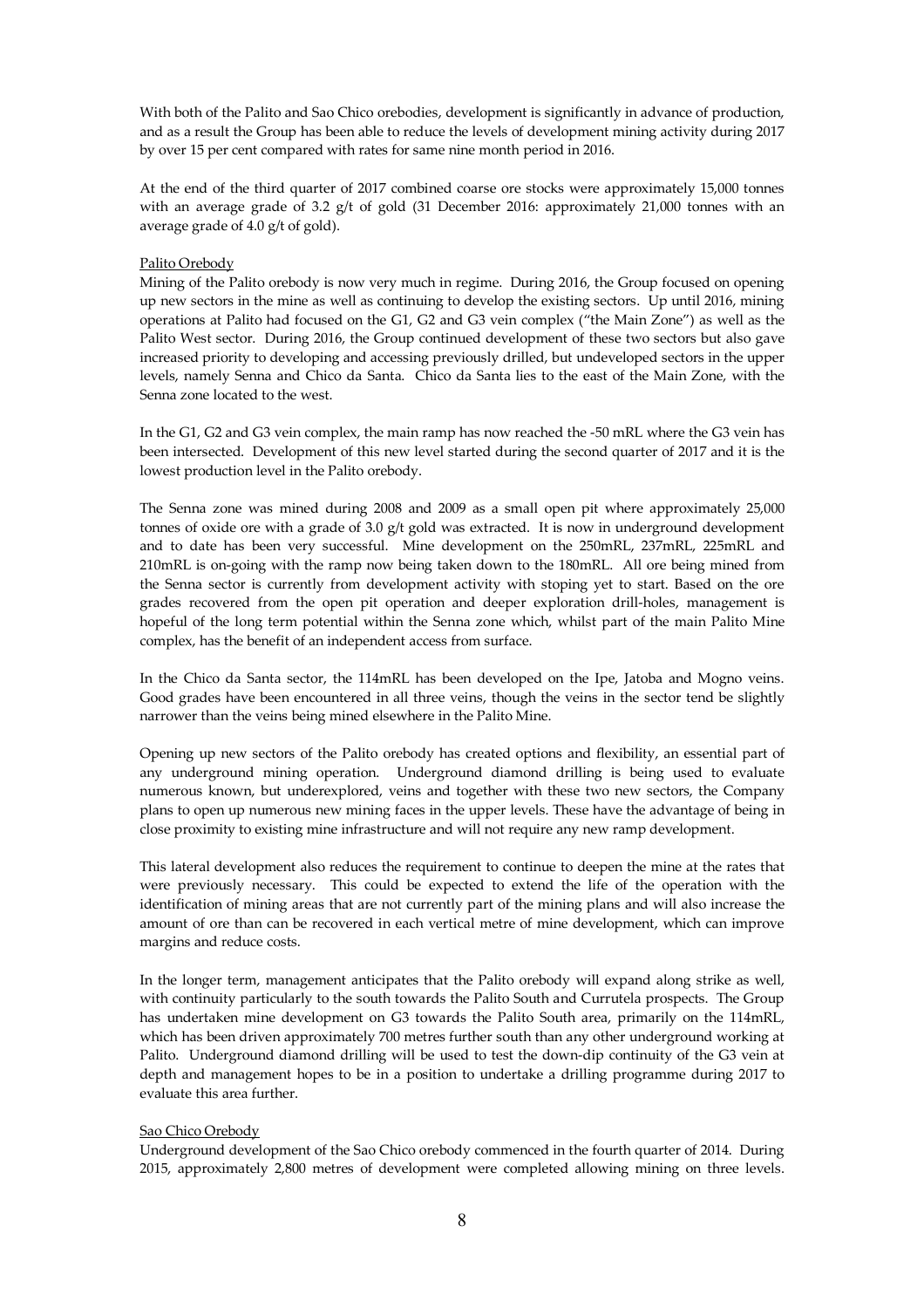During January 2015, the ramp development intersected the principal vein, the Main Vein, approximately 30 vertical metres below the portal entrance. The initial sampling confirmed a payable intersection with a true width of 3.6 metres and a gold grade of 42.0 g/t.

Since this time, the Main Vein has continued to be developed and evaluated with a combination of 'onlode' development and underground drilling. The main ramp has now reached the 26mRL, approximately 225 metres below surface and will continue to be deepened during 2017. Development has been completed, or is active, on the 86mRL, 70mRL, 56mRL and 40mRL as well as the new 26mRL, whilst stoping activity is currently focused on the 128mRL, 116mRL and 100mRLs.

During 2016, the decision to implement sublevel open stoping as the principal mining method was taken, which resulted in the development of sublevels with 15 metre vertical spacings floor to floor. Each sublevel is advanced three metres at a time and channel sampled. The closer sample spacing that this allows has greatly increased the understanding of the orebody and the increased level of mine development has enabled the Company to define a clear 24 month mine plan.

The Main Vein or ore zone at Sao Chico can vary from one metre to eight metres wide, but most commonly is a 2.5 metre alteration zone, which itself is structurally continuous. However, the gold grades within this alteration zone are quite erratic and are hosted in three steeply plunging pay-shoots. In these pay-shoots, the grades are often truly spectacular, very often being in excess of 100 g/t of gold. Outside the pay-shoots the vein is continuous but with low gold grades and, as a result, it is unavoidable that, as the mine development passes between the pay-shoots, lower grade ore has to be mined. Whilst the alteration zone itself is readily identifiable, the high grade within it is much less so, and as a result, on-lode development levels are mined 15 vertical metres apart, along which regular channel sampling is made. This is further complimented by in-fill drilling between these levels to best define the high grade gold mineralisation. This approach allows the Group's mining personnel to readily identify stoping blocks and optimise mining of the high gold grade zones.

The central pay-shoot is the most established of these three high grade shoots, and is some 100-130 metres long. The Group has, and will continue to focus in the near-term, on developing this part of the Main Vein, and some consistent higher grade development ore is being generated as a result. Access to the other pay-shoots along the strike will not be lost and these will be available for development later in the year.

During the second quarter of 2016, the Group commenced underground exploration drilling of the central pay-shoot targeting its down dip extension. The drilling has intersected the Main Vein in all holes and is confirming the belief that the Sao Chico Main Vein, is a regional shear structure. This bodes well for the continuation and strike extension outside the immediate and current mine limits.

## **Plant operations**

Total gold production for the first nine months of 2017 was 27,666 ounces of gold, generated from the processing of the run of mine ("ROM") ore from the Palito and Sao Chico orebodies, combined with the surface coarse ore stockpiles and the stockpiled flotation tailings accumulated from the processing of Palito Mine production in 2014.

Gold production for the nine month period to 30 September 2017 came from the processing of 135,522 tonnes from the Palito and Sao Chico orebodies with an average grade of 6.86g/t of gold (nine months to 30 September 2016: 118,481 tonnes at 8.27g/t of gold). The total mined ore for the same nine month period was 120,256 tonnes with an average grade of 9.20g/t of gold (nine months to 30 September 2016: 114,285 tonnes at 10.06g/t of gold). The increase in processed ore reflects the increased plant capacity installed and available from the second half of 2016, and the introduction of the gravity circuit and ILR for treating the Sao Chico ore.

The Group made the decision before the end of 2015 to acquire a third ball mill and modify the plant to increase nominal daily plant throughput capacity from an average of 400 tonnes per day ("tpd") to at least 500 tpd. Further improvements undertaken within the process plant during 2016 included the installation of additional flotation capacity and automation, along with new carbon screens within the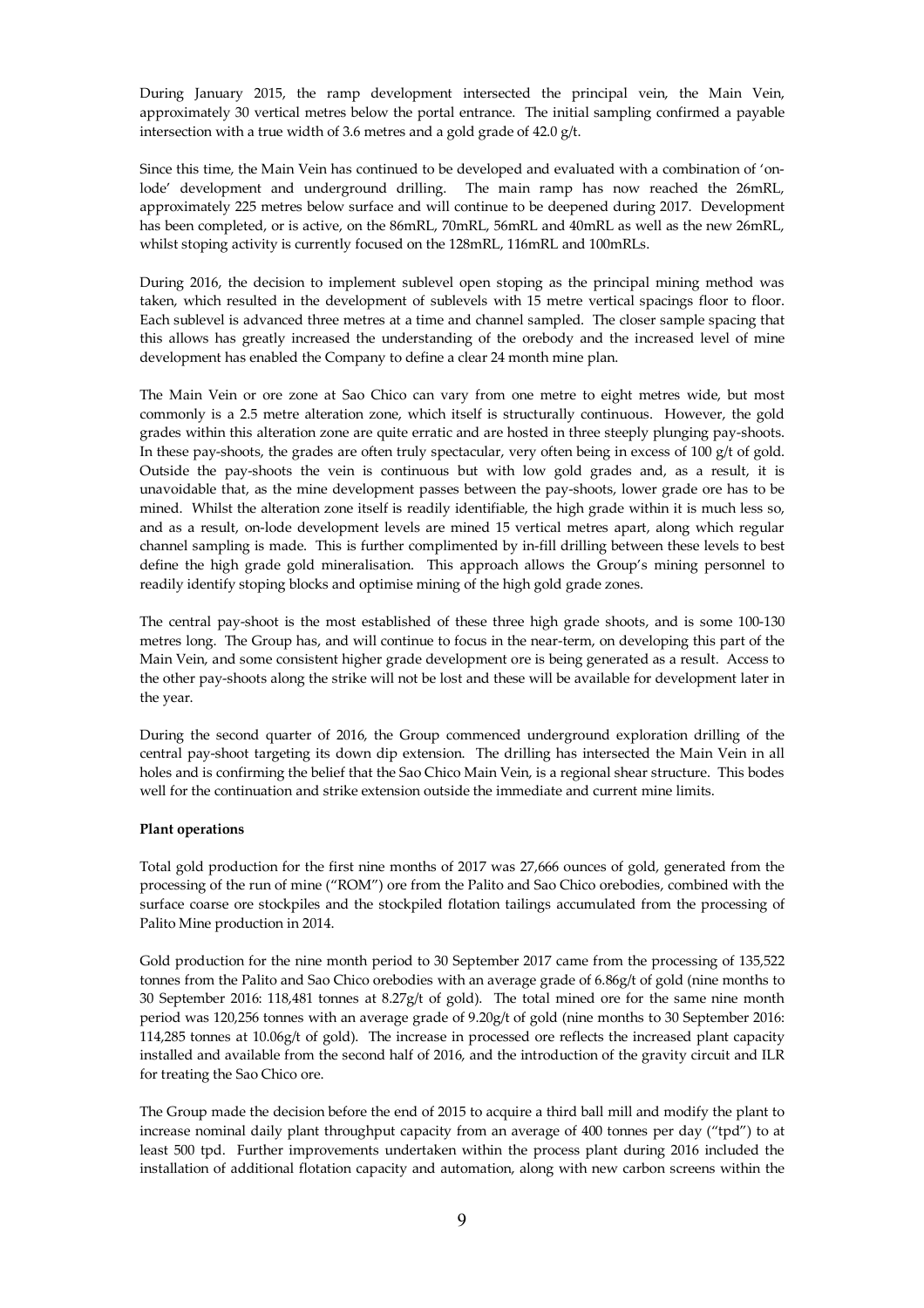CIP tanks to improve inter-tank flow rates. A carbon regeneration kiln was installed, commissioned and became operational during the fourth quarter of 2016. This kiln regenerates fouled carbon reducing the need to purchase fresh carbon and is also anticipated to enhance gold recoveries.

Since the Group's operations began, they have been limited by the capacity of its process plant and the Group has not yet been able to run down the surface ore stocks, a legacy of the fact that mine production began six months before the ore processing.

Plant performance during the quarter was excellent, with approximately 45,000 tonnes of ROM ore milled. With 41,000 tonnes having been mined, the balance of the plant throughput was made up by processing the low grade surface stockpiled ore. However, the Group still has over 15,000 tonnes of coarse ore in stockpiles and over 35,000 tonnes of flotation tails stockpiled (with an average grade of around 3.0g/t of gold), levels that have been fairly static since 2014. This reflects that the operation remains somewhat constrained by the capacity of the plant.

To date the Group has tried to pump the flotation tailings in a wet form to the CIP plant, but this has proved to be slow and labour intensive. Passing the material 'dry' through the ore feed system has to date been restricted by belt capacity, and would therefore otherwise be displacing higher grade ore. An independent conveyor to feed these tails directly into the ball mills has now been designed and is on construction allowing this material to be added to the current dry mill feed, and therefore increase the levels that can be treated each month. It is hoped that this solution will be operational by the end of November.

An encouraging development this year has been the test work undertaken by the Group on ore sorting of the Palito and Sao Chico ores. Current mining operations whilst employing the most selective methods possible, nonetheless result in a minimum stope mining width of generally 1.0 metre. The veins being mined have an approximate width of 0.5 metres, and therefore there remains considerable dilution from stope mining with even higher levels in the development mining activities. Having undertaken test work initially in Brazil and more recently on bulk samples at the manufacturer's facilities in Poland, excellent results have been achieved using X-ray scanning to physically separate crushed ore between the sulphide bearing ore and granite waste. The contrast and results have been quite remarkable. The intention now is to introduce an X-ray ore sorter after the main crushing plant that will separate material ahead of milling and remove from the mill feed a significant percentage of the waste that would otherwise have formed part of the feed into the plant. Not only will this reduce process costs per ounce recovered, it will also liberate capacity in a mill constrained operation. In this way it hoped that, using this technology, the plant can be debottlenecked, mill feed grade elevated as a result, and plant capacity freed up for the future organic growth. This equipment is built to order and it is anticipated it will take between nine months and a year before it can be fabricated, installed and commissioned. Payback of the estimated US\$1.2 million cost is however expected to be less than 12 months.

## Exploration and Licensing matters

The Group undertook a surface diamond drill programme in March 2015 at the Sao Chico Mine and the completed programme consisted of 42 diamond drill holes totalling 7,204 metres. A further 30 underground diamond drill holes were completed during 2015 totalling an additional 1,459 metres of drilling. The drill programme was a combination of in-fill and step-out drilling and the results from this, in conjunction with the on-lode development mining that took place during the remainder of 2015, greatly enhanced the understanding of the orebody and facilitated mine planning for 2016 and 2017. It built on the results and understanding gained from the 2011 and 2013 drilling campaigns and reported numerous high grade intersections, with some gold grades in excess of 100  $g/t$ , and indications that the grade and resource potential continues at depth. Further details are set out in a news release issued by the Group on 21 October 2015, which is available on the Group's website www.serabigold.com and has been filed on SEDAR. The understanding of the orebody has also been assisted by paragenetic studies on mine ore samples including detailed petrological descriptions, SEM and QemScan analysis.

In February 2014, the Final Exploration Report ("FER") for the Sao Chico gold project was completed and submitted to the Departamento Nacional de Produção Mineral ("DNPM"), who issued notification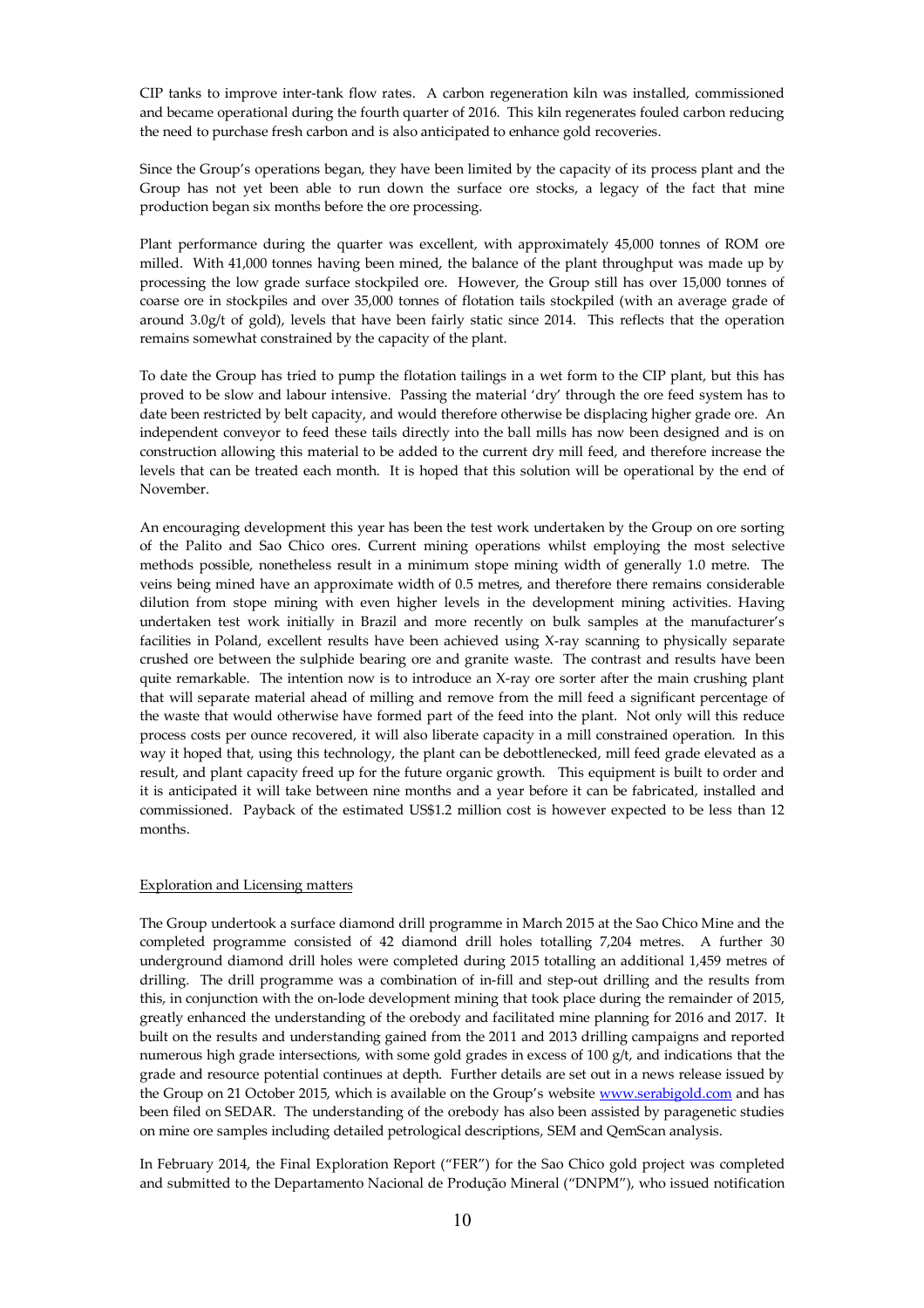of their approval of this report in November 2014. This represented the first part of the process of transforming the Sao Chico exploration licence into a mining licence. As the next major step in the conversion procedure, Serabi submitted, in September 2015, the Plano Approvimiento Economico, a form of economic assessment prepared in accordance with Brazilian legislation. However, with the Guia de Utilização (a trial mining license) already in place, all mining operations can continue in parallel. Prior to its expiry in December 2017, a submission has been made for a further extension of the Guia de Utilização for a period of one additional year. The issuing of the mining licence also requires the submission of a risk assessment and management plan, safety assessments, environmental and social impact studies, closure and remediation plans all of which have been submitted to the relevant government bodies.

Two geophysical exploration programmes commenced during the second half of 2016, one at each mine site. The first of these programmes involved using down-the-hole electromagnetics ("DHEM") in the discovery holes drilled by the Group in 2011 at the Currutela, Piaui and Palito South prospect areas and other areas of interest close to the Palito orebody. DHEM provides data to model the likely geographical location and extent of the sulphide rich zones intersected in the 2011 drill holes. The second programme was undertaken at Sao Chico using surface induced polarisation ("IP") and, included areas immediately around the Sao Chico orebody. Some large anomalies parallel to the Sao Chico orebody have been identified and will require further testing by surface drilling. Both geophysical programmes are using well established techniques to identify conductive bodies and sulphide mineralisation as pathfinders to locating gold occurrences which are associated with these features.

The Group, during 2017, has secured additional tenements located to the south and the west of the original Sao Chico licence area, and management consider that these offer excellent potential for hosting strike extensions of the current Sao Chico veins.

As noted earlier an initial 8,000 metre drill programme focussed on four key areas around the current Palito orebody is due to commence in late November 2017. This is the first phase of a larger exploration and evaluation drill programme that management would like to undertake and which it feels could, on or before completion, provide sufficient confidence to justify commencement of new mine portals and underground exploration development drives

## **Jardim do Ouro Exploration**

With the addition of the new tenement to the west and south at Sao Chico, the JDO Project covers a total area of approximately 42,000 hectares, incorporating the Palito and Sao Chico mining licence areas. The Palito mining licence was granted on 23 October 2007 covering an area of 1,150 hectares, whilst the Sao Chico licence is in the process of being converted into a full mining licence. The remainder of the tenement area comprises exploration licences either granted or in application. The JDO Project is located in the Tapajós Mineral Province in the south east part of the Itaituba Municipality in the west of Pará State in central north Brazil.

The focus of the Group has been on the identification and development of satellite ore deposits located in close proximity to Palito. The Group completed two VTEM surveys in 2008 and 2010 over a total area of 14,650 hectares. From these surveys the Group identified a number of geophysical anomalies which it considers worthy of further investigation. During 2010 and 2011 the Group undertook a 12,000 metre drilling campaign over nine of these anomalies, which resulted in the discovery of the Palito South, Currutela and Piaui prospects.

The Sao Chico orebody is located in the south west corner of the JDO Project area. During 2013 the Group completed a 6,000 metre drilling programme which more than doubled the known 150 metre strike extension of the principal mineralised structure ("the Main Vein") at Sao Chico and confirmed the presence of a number of parallel mineralised structures. The development mining activities undertaken during 2015 and 2016, in conjunction with the 7,000 metre surface drilling programme, has provided essential data for the further evaluation of the Main Vein and the immediate parallel structures.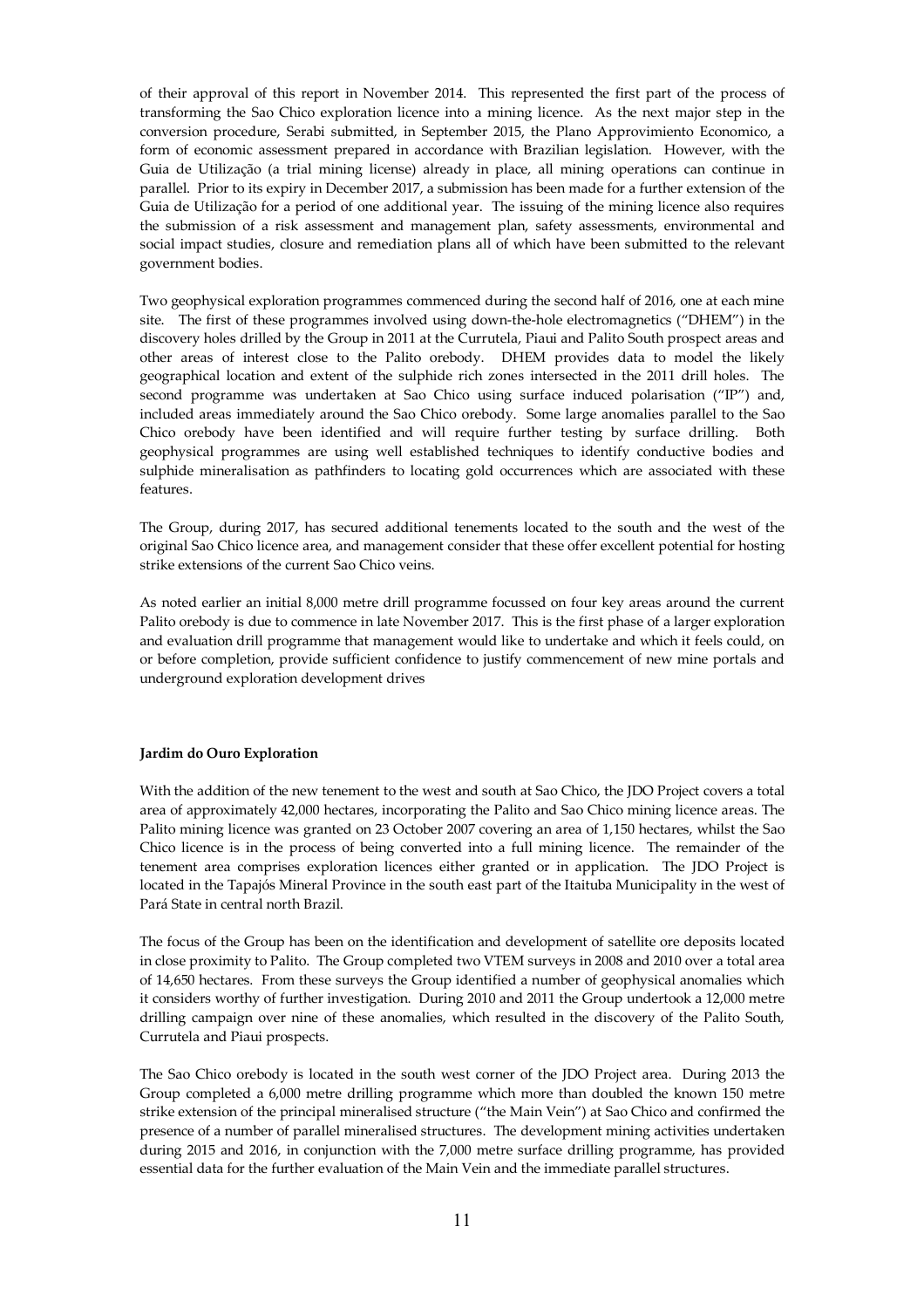It has always been the intention of the Group to use cash flow generated from its production operations to advance its exploration opportunities

## **Other Exploration Prospects**

The Group has three other project areas, although activities on each of these projects have been limited in recent periods.

The Sucuba Project is located in the state of Para, and the Group holds two exploration permits covering an area of 10,449 hectares. The Pizon Project, located in the state of Amazonas, represents 4,733 hectares in one exploration licence and the Modelo Project, also in Amazonas, represents 2,971 hectares in one exploration licence. The Group has not engaged in any exploration activity at any of these projects during the past 12 months and has currently not budgeted for any exploration activity during the next 18 months.

## **Background to the Palito and Sao Chico Gold Projects**

## Palito Gold Project – Para State, Brazil

The Palito Mine is wholly owned by the Group, through its 100 per cent owned subsidiary Serabi Mineração S.A. The Palito Mine and infrastructure lies some 4.5 kilometres south of the village of Jardim do Ouro and approximately 15 kilometres via road. Jardim do Ouro lies on the Transgarimpeira Road some 30 kilometres west/south-west of the town of Moraes de Almeida, located on the junction of the Transgarimpeira and the BR 163 (the Cuiabá - Santarém Federal Highway). Moraes de Almeida is approximately 300 kilometres south-east, by paved road, of the city of Itaituba which is also the municipal capital.

The Palito Mine is a high-grade, narrow vein, underground mining operation which was operated by the Group from late 2003 until the end of 2008. Between the start of 2005 until the end of 2008 the Group processed a total of 480,000 tonnes of ore through the plant at an average gold head grade of 6.76 g/t. Average gold recovery during the period was 90 per cent, with copper recovery around 93 per cent, providing total production over this period of approximately 100,000 ounces of gold.

The operation was placed on care and maintenance in 2008, but the main infrastructure was kept intact as much as possible. This included a process plant comprising flotation and CIP gold recovery circuits which had historically been treating up to 600 tonnes per day (200,000 tonnes per year) of ore and a camp that had housed over 200 employees and maintenance and workshop facilities. The site is supplied with mains power sourced from a 25mW hydroelectric generating station located approximately 100 kilometres north-east of the town of Novo Progresso on the Curuá (Iriri) River.

In December 2010 the Group released a technical report (the NI 43-101 Technical Report for the Jardim do Ouro Project, Para State, Brazil) prepared by its consultants, NCL Brasil Ltda ("NCL"). The report estimated an NI 43-101 compliant Measured and Indicated mineral resource of 206,466 ounces of gold and Inferred mineral resources of 392,817 ounces of gold.

Since restarting its operations the Group has declared total contained gold mined from the Palito orebody of approximately 90,700 ounces having mined (including development activity in 2013) a total of approximately 415,200 tonnes at an average grade of 9.31 g/t.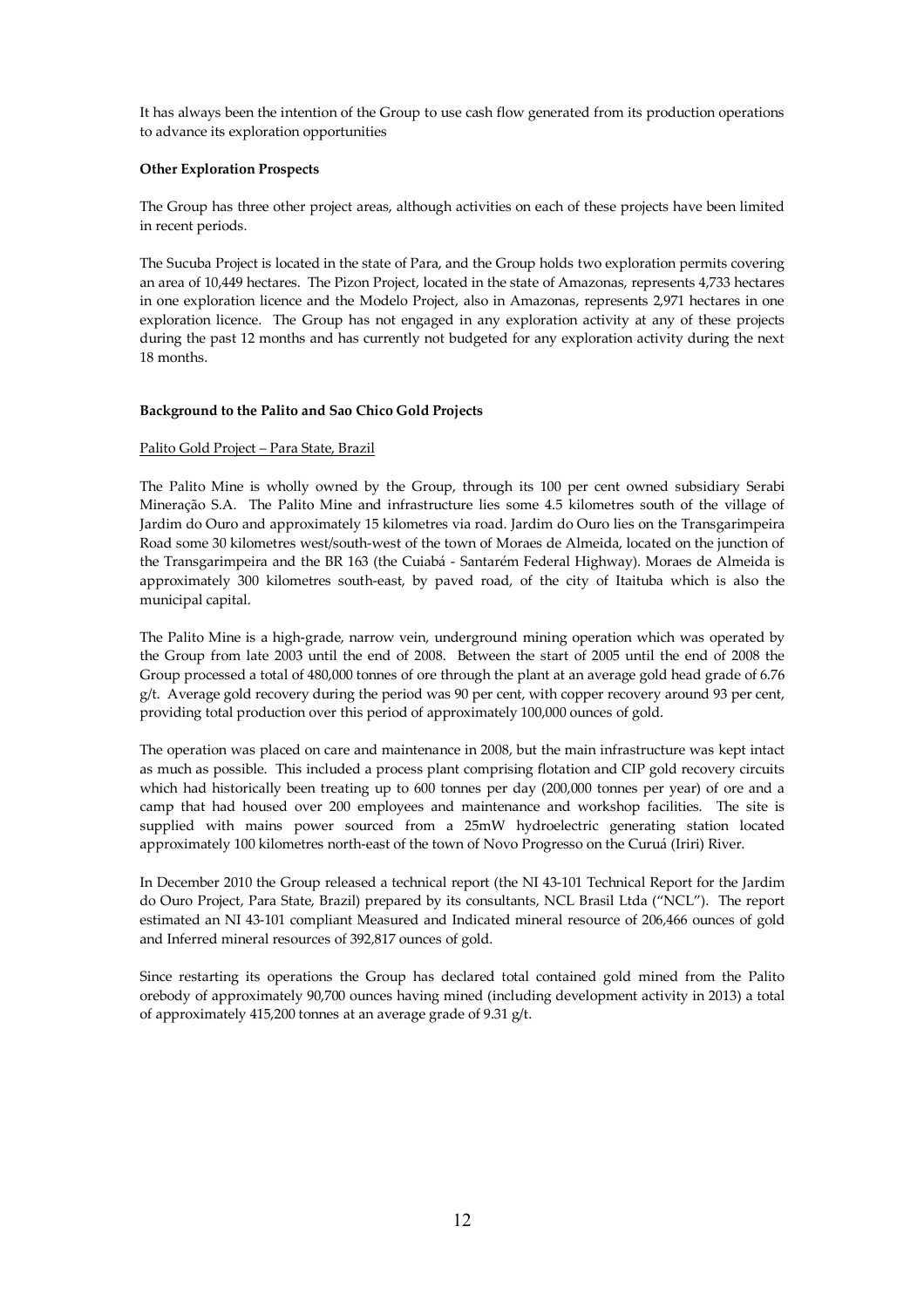|                  |           |                    |                   |                  | Contained      |
|------------------|-----------|--------------------|-------------------|------------------|----------------|
|                  |           |                    |                   | Contained        | Gold           |
| <b>Mineral</b>   |           | Gold               | Copper            | Gold             | Equivalent     |
| <b>Resources</b> | Tonnage   | $(g/t \text{ Au})$ | $\frac{6}{6}$ Cu) | $(Qunces)^{(1)}$ | $(Qunces)$ (2) |
| Measured         | 97,448    | 9.51               | 0.26              | 29,793           | 32,045         |
| Indicated        | 753,745   | 7.29               | 0.23              | 176,673          | 192,228        |
| Measured and     |           |                    |                   |                  |                |
| Indicated        | 851,193   | 7.54               | 0.23              | 206,466          | 224,272        |
|                  |           |                    |                   |                  |                |
| Inferred         | 2,087,741 | 5.85               | 0.27              | 392,817          | 443,956        |

(1) Mineral resources are reported at a cut-off grade of 1.0 g/t.

(2) Equivalent gold is calculated using an average long-term gold price of US\$700 per ounce, a long-term copper price of US\$2.75 per pound, average metallurgical recovery of 90.3 per cent for gold and 93.9 per cent for copper.

(3) Addition errors arise through rounding differences.

In January 2012, the Group commissioned NCL to undertake a Preliminary Economic Assessment ("PEA"), in compliance with NI 43-101, into the viability of re-establishing underground mining operations at the Palito Mine. The results of the PEA were announced by the Group on 13 June 2012 and the complete NI 43-101 compliant technical report was issued on 29 June 2012. On 17 January 2013, a placement of new shares raising gross proceeds of UK£16.2 million was completed to finance the development of the project in line with the plans and scope outlined in the PEA.

The PEA estimated that the Palito Mine could be placed back into production for a capital cost of US\$17.8 million and would produce at an average annual production rate of 24,400 ounces per annum through the processing of 90,000 tonnes of ore at an average grade of 8.98 g/t. The Group calculates that total expenditure incurred on the rehabilitation and start-up of the Palito Mine was US\$18.2 million.

#### Sao Chico Gold Project – Para State, Brazil

The Sao Chico property, acquired by the Group in July 2013 as part of the acquisition of Kenai Resources Ltd ("Kenai"), was initially represented by a single exploration licence area (AP 12836). The Sao Chico Mine is a small but high grade underground gold mining operation some 30 kilometres to the south west, along the Transgarimpeira Highway, from the Palito Mine. The Sao Chico exploration licence was in force until 14 March 2014 and the Group, prior to its expiry, commenced the process of converting the concession to a full mining licence. A trial mining licence has also been issued for the property valid to 22 December 2017. In July 2015, the Group was also awarded exploration licences adjoining AP12836 to the south, east and west, covering approximately 6,400 hectares, which the Group considers to have excellent prospects for hosting extensions of the gold mineralisation identified at the Sao Chico Mine.

The Sao Chico Mine is located within an area of historic garimpo mining operations but exploration over the area has been limited. Prior to the acquisition of the project by the Group, the most significant recent exploration was a 22 hole programme extending to about 3,300 metres of diamond drilling conducted by Kenai during 2011. Following this drilling programme, Kenai commissioned Exploration Alliance Limited to produce a NI 43-101 compliant technical report including a mineral resource statement.

The report, issued on 15 October 2012, estimated a NI 43-101 compliant Measured and Indicated mineral resource of 25,275 ounces of gold and Inferred mineral resources of 71,385 ounces of gold. During 2013 the Group completed an infill and step out diamond drilling programme totalling 4,950 metres to enhance the existing resource in terms of both resource confidence and size. The drill programme was supplemented by ground geophysics, and a further 1,120 metres of diamond drilling to test initial geophysical anomalies. The Group has not, to date, commissioned any new independent technical report taking into account this additional drilling. The results from the ground geophysics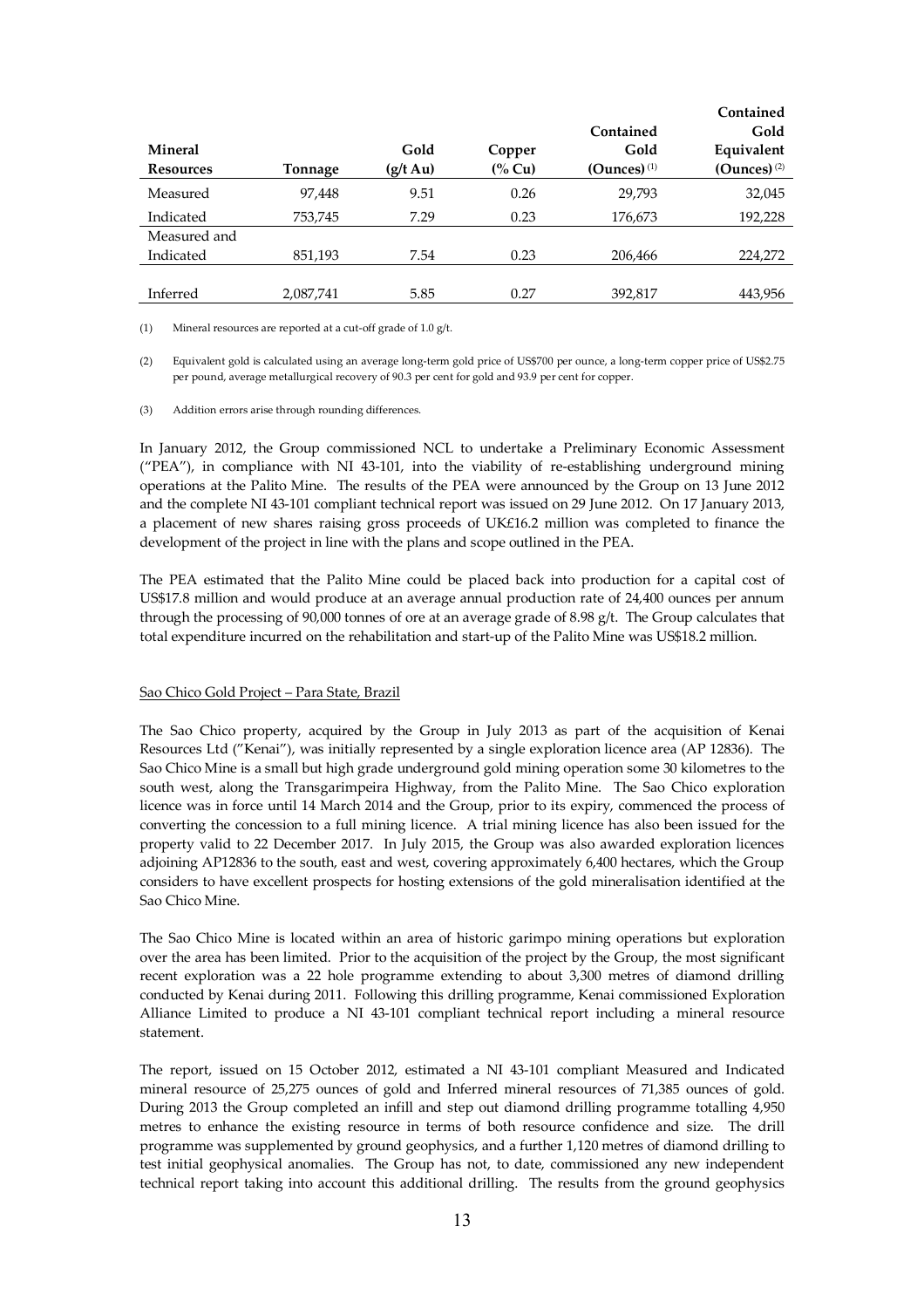have established other potential areas of interest within the Sao Chico exploration licence but the Group will undertake other confirmatory exploration work, including geochemistry, over these identified anomalies before embarking on any further drilling activity of these anomalies. The current NI 43-101 compliant Sao Chico gold resource which has grades in excess of 26 g/t considers only three vein structures, with a further ten more veins identified.

Since starting mining of the Sao Chico orebody, the Group has declared total contained gold mined of approximately 27,400 ounces having mined a total of approximately 102,400 tonnes at an average grade of 10.14 g/t.

|                          |         | Gold          | <b>Contained Gold</b> |
|--------------------------|---------|---------------|-----------------------|
| <b>Mineral Resources</b> | Tonnage | $(g/t \nAtu)$ | (Ounces)              |
| Measured                 | 5,064   | 32.46         | 5,269                 |
| Indicated                | 21,423  | 29.14         | 20,006                |
| Measured and Indicated   | 26,487  | 29.77         | 25,275                |
|                          |         |               |                       |
| Inferred                 | 85,577  | 26.03         | 71,385                |
|                          |         |               |                       |

• The effective date of the Mineral Resource is 30 May 2012.

• No cut-off grades have been applied to the block model in deriving the Mineral Resource reported above given insufficient drilling data.

• The Mineral Resource Estimate for the Sao Chico Gold Project was constrained within lithological and grade based solids. No optimisation studies have been applied to this high-grade, steeply dipping mineralisation.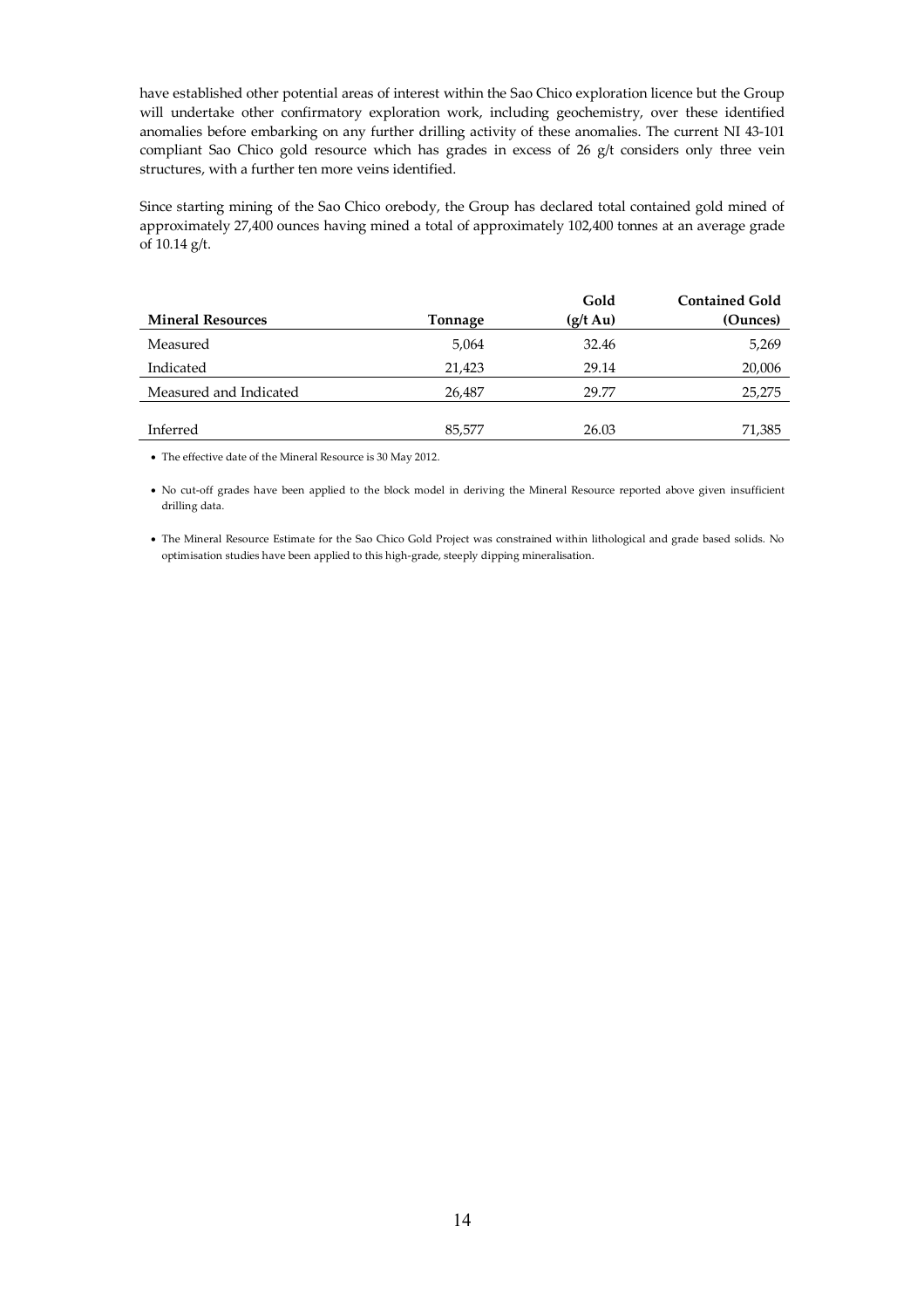## **SELECTED FINANCIAL INFORMATION**

The data included herein is taken from the Company's annual audited financial statements and unaudited interim financial information. The audited financial statements are prepared in accordance with IFRS in force at the reporting date and their interpretations issued by the IASB and adopted for use within the European Union and with IFRS and their interpretations adopted by the IASB. The consolidated financial statements have also been prepared in accordance with those parts of the Companies Act 2006 applicable to companies reporting under IFRS. Whilst the unaudited interim financial statements are compiled in accordance with IFRS, they do not contain sufficient financial information to comply with IFRS.

## **Three month period ended 30 September 2017 compared to the three month period ended 30 September 2016**

During the third quarter of 2017 the Group produced 9,657 ounces of gold (third quarter of 2016: 10,234 ounces) however due to timing differences of sales the Group only recognised sales for 9,804 ounces (third quarter of 2016: 11,712 ounces). This primarily reflects the timing of sales of copper/gold concentrate. During the third quarter of 2016 the Group recognised the sale of 640 tonnes of copper/gold concentrate compared with only 320 tonnes during the same period of 2017. The Group has been producing more of its gold in the form of bullion, rather than copper/gold concentrate during 2017, reflecting the variation in the ore sources mined compared with the prior year, the result of an increased contribution of ore from the Sao Chico ore body, together with accessing veins within the Palito orebody that have lower grades of copper.

However, following a change in purchaser for the Group's production of copper/gold concentrate and associated new terms, during September 2016, the Group recognised the equivalent of two months sales as the date of revenue recognition was brought forward by approximately 30 days with the sale being recognised when the goods left Brazil rather when the goods arrived at the purchaser's premises.

The Group has reported a Gross Profit for the quarter of US\$2,6277,934 (three months to 30 September 2016: US\$3,086,473), with total revenue of US\$12,908,790 for the three months ended 30 September 2017 in comparison to US\$16,209,753 for the same period in 2016.

The gross profit of US\$2,277,934 for the financial quarter ended 30 September 2017 can be analysed and compared against the gross profit of US\$3,086,473 for the financial quarter ended 30 September 2016 as follows:

|                           | Three months<br>ended Sept 2017 | Three months<br>ended Sept 2016 | Variance<br>US\$ | Variance<br>$\%$ |
|---------------------------|---------------------------------|---------------------------------|------------------|------------------|
| Concentrate sold (Ounces) | 3,079                           | 6,173                           | (3,094)          | (20%)            |
| Bullion Sold (Ounces)     | 6.725                           | 5.539                           | 1.186            | 21%              |
| <b>Total Ounces</b>       | 9.804                           | 11,712                          | (1,908)          | (16%)            |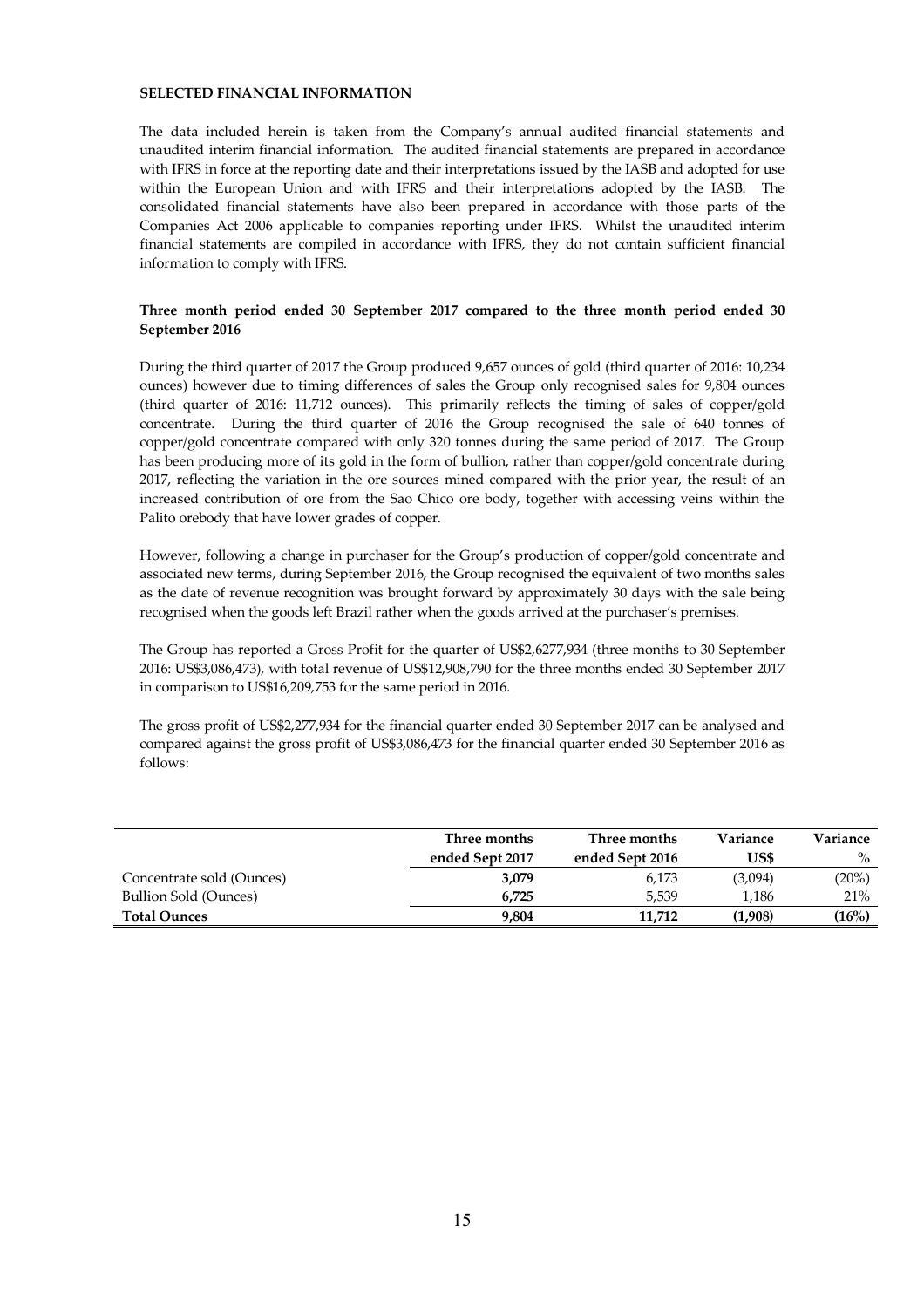|                                       | Three months to | Three months to |             |           |
|---------------------------------------|-----------------|-----------------|-------------|-----------|
|                                       | 30 September    | 30 September    |             |           |
|                                       | 2017            | 2016            | Variance    | Variance  |
|                                       | US\$            | US\$            | US\$        | $\%$      |
| <b>Revenue from Ordinary Activity</b> |                 |                 |             |           |
| Copper/ Gold Concentrate              | 4,255,227       | 8,882,936       | (4,627,709) | (52%)     |
| Gold Bullion – Palito and Sao Chico   | 8,653,563       | 7,326,817       | 1,326,746   | 18%       |
| <b>Total Sales</b>                    | 12,908,790      | 16,209,753      | (3,300,963) | (20%)     |
| Costs of sales                        |                 |                 |             |           |
| Operational costs                     | (6,728,652)     | (9,059,132)     | 2,330,480   | 26%       |
| Stock Impairment provision            | (400,000)       |                 | (400,000)   | $(100\%)$ |
| Shipping costs                        | (303, 727)      | (583, 828)      | 280,101     | 48%       |
| Treatment charges                     | (123, 114)      | (326, 379)      | 203,265     | 62%       |
| Royalties                             | (140,377)       | (246,780)       | 106,403     | 43%       |
| <b>Amortisation of Mine Property</b>  | (2,191,090)     | (2,292,006)     | 100,916     | $4\%$     |
| Depreciation of Plant & Equipment     | (743, 896)      | (615, 155)      | (128,741)   | (21%)     |
| <b>Total Operating costs</b>          | (10,630,856)    | (13, 123, 280)  | 2,492,424   | 19%       |
| Gross profit                          | 2,277,934       | 3,086,473       | (808, 539)  | (26%)     |

During the third quarter of 2017 the Group has recognised total sales of US\$12,908,790 (three months to 30 September 2016: US\$16,209,753). The sales were split between sales of copper/gold concentrate of US\$4,255,227 (three months to 30 September 2016: US\$8,882,936) and sales of gold bullion of US\$8,653,563 (three months to 30 September 2016: US\$7,326,817).

During 2017, with the Group producing more gold in the form of bullion as opposed to in copper/gold concentrate, there has been an 18 percent increase in bullion sales during the three months ended 30 September 2017 compared with the same period of 2016. At the same time there has been a 52 per cent decrease in sales of copper/gold concentrate, although the extra sale reported in 2016 accounted for 1,668 ounces of gold representing approximately 27 per cent of the sales in the third quarter of 2016 and generating revenue of approximately US\$1.9 million.

During the three months to 30 September 2017 the Group produced 314 wet tonnes of copper/gold concentrate containing an estimated 2,657 ounces (three months to 30 September 2016: 451 wet tonnes containing 4,645 ounces) although revenue has been recognised for 320 tonnes containing an estimated 3,079 ounces (three months to 30 September 2016: 640 wet tonnes containing 6,173 ounces) which were delivered in accordance with the sales contract to the end customer. The unsold material is held as inventory.

During the third quarter of 2017 the Group sold 6,725 ounces of gold bullion generating revenue of US\$8,653,563, (third quarter of 2016: 5,539 ounces for revenue of US\$7,326,817).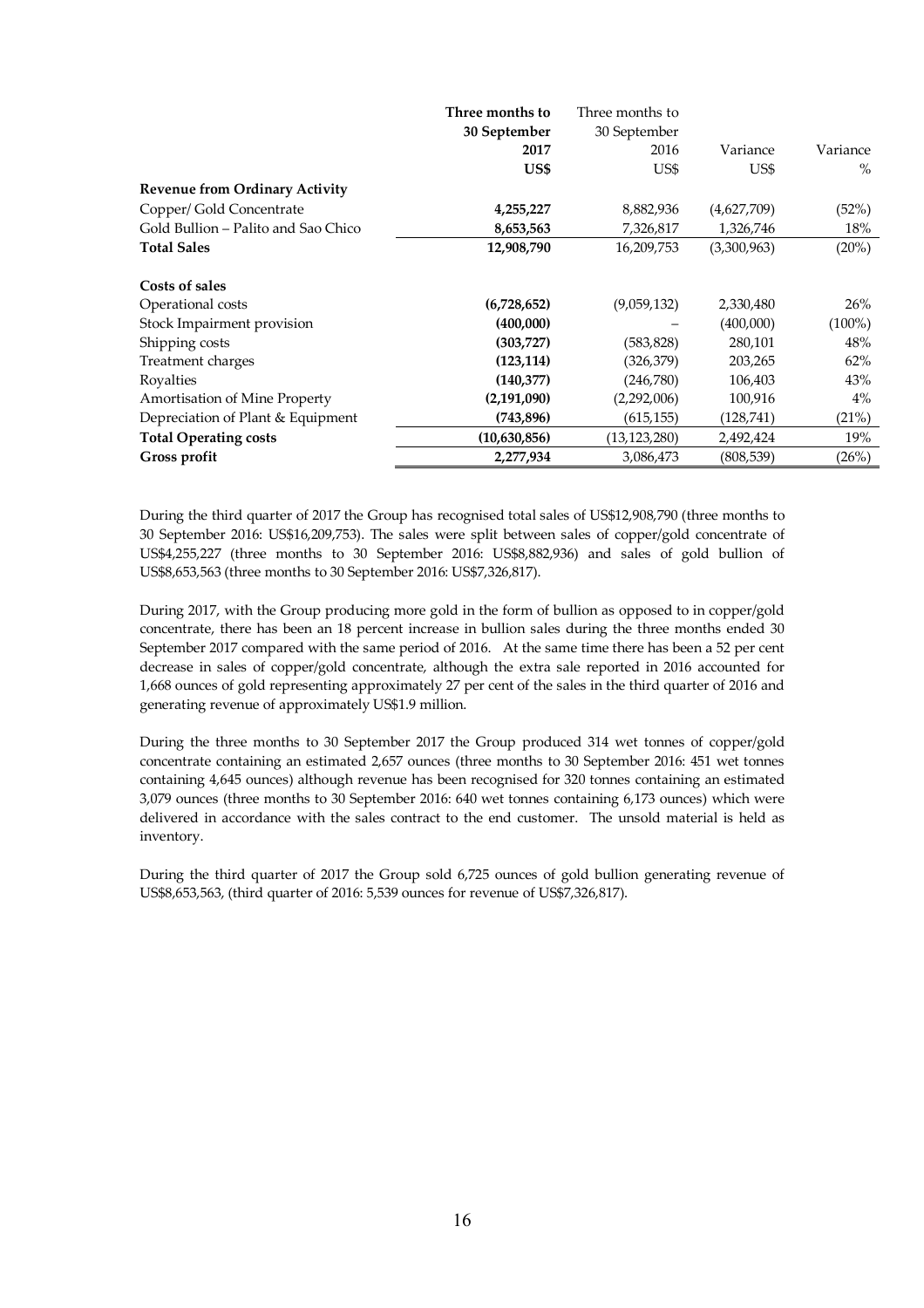## Operating Costs

Operating costs of US\$6,728,652 for the third quarter of 2017, (quarter ended 30 September 2016: US\$9,059,132) relate to all mining and plant processing costs, as well as all general site costs incurred at Palito during the period.

|                                  | <b>Third Ouarter</b> | <b>Third Ouarter</b> |                 |            |
|----------------------------------|----------------------|----------------------|-----------------|------------|
|                                  | 2017                 | 2016                 | Variance        | Variance % |
| Ounces Sold                      | 9,804                | 11,712               | (1,908)         | (16%)      |
|                                  |                      |                      |                 |            |
|                                  | <b>Third Quarter</b> | <b>Third Quarter</b> |                 |            |
|                                  | 2017                 | 2016                 | Variance        | Variance % |
|                                  | <b>US\$'000</b>      | <b>US\$'000</b>      | <b>US\$'000</b> | $\%$       |
| <b>Operating Costs</b>           |                      |                      |                 |            |
| Labour                           | 3,162                | 3,770                | (608)           | (16%)      |
| Mining consumables & Maintenance | 2,019                | 2,970                | (951)           | (32%)      |
| <b>Plant Consumables</b>         | 875                  | 1,320                | (445)           | (34%)      |
| General Site                     | 673                  | 1,000                | (327)           | (33%)      |
|                                  | 6,729                | 9,060                | (2,331)         | (26%)      |

Notwithstanding that gold production was less than that achieved in the corresponding quarter of 2016 and gold sales decreased by 16 per cent, the actual tonnage processed has increased by six per cent. However total operating costs have decreased by 26 per cent. Much of this reduction reflects the level of concentrate sales that were realised in the three month period to 30 September 2016 when four sales were made totalling 640 tonnes compared with the same period in 2017 when only two sales were made totalling 320 tonnes. Whilst some of the gold production and sales revenue shortfall from sales of concentrate has been made up by an increased level of gold produced and sold as bullion, one of these additional sales of concentrate was the direct result of the new contract terms. As a result the Group recognised both the revenue and the costs associated with this additional sale in the third quarter of 2016 with no equivalent cost being recognised in the same quarter of 2017. The Group has also undertaken a number of initiatives to reduce operational costs over the last 12 months.

## Labour Costs

Labour costs have decreased by 16 per cent during the third quarter of 2017 in comparison to the same period in the previous year. For the three month period ended 30 September 2017, operational staff headcount has been reduced by approximately 5 per cent in comparison to the same period of the previous year with other reductions reflecting the lower level of sales of copper/gold concentrate made in the period

## Mining Costs

Mining consumables and maintenance for the three-month period ended 30 September 2017 have reduced by 32 per cent in comparison to the same period of the previous year. The main area of cost saving relates to power generation and supply following improved use of grid sourced electricity and lower diesel prices with other reductions reflecting the lower level of sales of copper/gold concentrate made in the period

## Plant Costs

Plant costs have decreased by 34 per cent for the three month period ended 30 September 2017 in comparison to the same period in the previous year. The main area of cost saving relates to power generation and supply following improved use of grid sourced electricity and lower diesel prices with other reductions reflecting the lower level of sales of copper/gold concentrate made in the period.

#### General Site Costs

General site costs for the three month period ended 30 September 2017 decreased by 33 per cent versus the same period in the previous year reflecting the reduction in the numbers of operational staff on site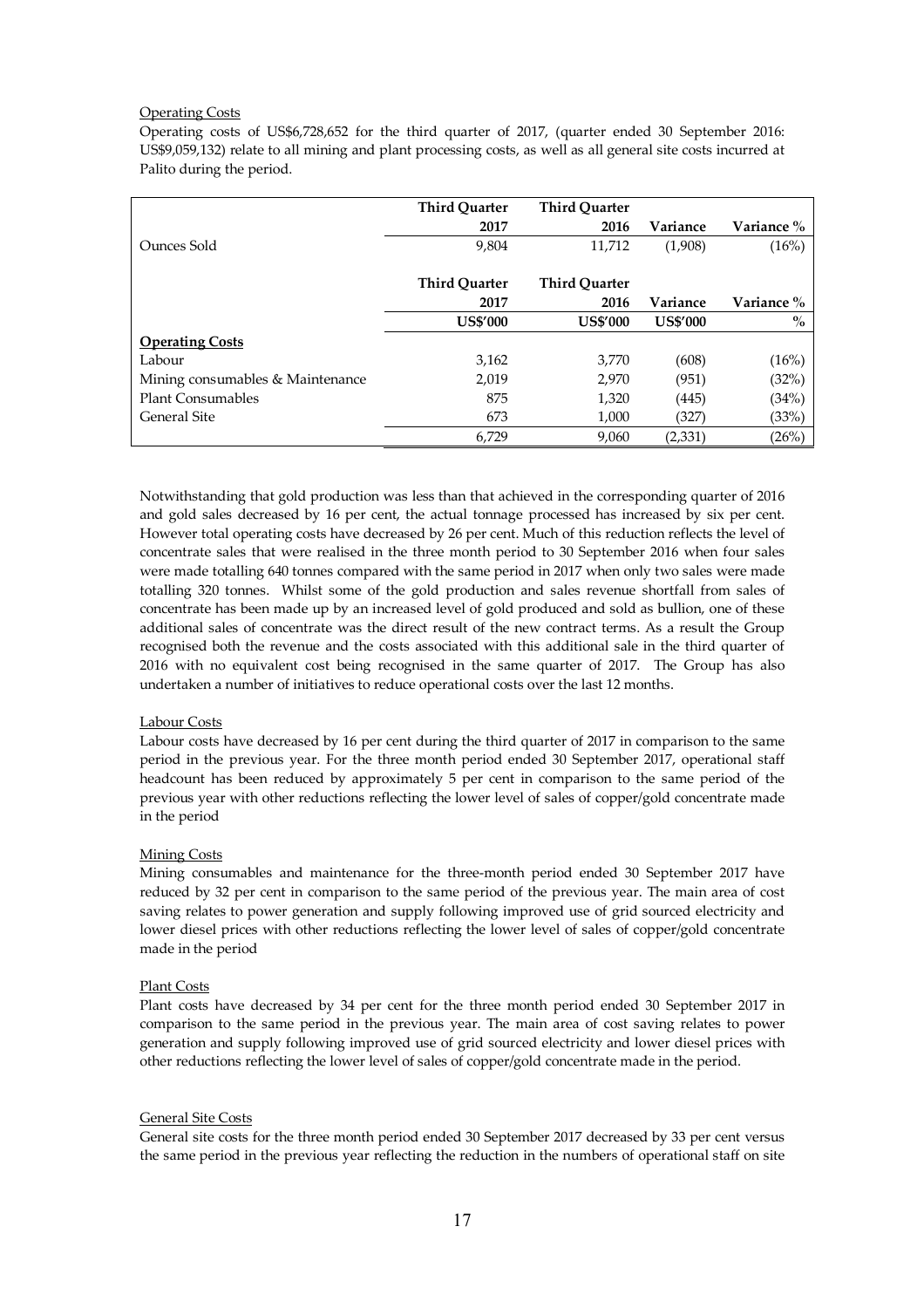during each of the respective periods and the lower level of sales of copper/gold concentrate made in the period.

## Provision for impairment of inventory

The Group calculates unit costs of mined production on a cost per tonne basis irrespective of grade and has established stockpiles of low grade ROM ore which are available for processing in the future. The average grade of these stockpiles is decreasing as the higher grade material is used to supplement dayto-day mine production. The Group has assessed the likely future value of these stockpiles and made an increase to the general impairment provision of US\$0.40 million during the third quarter of 2017 to a total of US\$0.62 million for 2017 against the carrying value of these coarse ore stockpiles and reflecting the reducing grade of the ore.

## Shipping Costs

Shipping costs of US\$303,727 (2015: US\$583,828) include all domestic road and river freight in Brazil from the Palito Mine to the international port at Belem and also international sea freight to the end purchaser as well as air transport and insurance for the bullion sold from the Palito Mine to its final destination in Sao Paulo. The decrease by comparison to the same period in 2016 reflects the reduction in the volume of concentrate shipped; third quarter of 2017 being 320 tonnes in comparison to 640 tonnes for the same period of the previous year.

## Treatment Charges

Treatment charges of US\$123,114 (2016: US\$326,379) include US\$104,055 (2016: US\$296,097) relating to the treatment of the copper concentrate and levied by the smelter and US\$19,519 (2015: US\$30,282) for the cost of weighing, sampling and assay analysis carried out by a third party on behalf of the Group. The reduction in treatment charges is primarily due to the reduction in the volume of copper concentrate sold between the two respective periods; third quarter of 2017 being 320 tonnes in comparison to 640 tonnes for the same period of the previous year.

## Royalty Charges

Royalty payments of US\$140,377, (2016: US\$246,780) comprise statutory levies payable in Brazil. Rates are uniform across all mining operations and currently comprise a one per cent royalty on gold production and a two per cent royalty on copper production. The decrease by comparison with the same quarter in 2016 reflects an overall decrease in gold sold during the period

## Amortisation Charges

Charges for the amortisation of mine property are calculated by reference to the depletion during the quarter, of the total estimated mineable resource at each of the Palito and Sao Chico orebodies. In each case the base carrying cost of the asset is adjusted to include a provision for future mine development costs for each of these ore bodies. The total amortisation charge relating to the Palito and Sao Chico ore bodies for the third quarter of 2017 is approximately US\$1.73 million. The charge reported in the Income Statement is however adjusted to reflect the level of sales rather than the level of production, with part of the depreciation being carried in inventory and released to the income statement when the goods are sold. The decrease in the amortisation charge of US\$0.10 million reflects the lower levels of gold production and therefore depletion in the period and the relative strength of the Brazilian Real against the US Dollar compared with the same three month period in 2016. The average exchange rate for the first nine months of 2017 was BrR\$3.17:US\$1.00, compared with BrR\$3.54:US\$1.00 for the same period in 2016 which represents a 12 per cent strengthening of the Brazilian Real against US Dollar. The amortisation charge is also impacted by the lower levels of work-in-progress inventories held at the end of the current quarter compared with levels at 30 September 2016.

## Depreciation Charges

Depreciation charges of US\$0.74 million (three months to 30 September 2016: US\$0.62 million) are in respect of mining and processing plant and equipment. The variation is a combination of increased mobile fleet with new items acquired in the fourth quarter of 2016 and first nine months of 2017 for both the Palito and Sao Chico Mine operations, as a well as the strengthening of the Brazilian Real against the US Dollar which has increased effective charges in US Dollar terms.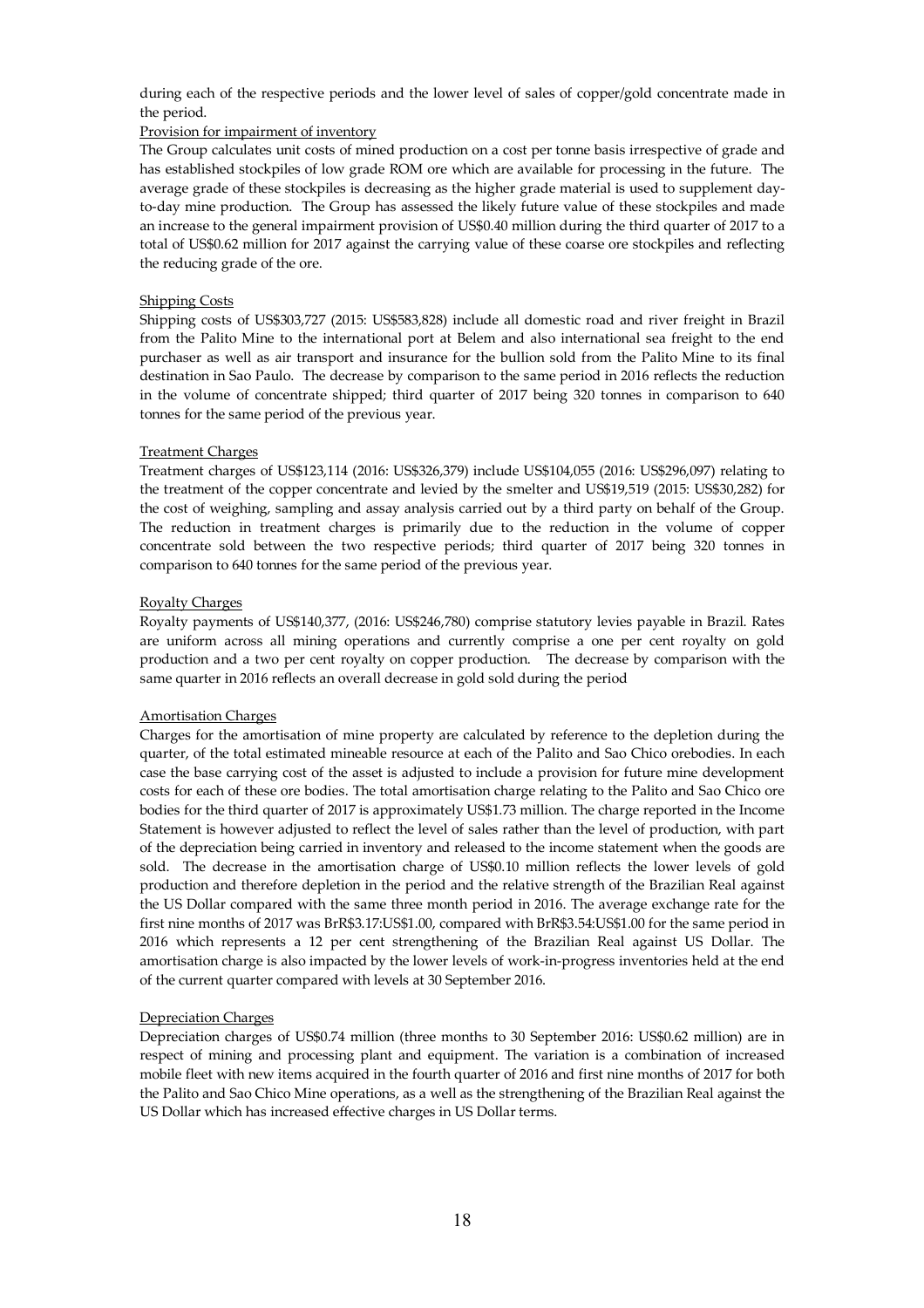## Operating Profit

The Group has recognised an operating profit before interest and other income for the three month period ended 30 September 2017 of US\$0.78 million compared with a profit of US\$1.72 million for the same period of the previous year reflective of the lower level of revenue and gross profit.

Administration expenses have increased during this period by approximately US\$0.14 million primarily because during the third quarter of 2017 the Group incurred additional legal and professional fees in relation to due diligence work performed during the period. The Group also incurred costs of US\$0.10 million on share based payments (2016: US\$0.10 million). The deemed value assigned to these share options is amortised over the expected option life and is calculated using the Black Scholes model. The charge for the three months to 30 September 2017 is in respect of options granted between November 2014 and September 2017.

The Company recorded a foreign exchange loss of US\$24,021 in the three month period to 30 September 2017 which compares with a foreign exchange loss of US\$28,860 recorded for the three months ended 30 September 2016. These foreign exchange gains and losses primarily occurred in respect of the cash holdings of the Company in currencies other than US Dollars as at the period end and do not necessarily reflect actual realised profits or losses. The Company holds funds in certain currencies in anticipation of future expenditures that are anticipated to be settled in those currencies.

Net interest and other finance related costs for the three month period to 30 September 2017 were US\$269,501 compared with US\$947,210 for the same period in the previous year.

|                                            | <b>Ouarter Ended</b> | <b>Ouarter Ended</b> |
|--------------------------------------------|----------------------|----------------------|
|                                            | September 2017       | September 2016       |
|                                            | US\$                 | US\$                 |
| Interest expense on secured loan           | 122,063              | 59,193               |
| Expense on revaluation of derivatives      | 82,469               | 177,594              |
| Amortisation of fair value of derivatives  | 65,000               | 201,126              |
| Finance cost on gold trading               |                      | 422,302              |
| Interest on trade finance facility         |                      | 66,411               |
| Interest expense on convertible loan stock |                      | 20,328               |
| Asset finance charges                      |                      | 296                  |
|                                            | 269,532              | 947,250              |
| Interest income                            | (31)                 | (40)                 |
| Net finance expense                        | 269,501              | 947,210              |

The interest on the Sprott loan of US\$122,063, (2016: US\$59,193) is the cost of three months of interest paid in relation to funds advanced under the credit agreement with Sprott Resource Lending Partnership, with the increase reflecting the higher levels of loan principal outstanding during the period. On 30 June 2017, the Group entered into a new loan agreement with Sprott to increase the loan facility from US\$1.37 million to US\$5.00 million.

The expense on the revaluation of derivatives of US\$82,469 (three months to 31 September 2016: US\$177,594) represents the expense arising on the revaluation of the derivative provision at the 30 September 2017. The derivative provision was revalued to US\$732,469 on 30 September 2017 from an initial value of US\$650,000. For the three months to 2016 the expense on the revaluation of derivatives of US\$177,594 represented the loss arising from a period-end revaluation of the fair value of the call options provided to Sprott Resource Lending Partnership LLP and the equity element of the convertible loan stock. These revaluations reflect in the case of the call options the higher gold price prevailing at the period end and in the case of the convertible loan stock the higher share price at the period end

The amortisation of fair value of derivatives of US\$65,000 represents three months amortisation charge of the fair value ascribed to the call option granted to Sprott on 30 June 2017. On 30 June 2017, the Group entered into a new loan agreement with Sprott for a US\$5 million loan facility. As part of this arrangement the Group was granted call options to Sprott over 6,109 ounces of gold exercisable at a price of US\$1,320 which expire on 31 December 2019. On 30 June 2017, the date these call options were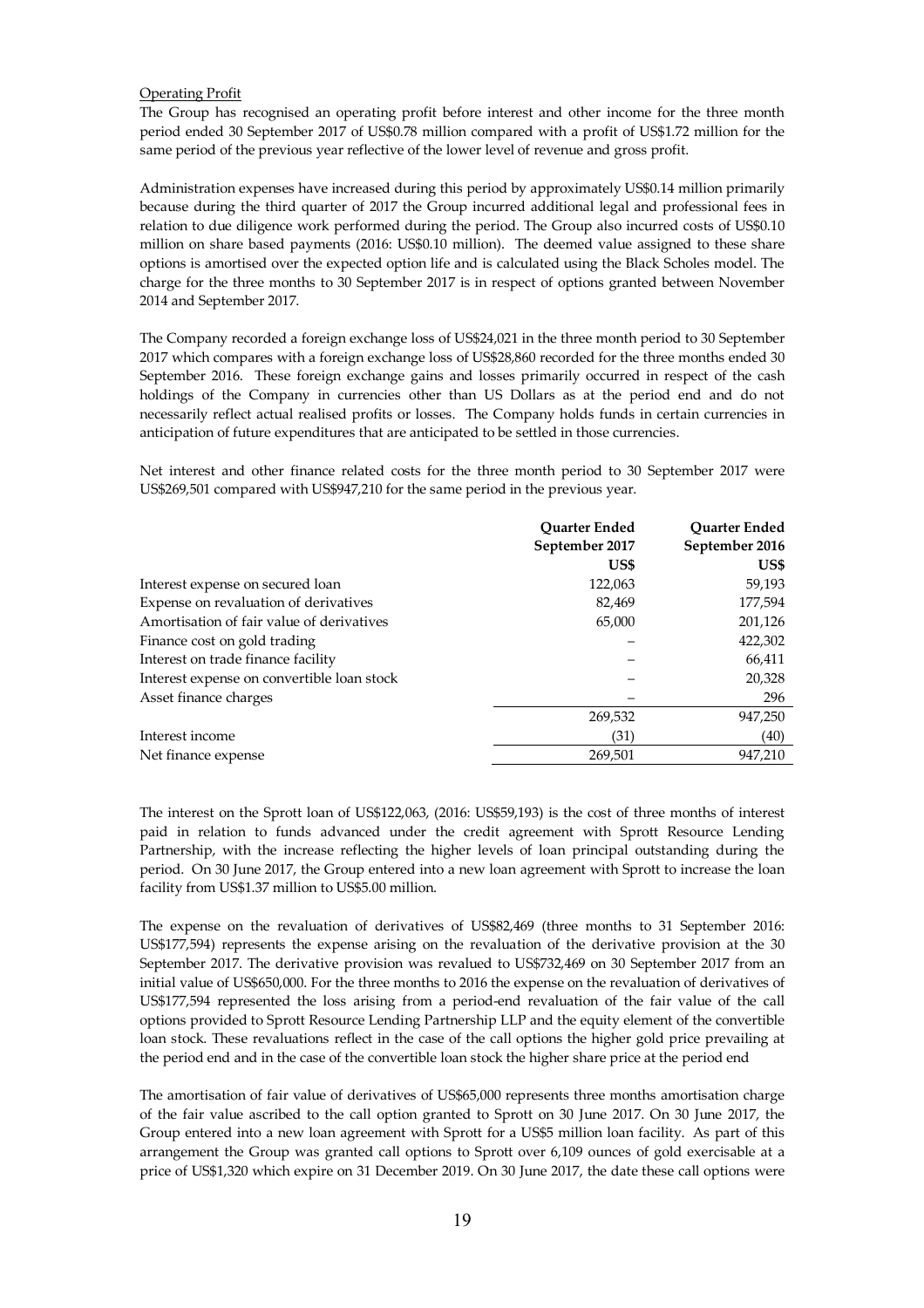granted, their value was assessed as being US\$650,000 and a provision for a derivative financial liability of US\$\$650,000 was recognised in the accounts.

## **Nine month period ended 30 September 2017 compared to the nine month period ended 30 September 2016**

The first nine months of 2017 has seen higher levels of gold bullion production than previous periods offset by lower levels of production of copper/gold concentrate reflecting the variations in the ore sources and grades being mined during 2017 compared with 2016. These changes do not have any direct effect on the overall levels of gold production achieved by the Group.

Gold production for the nine month period ended 30 September 2017 was 27,666 ounces which is approximately seven per cent less than the same period in the previous year (29,877 ounces). The Group experienced shortfalls in gold production during April 2017 and May 2017 resulting from a mechanical breakdown that has now been fully resolved with gold production levels in the third quarter being back to the average levels experienced in the first quarter of 2017 and for much of 2016. However, as a result, both production and sales of gold have decreased in comparison with corresponding nine month period of 2016. Reflecting the decrease in production the total amount of ounces sold during the first nine months of 2017 was 27,867 ounces, which is approximately 11 per cent less than the 31,378 ounces sold during the first nine months of 2016.

The Group has reported a gross profit for the nine month period ended 30 September 2017 of US\$4.12 million (nine months to 30 September 2016: US\$9.74 million) and a loss before taxation for the nine month period ended 30 September 2017 of US\$0.34 million in comparison to a profit of US\$2.31 million for the nine months ended 30 September 2016. The Group has reported total revenue of US\$36.23 million during the nine month period to 30 September 2017 (nine months to 30 September 2016: US\$42.12 million).

| The gross profit of US4,121,023 can be analysed as follows: |                 |                 |          |          |
|-------------------------------------------------------------|-----------------|-----------------|----------|----------|
|                                                             | Three months    | Three months    | Variance | Variance |
|                                                             | ended Sept 2017 | ended Sept 2016 | US\$     | $\%$     |
| Concentrate sold (Ounces)                                   | 9.428           | 15.750          | (6,322)  | $(40\%)$ |
| Bullion Sold (Ounces)                                       | 18.439          | 15.628          | 2,811    | 18%      |
| <b>Total Ounces</b>                                         | 27,867          | 31,378          | (3,511)  | (11%)    |

|                                       | Nine months to 30<br>September 2017<br>US\$ | Nine months to 30<br>September 2016<br>US\$ | Variance<br>US\$ | Variance<br>$\%$ |
|---------------------------------------|---------------------------------------------|---------------------------------------------|------------------|------------------|
| <b>Revenue from Ordinary Activity</b> |                                             |                                             |                  |                  |
| Copper/Gold Concentrate               | 13,087,086                                  | 22,442,739                                  | (9,355,653)      | (42%)            |
| Gold Bullion – Palito & Sao Chico     | 23, 137, 964                                | 19,678,189                                  | 3,459,775        | 18%              |
| <b>Total Sales</b>                    | 36,225,050                                  | 42,120,928                                  | (5,895,878)      | (14%)            |
| Costs of sales                        |                                             |                                             |                  |                  |
| Operational costs                     | (22,018,171)                                | (22, 382, 160)                              | (363,989)        | (2%)             |
| Stock Impairment                      | (620,000)                                   |                                             | (620,000)        | $(00\%)$         |
| Shipping costs                        | (1,095,824)                                 | (1,814,146)                                 | 718,322          | 40%              |
| Treatment charges                     | (436,606)                                   | (932,080)                                   | 495,474          | 53%              |
| Royalties                             | (387,661)                                   | (700, 555)                                  | 312,976          | 45%              |
| Amortisation of Mine Property         | (5,566,280)                                 | (5, 115, 180)                               | (451, 100)       | (9%)             |
| Depreciation of Plant & Equipment     | (1,979,567)                                 | (1, 436, 921)                               | (542, 646)       | (38%)            |
| <b>Total Operating costs</b>          | (32, 104, 027)                              | (32, 381, 042)                              | 277,015          | $1\%$            |
| Gross profit                          | 4,121,023                                   | 9,739,886                                   | (5,618,863)      | (58%)            |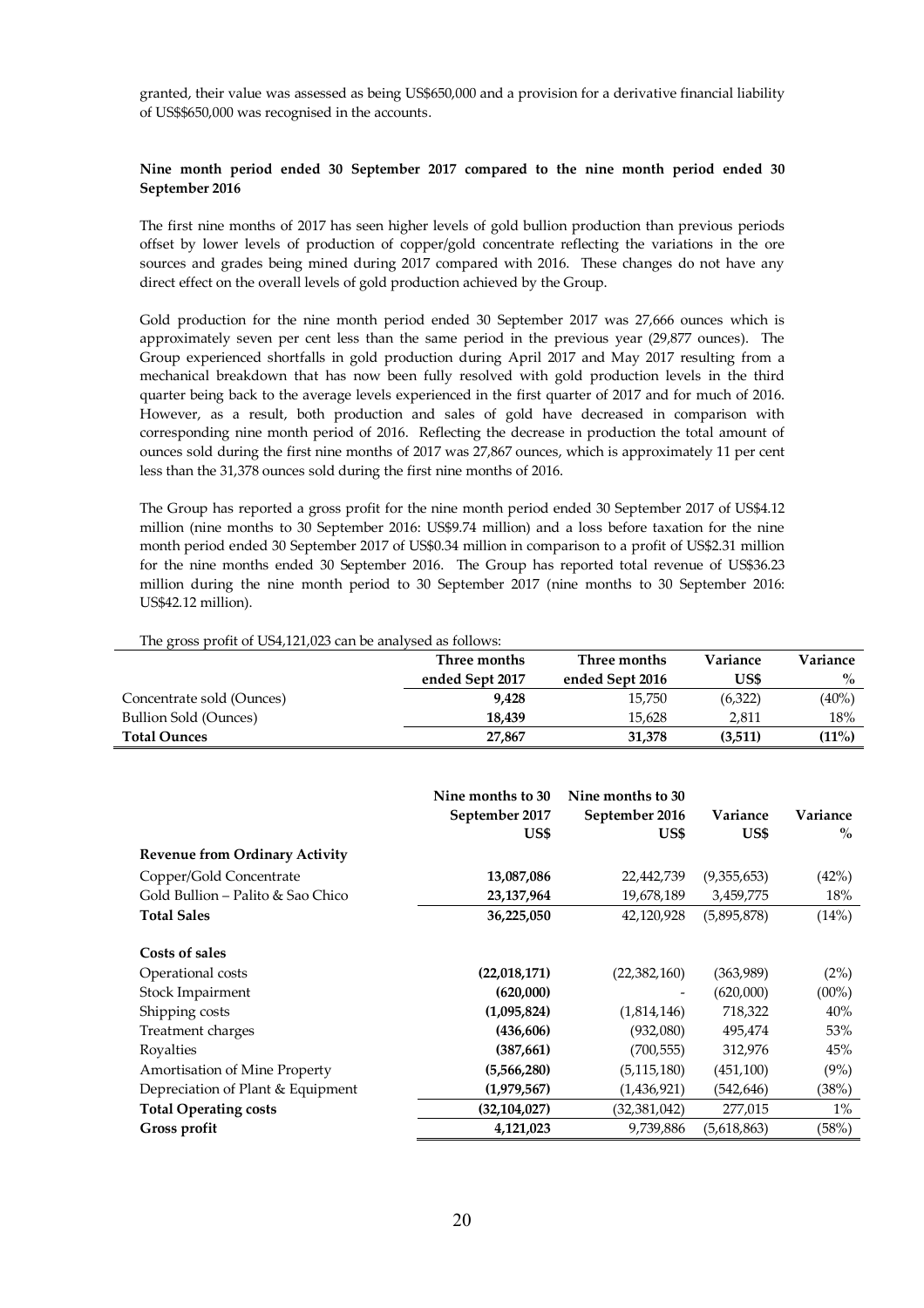Under the current contracts that the Group has in place, revenue from the sale of copper/gold concentrate is recognised at the time that this product departs from the port of Belem in Brazil and the customer assumes all further physical risk for the product.

During the first nine months of 2017 the Group has recognised total sales of US\$36,225,050 (nine months to 30 September 2016: US\$42,120,928). The sales were split between sales of copper/gold concentrate of US\$13,087,086 (nine months to 30 September 2016: US\$22,442,739) and sales of gold bullion of US\$23,137,964 (nine months to 30 September 2016: US\$19,678,189).

During the nine months to 30 September 2017 the Group produced 1,086 wet tonnes of copper/gold concentrate containing an estimated 8,192 ounces (nine months to 30 September 2016: 1,568 wet tonnes containing 14,174 ounces) although revenue has been recognised for 1,160 tonnes containing an estimated 9,428 ounces (nine months to 30 September 2016: 1,780 wet tonnes containing 15,750 ounces) which were delivered in accordance with the sales contract to the end customer. The unsold material is held as inventory.

The amount of gold sold as concentrate has therefore reduced by approximately 40 per cent although production of gold in concentrate has decreased by 42 per cent. This reduction in the both the production and sale of gold in concentrate has been partly offset by an increase in the production and sale of gold in the form of bullion. The concentrate sales revenue recognised during the first nine months of 2017 included adjustments for shipments sold during the last four months of 2016 but for which final settlement details, including pricing and gold content, were only finalised during 2017. This adjustment was US\$0.34 million with the equivalent adjustment recognised during 2016, relating to gold sold during the last quarter of 2015 being approximately US\$0.53 million. In addition, and as noted in the commentary of the result for the three month period ended 30 September 2017, following a change in purchaser and contract terms for the Group's production of copper/gold concentrate, the Group recognised during September 2016 the sale of an additional shipment of copper/gold concentrate having the effect of reducing inventory of this material and recognition of additional revenue of US\$1.9 million.

The Group also sold 18,439 ounces of gold bullion generating revenue of US\$23,137,964 during the first nine months of 2017 (nine months to 30 September 2016: 15,628 ounces (US\$19,678,189). Gold bullion production for the first nine months of 2017 was approximately 27,666 ounces by comparison with the same period in 2016 when production was approximately 29,978 ounces.

## Operating Costs

Operating costs of US\$22,018,171 (nine months to 30 September 2016: US\$22,382,160 comprise all mining costs at both the Palito and Sao Chico Mines, plant processing costs, as well as all general site costs incurred on both mine sites during the three month period to produce the final product sold as shown in the table below

|                                  | Nine months<br>ended | Nine months<br>ended |                 |            |
|----------------------------------|----------------------|----------------------|-----------------|------------|
|                                  | September 2017       | September 2016       | Variance        | Variance % |
| Ounces Sold                      | 27,867               | 31,178               | (3,511)         | (11%)      |
|                                  |                      |                      |                 |            |
|                                  | Nine months          | Nine months          |                 |            |
|                                  | ended                | ended                |                 |            |
|                                  | September 2017       | September 2016       | Variance        | Variance % |
|                                  | <b>US\$'000</b>      | <b>US\$'000</b>      | <b>US\$'000</b> | $\%$       |
| <b>Operating Costs</b>           |                      |                      |                 |            |
| Labour                           | 9,759                | 9,260                | 499             | 5%         |
| Mining consumables & Maintenance | 6,796                | 7,422                | (626)           | (8%)       |
| <b>Plant Consumables</b>         | 3,046                | 3,271                | (225)           | (7%)       |
| General Site                     | 2,417                | 2,430                | (13)            | (1%)       |
|                                  | 22,018               | 22,383               | (365)           | (2%)       |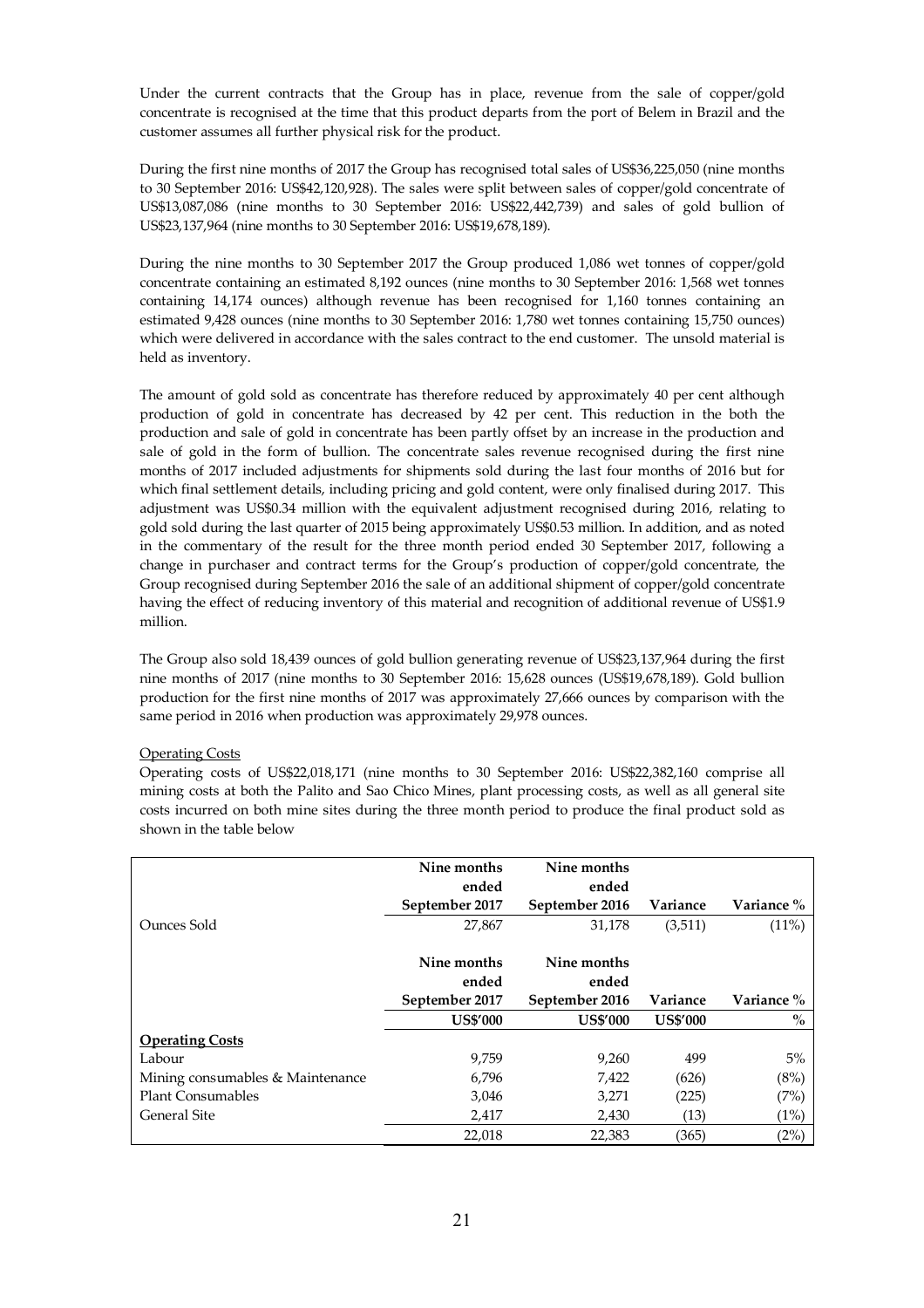# Labour Costs

Labour costs have increased by US\$0.50 million for the nine month period ended 30 September 2017 in comparison to the same period in the previous year due to each Brazilian employee receiving a 10 per cent increase in salary in May 2016 and eight per cent in May 2017 as a result of the national collective agreement in Brazil. Also, The Group did incur one-off termination costs of BrR\$417,000 during the first quarter of 2017 following a reduction in headcount.

#### Mining Costs

Mining consumables and maintenance for the nine month period ended 30 September 2017 have decreased by US\$0.63 million in comparison to the same nine month period from 2016. The main area of cost saving relates to power generation and supply.

#### Plant Costs

Plant costs have decreased by 7 per cent for the nine month period ended 30 September 2017 in comparison to the same period in the previous year. The main area of cost saving relates to power generation and supply.

#### General Site Costs

General site costs for the nine month period ended 30 September 2017 decreased by two per cent versus the same period in the previous year reflecting the reduction in the numbers of operational staff on site during each of the respective periods as well as the reduction in the number of gold ounces produced and sold.

#### Provision for impairment of inventory

The Group calculates unit costs of mined production on a cost per tonne basis irrespective of grade and has established stockpiles of low grade run of mine ore which are available for processing in the future. The Group has assessed the likely future value of these stockpiles and made a general impairment provision of US\$0.62 million during the nine months of 2017 against the carrying value of these coarse ore stockpiles.

## Treatment Charges

Treatment Charges of US\$0.46 million (2016: US\$0.68 million) include US\$0.38 million (2016: US\$0.86 million) relating to the treatment of the copper concentrate and levied by the smelter, and US\$0.05 million, (2016: US\$0.07) for the cost of weighing, sampling and assay analysis carried out on behalf of the Group and the balance being charges for the refining of gold bullion. The decrease by comparison to the same period in 2016 reflects the decrease in level of concentrate shipped (a decrease in tonnage of 35 per cent).

## Royalty Charges

Royalty payments of US\$0.38 (nine months to 30 September 2016: US\$0.7 million) comprise statutory levies payable in Brazil. Rates are uniform across all mining operations and currently comprise a one per cent royalty on gold production and a two per cent royalty on copper production. The decrease by comparison with the same period in 2016 reflects an overall decrease in gold sold during the period.

#### Amortisation Charges

Charges for the amortisation of mine property are calculated by reference to the depletion during the quarter, of the total estimated mineable resource at each of the Palito and Sao Chico orebodies. In each case the base carrying cost of the asset is adjusted to include a provision for future mine development costs for each of these orebodies. The charge reported in the Income Statement is however adjusted to reflect the level of sales rather than the level of production, with part of the depreciation being carried in inventory and released to the income statement when the goods are sold. The increase in the amortisation charge of US\$0.45 million reflects the lower levels of gold production and therefore depletion in the period and the relative strength of the Brazilian Real against the US Dollar compared with the same nine month period in 2016. The average exchange rate for the first nine months of 2017 was BrR\$3.17:US\$1.00, compared with BrR\$3.54:US\$1.00 for the same period in 2016 which represents a 14 per cent strengthening of the Brazilian Real against US Dollar. The amortisation charge is also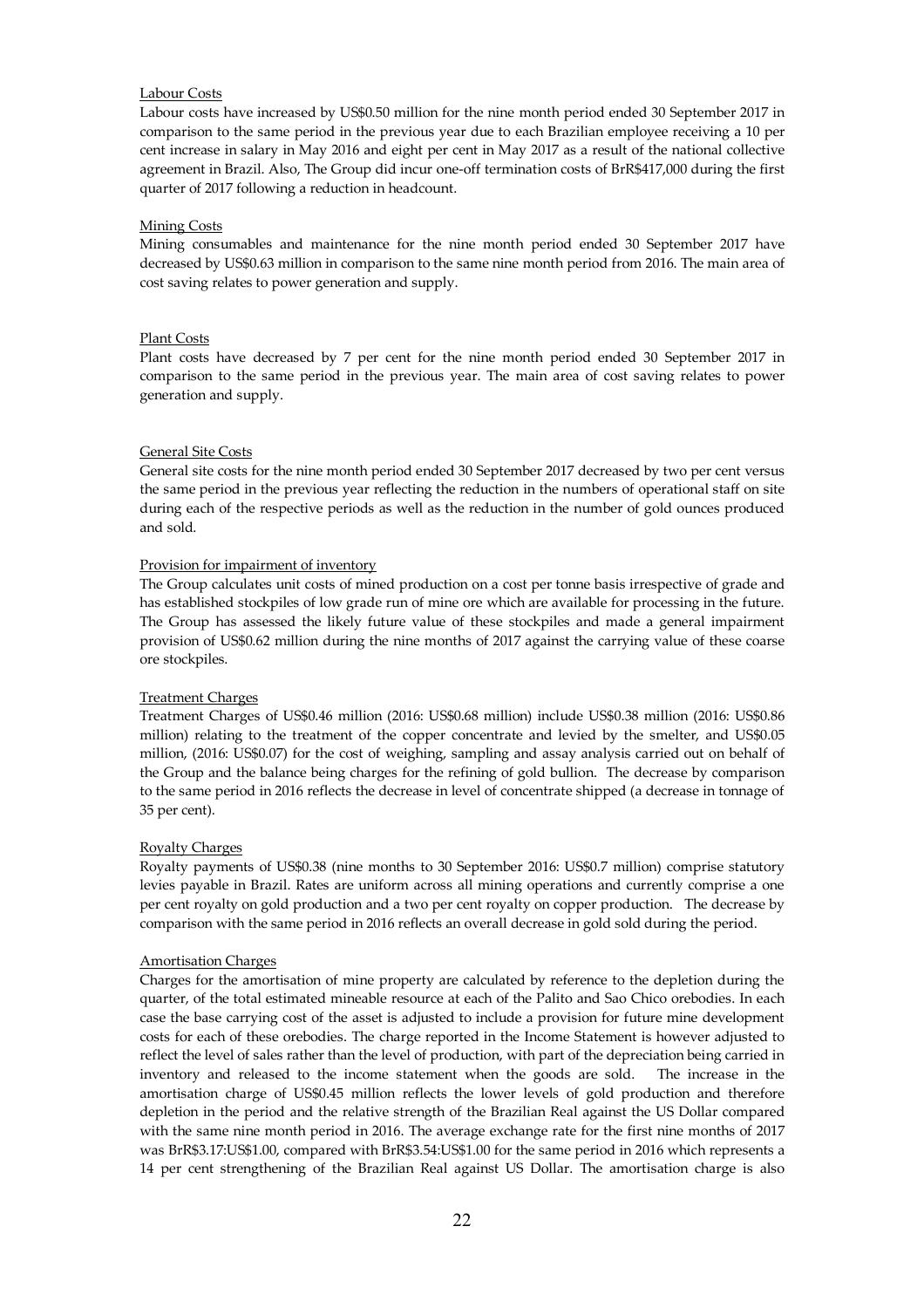impacted by the lower levels of work-in-progress inventories held at the end of the current quarter compared with levels at 30 September 2016

## Depreciation Charges

Depreciation charges of US\$1.98 million (nine months to 30 September 2016: US\$1.44 million) are in respect of mining and processing plant and equipment and is an increase of US\$0.54 million. The increase is primarily due to the movement in the exchange rate which for the first nine months of 2017 was BrR\$3.17:US\$1.00, compared with BrR\$3.54:US\$1.00 for the same period in 2016 and represents an 11 per cent strengthening of the Brazilian Real against US Dollar. It is also impacted by an increased mobile fleet acquired for both the Palito and Sao Chico Mine operations partly offset by reduced depreciation charges for equipment that remains operational but is reaching the end of its useful life.

## Operating Loss

The Group has recognised an operating loss before interest and other income of US\$0.38 million, (2016: operating profit of US\$2.3 million) reflective of the lower level of gross profit from operations and after incurring US\$3.83 million (2016: US\$3.81 million) in administrative expenses as well as US\$0.28 (2016: US\$0.25 million) on share based payments. The deemed value assigned to these share options is amortised over the expected option life and is calculated using the Black Scholes model. The charge for the nine months to 30 September 2017 is in respect of options granted between November 2014 and 30 September 2017. The Group also reported a profit of US\$0.13 million from the disposal of assets (2016: US\$0.03 million).

Administration costs of US\$3.83 million for the nine month period ended 30 September 2017 are comparable with the amount of US\$3.81 million in administration costs incurred during the period ended 30 September 2016. Corporate costs in Brazil have decreased by US\$0.29 million during the first nine months of 2017 in comparison to the same period in the previous year reflecting the settlement during 2016 of once off old tax bills relating to the period between 2008-2013. Corporate costs incurred in the United Kingdom for the nine month period ended 30 September 2017 have increased by US\$0.30 million in comparison to the same period of the previous year reflecting costs related to the compilation of a new technical report as well as work done on the evaluation of growth opportunities for the Group.

The Company recorded a foreign exchange loss of US\$144,420 in the nine month period to 30 September 2017 which compares with a foreign exchange loss of US\$101,268 recorded for the nine months ended 30 September 2016. These foreign exchange losses are primarily incurred in respect of the cash holdings of the Company in currencies other than US Dollars as at the period end and do not necessarily reflect actual realised profits or losses. The Company holds funds in certain currencies in anticipation of future expenditures that are anticipated to be settled in those currencies.

Net interest and other finance related costs for the nine month period to 30 September 2017 were US\$337,443 compared with US\$3,299,880 for the first nine months of 2016. An analysis of the composition of these charges is set out in the table below:

|                                           | Nine Months Ended | <b>Nine Months Ended</b> |
|-------------------------------------------|-------------------|--------------------------|
|                                           | September 2017    | September 2016           |
|                                           | US\$              | US\$                     |
| Interest expense on secured loan          | 109,074           | 248,659                  |
| Expenses of revaluation of derivatives    | 82,469            | 1,343,513                |
| Amortisation of fair value of derivatives | 65,000            | 355,663                  |
| Finance cost on gold trading              |                   | 916,253                  |
| Interest on trade finance facility        |                   | 256,898                  |
| Interest on convertible loan stock        |                   | 137,049                  |
| Finance arrangement fee                   |                   | 37,500                   |
| Asset finance charges                     |                   | 4,455                    |
|                                           | 337,543           | 3,299,989                |
| Finance income                            |                   |                          |
| Interest income                           | (100)             | (109)                    |
| Net finance expense                       | 337,443           | 3,299,880                |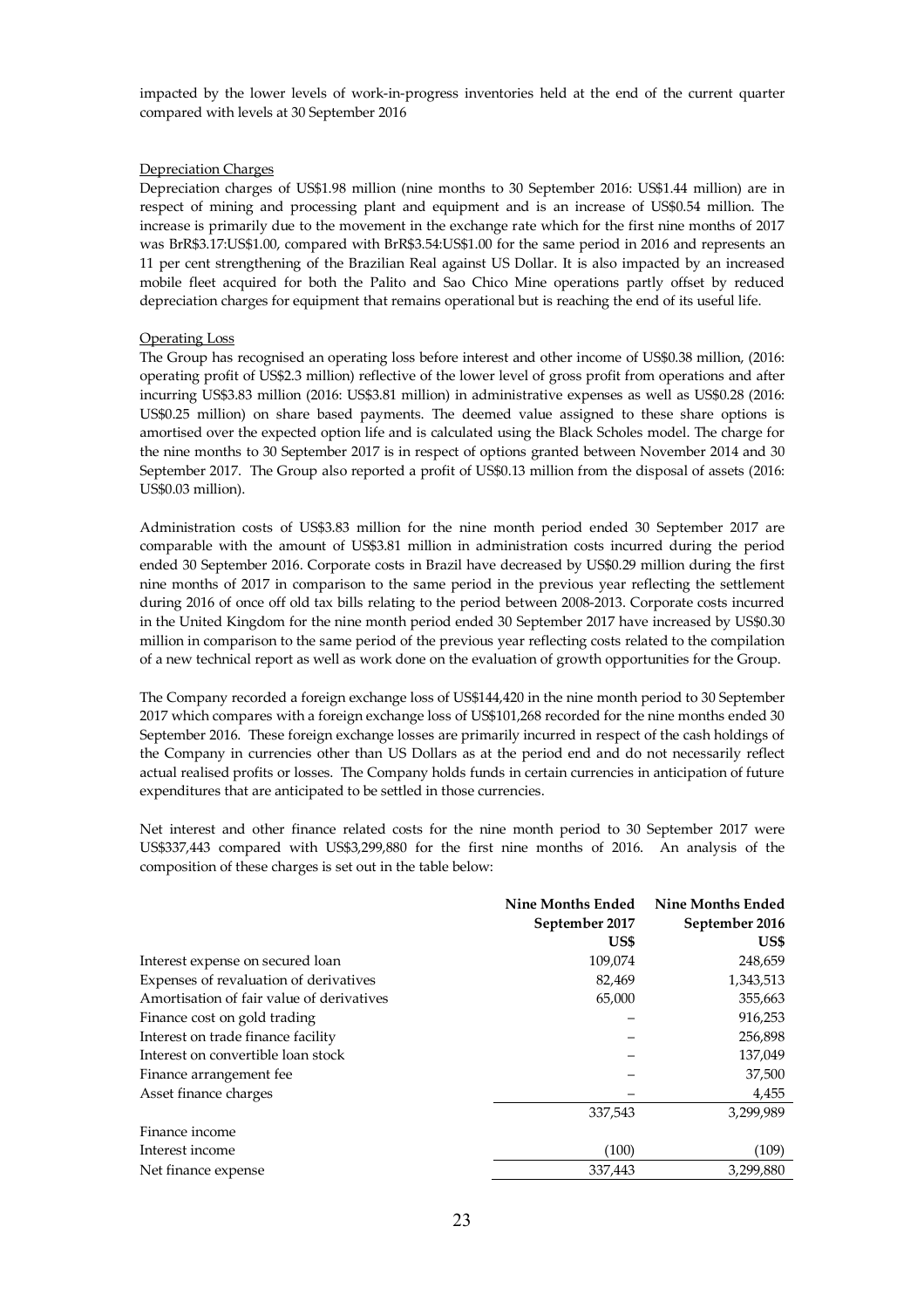The interest on the Sprott loan of US\$109,074(2016: US\$248,659) is the cost of nine months of interest paid in relation to funds advanced under the credit agreement with Sprott Resource Lending Partnership, with the reduction reflecting the lower levels of loan principal outstanding during the period.

The expense on the revaluation of derivatives of US\$82,469 (nine months to 31 September 2016: US\$1,343,513) represents the expense arising on the revaluation of the fair value of derivatives. This derivative expense relates to the fair value of call options granted in favour of Sprott Resource lending Partnership ("Sprott") over 6,109 ounces of gold at a strike price of US\$1,320 per ounce exercisable at any time up until 31 December 2019. The fair value was calculated as being US\$732,469 as at 30 September 2017 compared with an initial fair value at the date of grant of US\$650,000. For the first nine months of 2016 the expense on the revaluation of derivatives of US\$1,343,513 represented the loss arising from a period-end revaluation of the fair value of the call options provided to Sprott Resource Lending Partnership LLP and the equity element of the convertible loan stock (US\$966,038). These revaluations reflect in the case of the call options the higher gold price prevailing at the period end and in the case of the convertible loan stock the higher share price at the period end

The amortisation of fair value of derivatives of US\$65,000 represents three months amortisation charge of the fair value ascribed to the call option granted to Sprott on 30 June 2017.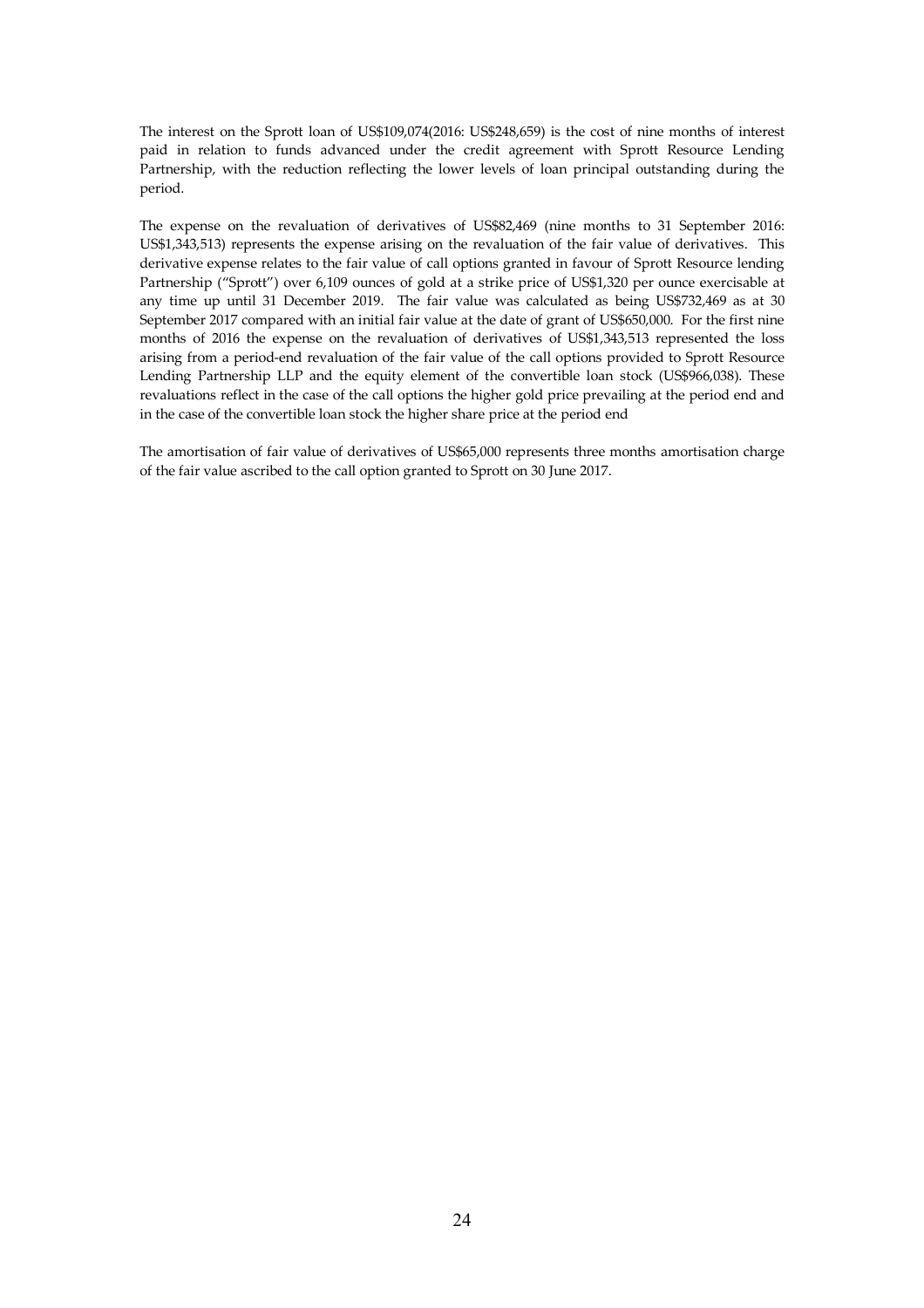| Summary of quarterly results                 | Quarter ended  | Quarter ended   | Quarter ended   | Quarter ended   |
|----------------------------------------------|----------------|-----------------|-----------------|-----------------|
|                                              | 30 September   | 30 June         | 31 March        | 31 December     |
|                                              | 2017           | 2017            | 2017            | 2016            |
|                                              | US\$           | US\$            | <b>US\$</b>     | US\$            |
| Revenues                                     | 12,908,790     | 10,142,676      | 13,173,584      | 10,472,823      |
| Operating expenses                           | (7,295,870)    | (6,849,960)     | (9,792,350)     | (7,077,485)     |
| Provision for impairment of inventory        | (400,000)      |                 | (220,000)       |                 |
| Amortisation of mine property                | (2,191,090)    | (1,984,784)     | (1,390,406)     | (1, 193, 660)   |
| Depreciation of plant and equipment          | (743, 896)     | (725, 373)      | (510, 298)      | (638, 977)      |
| Gross profit                                 | 2,277,934      | 582,599         | 1,260,530       | 1,562,701       |
| Administration expenses                      | (1,407,836)    | (1, 178, 903)   | (1,241,455)     | (1, 179, 345)   |
| Option costs                                 | (101, 665)     | (112, 412)      | (65, 620)       | (101, 071)      |
| Gain on disposal of asset                    | 15,621         | 115,975         |                 | 34,742          |
| Operating (loss) / profit                    | 784,054        | (592, 781)      | (46, 545)       | 317,027         |
| Exchange                                     | (24, 021)      | (167, 236)      | 46,837          | (135, 351)      |
| Net finance expense                          | (269, 501)     | (34, 159)       | (33, 783)       | (617, 228)      |
| Profit / (loss) before taxation              | 490,532        | (794, 176)      | (33, 491)       | (435, 552)      |
| Income tax expense                           | (255, 481)     | (97, 461)       | (80, 552)       | 3,394,182       |
| Profit / (loss) after taxation               | 235,051        | (891, 637)      | (114, 043)      | 2,958,630       |
| Earnings / (loss) per ordinary share (basic) | 0.03cents      | $(0.13)$ cents  | $(0.016)$ cents | $0.423$ cents   |
| Deferred exploration costs                   | 10,235,454     | 9,868,205       | 10,234,360      | 9,990,789       |
| Property, plant and equipment                | 44,260,723     | 43,557,012      | 45,862,328      | 45,396,140      |
| Total current and other assets               | 26,498,341     | 21,798,843      | 20,668,013      | 20,454,525      |
| Total assets                                 | 80,994,518     | 75,268,109      | 76,764,701      | 75,841,454      |
|                                              |                |                 |                 |                 |
| <b>Total liabilities</b>                     | 16,396,195     | 13,373,479      | 11,966,304      | 12,462,481      |
| Shareholders' equity                         | 64,598,323     | 61,894,630      | 64,798,397      | 63,378,973      |
| Summary of quarterly results                 | Quarter ended  | Quarter ended   | Quarter ended   | Quarter ended   |
|                                              | 30 September   | 30 June         | 31 March        | 31 December     |
|                                              | 2016           | 2016            | 2016            | 2015            |
|                                              | US\$           | US\$            | US\$            | US\$            |
| Revenues                                     | 16,209,753     | 14,232,086      | 11,679,089      | 8,042,431       |
| Operating expenses                           | (10, 216, 119) | (8,923,316)     | (6,689,506)     | (4,235,007)     |
| Amortisation of mine property                | (2,292,006)    | (1,845,601)     | (977, 573)      | (1,689,113)     |
| Depreciation of plant and equipment          | (615, 155)     | (582, 612)      | (239, 154)      | (547, 846)      |
| Gross profit                                 | 3,086,473      | 2,880,557       | 3,772,856       | 1,570,465       |
| Administration expenses                      | (1,265,828)    | (1,387,719)     | (1, 129, 632)   | (1,355,099)     |
| Option costs                                 | (101, 072)     | (25, 640)       | (123, 116)      | (101, 019)      |
| Operating profit                             | 1,719,573      | 1,467,198       | 2,520,108       | 114,347         |
| Exchange                                     | (28, 860)      |                 |                 |                 |
|                                              |                |                 |                 |                 |
|                                              |                | (31, 609)       | (40,799)        | 99,958          |
| Net finance (expense) / income               | (947, 210)     | (1,374,665)     | (978,005)       | 70,916          |
| Profit / (loss) before taxation              | 743,503        | 60,924          | 1,501,304       | 285,221         |
| Income tax expense                           | (278, 023)     | (402, 407)      | (153, 639)      | (525, 032)      |
| Profit / (loss) after taxation               | 465,480        | (341, 483)      | 1,347,665       | (239, 811)      |
| Earnings / (loss) per ordinary share (basic) | $0.071$ cents  | $(0.052)$ cents | $0.205$ cents   | $(0.036)$ cents |
| Deferred exploration costs                   | 9,731,144      | 9,550,074       | 9,324,314       | 8,679,246       |
| Property, plant and equipment                | 44,860,837     | 46,927,210      | 42,123,789      | 40,150,484      |
| Total current and other assets               | 22,798,838     | 26,427,165      | 23,092,061      | 17,663,339      |
| Total assets                                 | 77,390,819     | 82,904,449      | 74,540,164      | 66,493,069      |
| <b>Total liabilities</b>                     | 16,648,980     | 25,336,298      | 22,015,609      | 19,709,424      |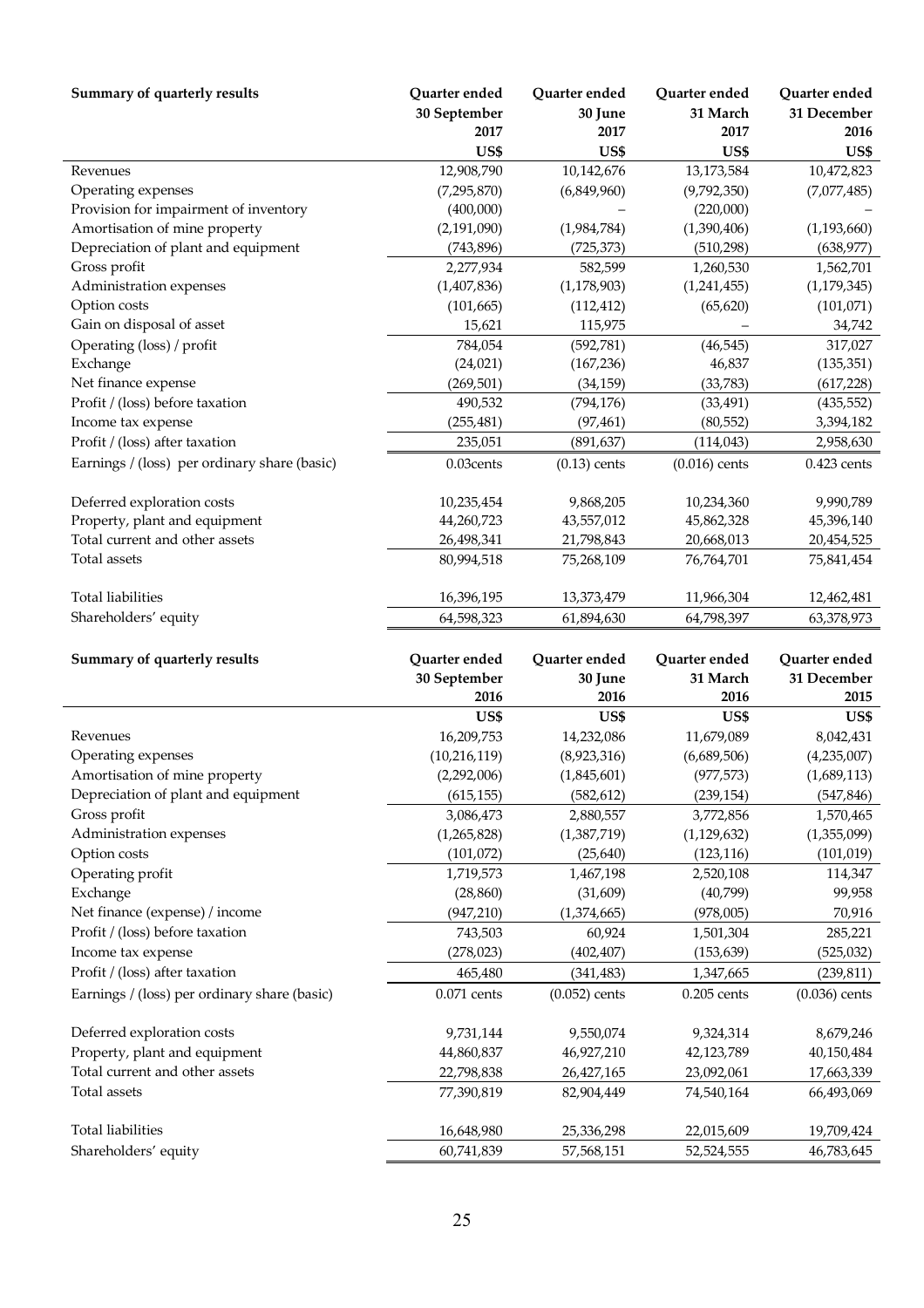## **Liquidity and Capital Resources**

## **Non-current assets**

On 30 September 2017, the Group's net assets amounted to US\$64.70 million, which compares to US\$63.38 million as reported at 31 December 2016. The Group has reported a small post-tax loss for the nine month period to 30 September 2017, and the increase in the net assets reflects the general effect on the Balance Sheet arising from the strengthening of the Brazilian Real between 31 December 2016 when the exchange rate was BrR\$3.259 to US\$1.00 and 30 September 2017 when the rate was US\$3.167 to US\$1.00.

Non-current assets totalling US\$57.76 million at 30 September 2017 (31 December 2016: US\$58.64 million), are primarily comprised of property, plant and equipment, which as at 30 September 2017 totalled US\$44.26 million (31 December 2016: US\$45.40 million) as well as development and deferred exploration costs with a value of US\$10.24 million (31 December 2016: US\$10.00 million). The Group also carries a provision for a deferred tax asset of US\$3.27 million (31 December 2016: US\$3.25 million).

The Group's Brazilian subsidiary, Serabi Mineracao SA has historic tax losses which can be utilised in future years to reduce the income tax liability that will be assessed on future profits. In both 2015 and 2016, SMSA reported taxable profits and, as the Board of Serabi considers that there is reasonable certainty that SMSA will continue to make profits in the future, the Group recognised a deferred tax asset for the first time for the year ended 31 December 2016. For the first nine months of 2017 the Group released US\$0.18 million of this Deferred Tax asset to the income statement reflecting the estimate of the benefit of the tax losses utilised in the period.

The Group's property, plant and equipment include the value of its mine assets at 30 September 2017 of US\$30.42 million (31 December 2016: US\$31.79). The Group owns land, buildings, plant and equipment with a value of US\$10.72 million (31 December 2016: US\$10.78 million). During the first nine months of 2017 the Group has acquired additional plant and machinery (including assets acquired under finance leases) to the value of US\$1.70 million and capitalised expenditure of US\$3.2 million for on-going capital development of the Palito and Sao Chico Mines.

The gross value ascribed to both the Palito and Sao Chico properties is now being amortised over the expected recoverable ounces of each mine. An amortisation charge totalling US\$4.40 million has been recorded for the nine month period to 30 September 2017, (nine months to 30 September 2016: US\$4.2 million). The amortisation charge is calculated based on the number of ounces of gold extracted from the mine during the period. Whilst gold production has been lower compared with 2016, the increase of US\$0.2 million in the amortisation charge for the first nine months of 2017 is a result of the strengthening of the Brazilian Real against the US Dollar having the effect of an increased charge when reported in US Dollars.

Deferred exploration costs as at 30 September 2017 totalled US\$10.23 million (31 December 2016: US\$10.00 million), which relates to capitalised exploration expenditures around the Palito Mine, Sao Chico Mine and the wider Jardim Do Ouro project area. The small movement in the carrying value of the asset is as a result of the strengthening of the Brazilian Real from BrR\$3.259 to US\$1.00 at 31 December 2016 to US\$3.167 to US\$1.00 at 30 September 2017.

## **Finance and debt**

On 30 June 2017 the Group entered into a new agreement with the Sprott Resource Lending Partnership ("Sprott") for a US\$5 million loan expiring 31 December 2019 (to include US\$1.37 million being the remaining loan principal under the previous arrangement) although the incremental funds of US\$3.63 million were not received until 5 July 2017. The Sprott Facility carries interest at a rate of 10 per cent per annum and the first repayment is not due until January 2018.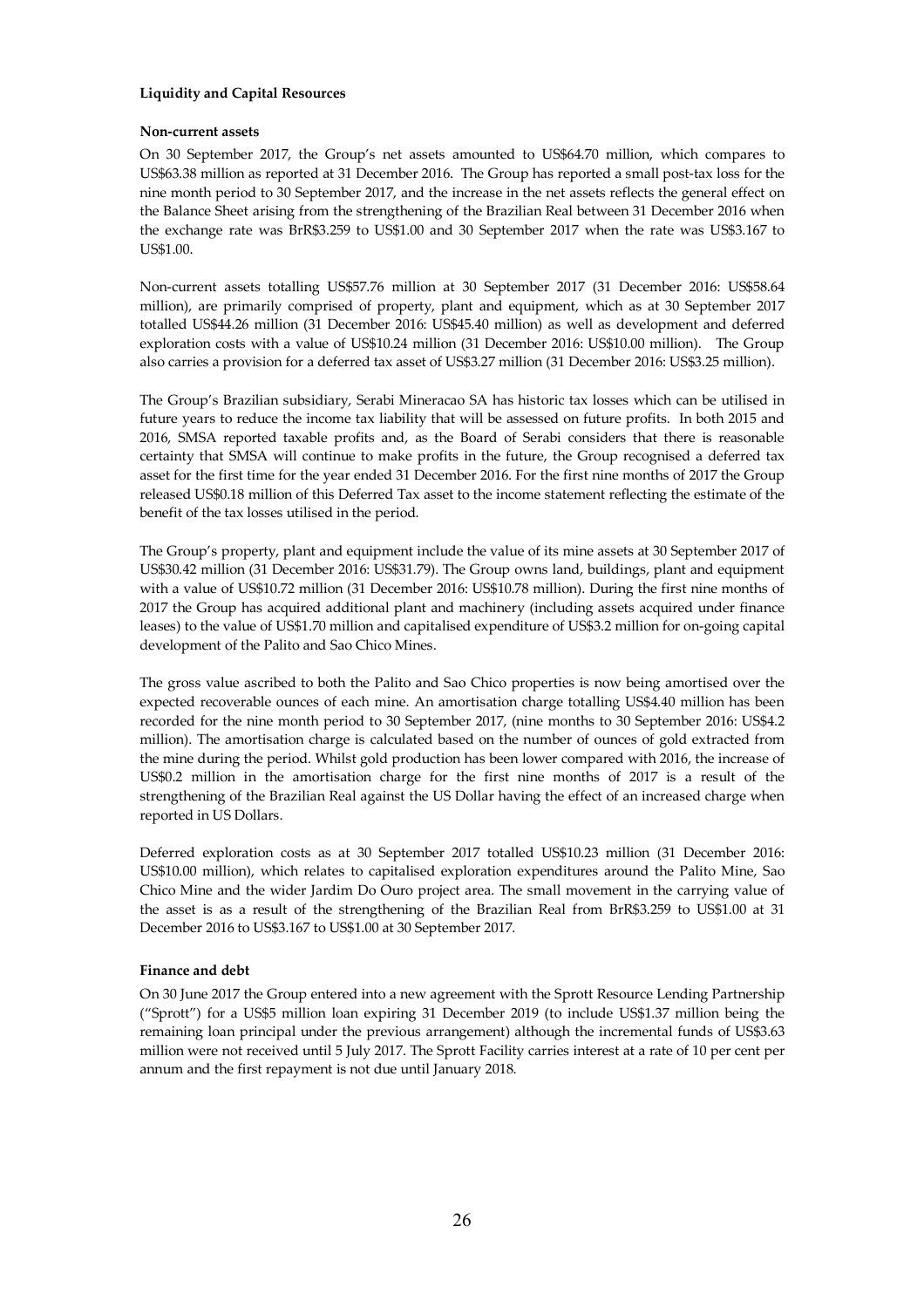## **Working Capital**

The Group had a working capital position of US\$13.87 million at 30 September 2017 compared to US\$8.88 million at 31 December 2016, the improvement of US\$4.99 million being detailed in the table below:

|                                  | September 2017 | December 2016 | Variance   |
|----------------------------------|----------------|---------------|------------|
|                                  | US\$           | US\$          | US\$       |
| <b>Current assets</b>            |                |               |            |
| Inventories                      | 7,196,529      | 8,110,373     | (913, 844) |
| Trade and other receivables      | 1,433,010      | 1,233,049     | 199,961    |
| Prepayments                      | 4,950,976      | 3,696,550     | 1,254,426  |
| Cash and cash equivalents        | 9,753,385      | 4,160,923     | 5,592,462  |
| <b>Total current assets</b>      | 23,233,900     | 17,200,895    | 6,133,005  |
| <b>Current liabilities</b>       |                |               |            |
| Trade and other payables         | 5,313,706      | 4,941,775     | 371,931    |
| Trade finance facility           |                | 415,607       | (415, 607) |
| Secured loan facility            | 1,290,000      | 1,371,489     | (81, 489)  |
| Lease finance liabilities        | 1,054,632      | 1,176,961     | (122, 329) |
| Derivative financial liabilities | 732,470        |               | 732,470    |
| Accruals                         | 450,867        | 415,810       | 35,057     |
| <b>Total current liabilities</b> | 8,841,675      | 8,321,642     | 520,033    |
| Working capital                  | 14,492,225     | 8,879,253     | 5,612,972  |
| Non-current liabilities          |                |               |            |
| Trade and other payables         | 2,276,769      | 2,211,078     | 65,691     |
| Provisions                       | 1,905,230      | 1,851,963     | 53,267     |
| Secured loan facility            | 3,125,000      |               | 3,125,000  |
| Lease finance liabilities        | 247,521        | 77,798        | 169,723    |
| Total non-current liabilities    | 7,554,520      | 4,140,839     | 3,413,681  |

#### Inventories

The level of inventory held by the Group at 30 September 2017 has decreased by US\$0.91 million since the 31 December 2016. A breakdown of the Group's inventories at the 30 September 2017 and at 31 December 2016 is set out in the table below:

|                              | 30 September<br>2017 US\$ | 31 December<br>2016 US\$ | Variance<br>US\$ | Variance % |
|------------------------------|---------------------------|--------------------------|------------------|------------|
| Stockpile of mined ore       | 1,352,565                 | 2,829,600                | (1,477,035)      | (52%)      |
| Finished Goods awaiting sale | 1,679,363                 | 1,572,774                | 106,588          | $7\%$      |
| Other material in process    | 962,063                   | 618,350                  | 343,712          | 56%        |
| Stockpile of flotation tails | 521,570                   | 708,775                  | (187, 205)       | (26%)      |
|                              | 4,515,561                 | 5,729,500                | (1,213,939)      | (21%)      |
| Consumables                  | 2,680,968                 | 2,380,873                | 300,095          | 13%        |
| <b>Total Inventory</b>       | 7,196,529                 | 8,110,372                | (913, 844)       | (11%)      |

Inventories of consumables (fuel, spare parts, chemicals, explosives etc.) at 30 September 2017 of US\$2.68 million have increased by approximately US\$0.30 million by comparison with the same inventory of consumables at 31 December 2016. The Group acquires stocks of certain materials including reagents, explosives and other consumables in quantities that are sufficient for up to three to four months' consumption requirements to minimise freight and other logistics costs and improve pricing. The levels of inventory have increased reflecting a requirement to keep on hand higher levels of items related to equipment and plant maintenance.

The value of the stock of surface ore has decreased by 52 per cent from US\$2.83 million to US\$1.14 million as the Group has sought to reduce its overall levels of coarse ore stockpiles. The total coarse ore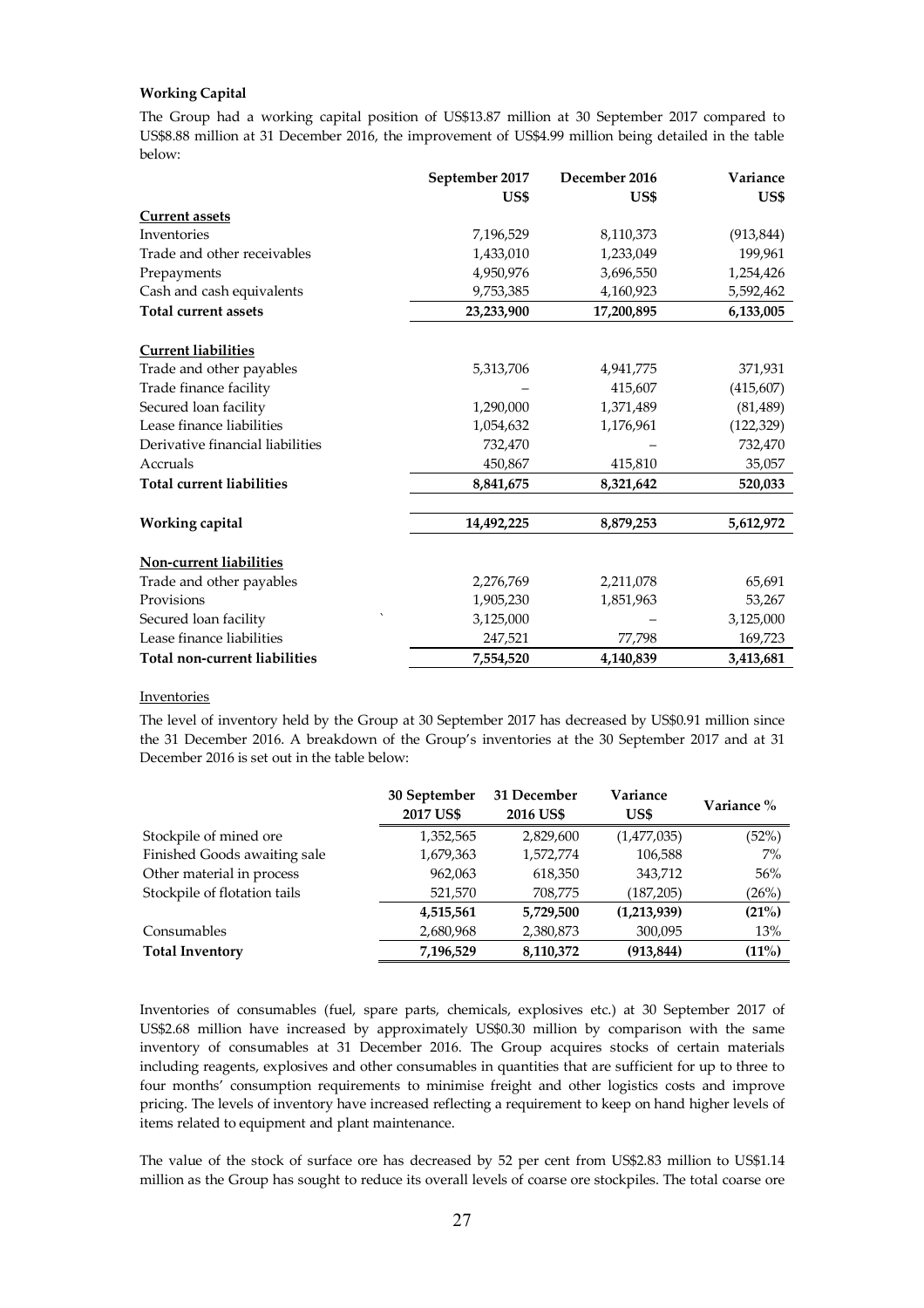stockpile tonnage has decreased from 21,429 tonnes at 31 December 2016 to 15,216 tonnes at 30 September 2017, a decrease of 29 percent. In addition, the Group has made a general provision of US\$620,000 against the carrying values of these low grade coarse ore stockpiles.

The value of finished goods awaiting sale at 30 September 2017 of US\$1.68 million compares with the value at 31 December 2016 of US\$1.57 million. The total value of finished goods held in stock at 30 September 2017 comprises 88 bags of copper/gold concentrate (31 December 2016: 162 bags) and bullion on hand for smelting which, at 30 September 2017, was 47,023 grammes valued at US\$1.16 million in comparison to 13,508 grammes at 31 December 2016 valued at US\$0.33 million.

During 2014 the Group had established a stockpile of approximately 54,000 tonnes of material that had passed through the flotation processing circuit but retained a gold grade of approximately 2.5 g/t. At 31 December 2016, there were approximately 20,800 tonnes of flotation stockpile on site with a value of US\$0.71 million. During the first nine months of 2017 the Group processed approximately 4,941 tonnes of this stockpile leaving approximately 14,869 tonnes at 30 September 2017 with a value of US\$0.52 million.

The valuation attributable to gold locked up within the processing plant has increased to US\$0.96 million as at 30 September 2017 (31 December 2016: US\$0.62 million) reflecting normal operational variances.

## Trade and Other Receivables

Trade and other receivables at 30 September 2017 of US\$1.43 million have increased by US\$0.2 million from US\$1.23 million at 31 December 2016.

Also included within trade and other receivables are other some trade advances for freight and insurance which have decreased from US\$0.18 million at 31 December 2016 to US\$0.04 million at 30 September 2017.

## **Prepayments**

Prepayments have increased by US\$1.25million between 31 December 2016 and 30 September 2017. This is primarily due to an increase in prepaid taxes which have increased by US\$1.15 million between December 2016 and September 2017. This reflects an increase in the levels of ICMS (States taxes) and PIS and Cofins (federal taxes) that remain to be recovered at the period end. These taxes are levied on the purchase of goods and services and may be repaid or recovered by offset against other state and federal tax liabilities.

## Cash

Between 31 December 2016 to 30 September 2017 cash balances have increased by approximately US\$5.60 million which is primarily as a result of the receipt of the Sprott loan totalling US\$3.67 million on 5 July 2017. The Group has also improved its cash position over the first nine months of 2017 as a result of its positive operational performance.

## Current Liabilities

Current liabilities have increased by US\$1.15 million from US\$8.32 million at 31 December 2016 to US\$9.47 million at 30 September 2017. Further details of this increase are set out below.

## Trade Creditors

Trade and other payables amounting to US\$4.94million at 31 December 2016 compare with an amount owed by the Group of US\$5.3 million at 30 September 2017, an increase of US\$0.37 million. This increase in trade creditors is as a result of timing differences between the two period ends.

## Secured loan facility with Sprott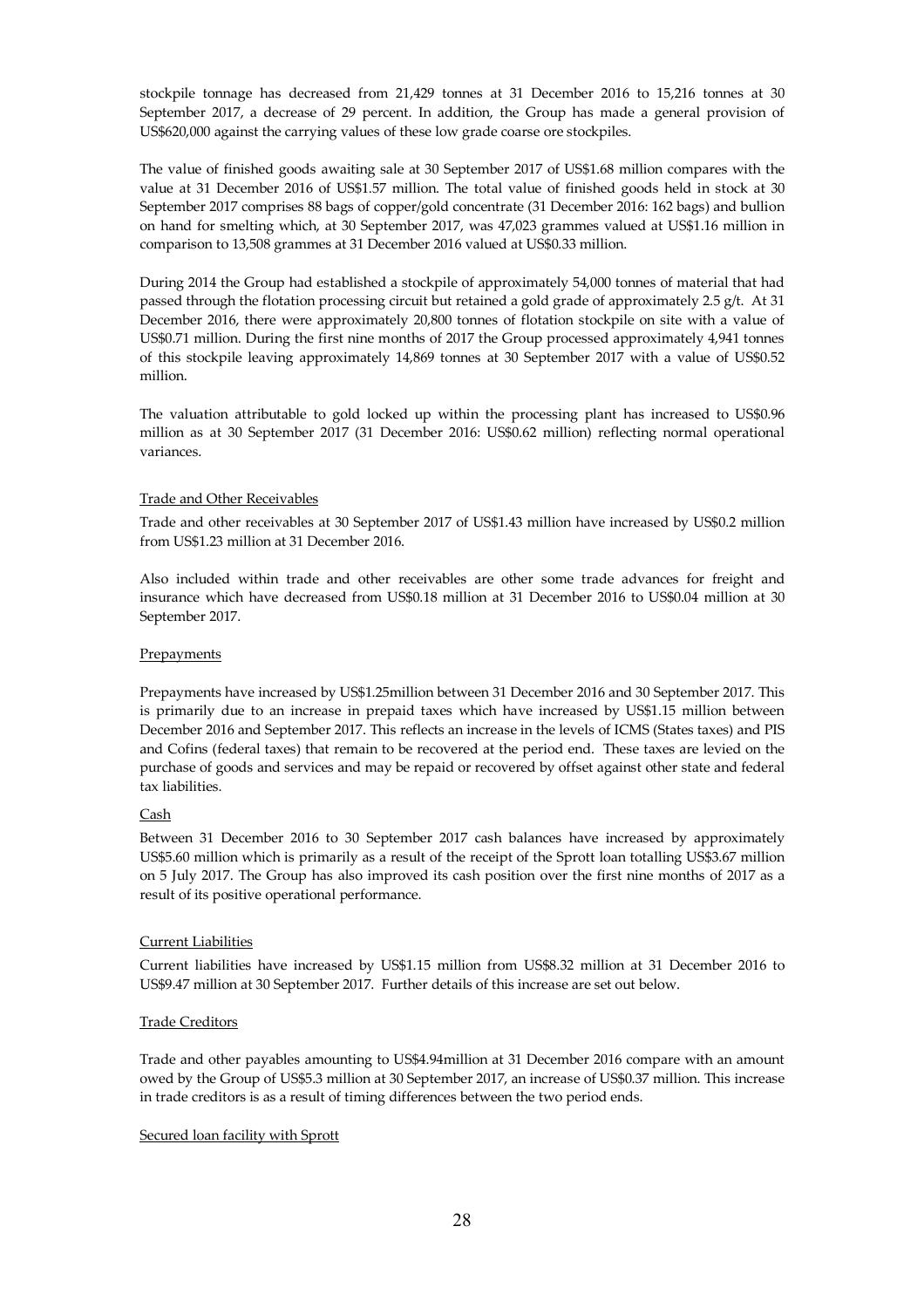On 30 June 2017 the Group entered into a new agreement with Sprott for a US\$5.00 million loan expiring 31 December 2019 (to include US\$1.37 million being the remaining loan principal under the previous arrangement) with the loan repayments commencing over 24 months starting in January 2018. Of the total loan US\$3,125,000 is due in more than 12 months. The total loan balance shown in the table above is US\$4.42 million with the balance of US\$0.58 representing the unamortised portion of the fair value derivative relating to the gold call options granted as part of the loan.

## Obligations under Finance Leases

Obligations under finance leases for less than one year have increased by US\$0.12 million from US\$1.17 million at 31 December 2016 to US\$1.05 million at 30 September 2017. During the first nine months of 2017, the Group purchased one new underground loader, however this was offset by lease repayments totalling approximately US\$0.48 million. All finance leases are held by Serabi Mineracao SA ("SMSA") in Brazil but are denominated in Euro or US Dollar before being converted to Brazilian Reais, the functional currency for SMSA.

## Derivative Financial Liabilities

On 30 June 2017, the Group entered into a new loan agreement with Sprott for a US\$5 million loan facility. As part of this arrangement the Group has granted call options to Sprott over 6,109 ounces of gold exercisable at a price of US\$1,320 which expire on 31 December 2019. On 30 June 2017, the date these call options were granted, their value was assessed as being US\$650,000 and a provision for a derivative financial liability of US\$\$650,000 has been recognised in the accounts. At 30 September 2017, the derivative provision was revalued to US\$732,469 with the increase in the provision of US\$82,470 being reflected as an expense in the income statement.

#### Non-Current Liabilities

The Group makes provision for the future estimated rehabilitation costs for its mine sites at Palito and Sao Chico. The value of the provision carried by the Group at 30 September 2017 was US\$1.90 million. The value at 31 December 2016 was US\$1.85 million. There has been no movement in the estimations underlying the provision and the small change in the value of the provision is the result of exchange rate movements.

The property acquisition payment due by the Group has decreased by U\$0.07 million as a result of the strengthening of the Brazilian Real against the US Dollar between 31 December 2016 and 30 September 2017.

The Group does not have any asset backed commercial paper investments.

## **Non-IFRS Financial Measures**

The gold mining industry has sought to establish a common voluntary standard to enable investors to assess and compare the performance of companies engaged in gold mining activities. The Group has elected to provide calculations of Cash Costs and All-In Sustaining Costs and has confirmed its calculation of these performance measurements with the guidance notes released by the World Gold Council. The measures seek to capture all of the important components of the Group's production and related costs. In addition, management utilises these and similar metrics as a valuable management tool to monitor cost performance of the Group's operations. These measures and similar measures have no standardised meaning under IFRS and may not be comparable to similar measures presented by other companies. This measure is intended to provide additional information and should not be considered in isolation or as a substitute for measures of performance prepared in accordance with IRFS.

## *Total cash cost and All-In Sustaining Cost*

The following table provides a reconciliation between non-IFRS cash cost and non-IFRS All-In Sustaining Cost to production costs included in cost of sales as disclosed in the consolidated statement of comprehensive income.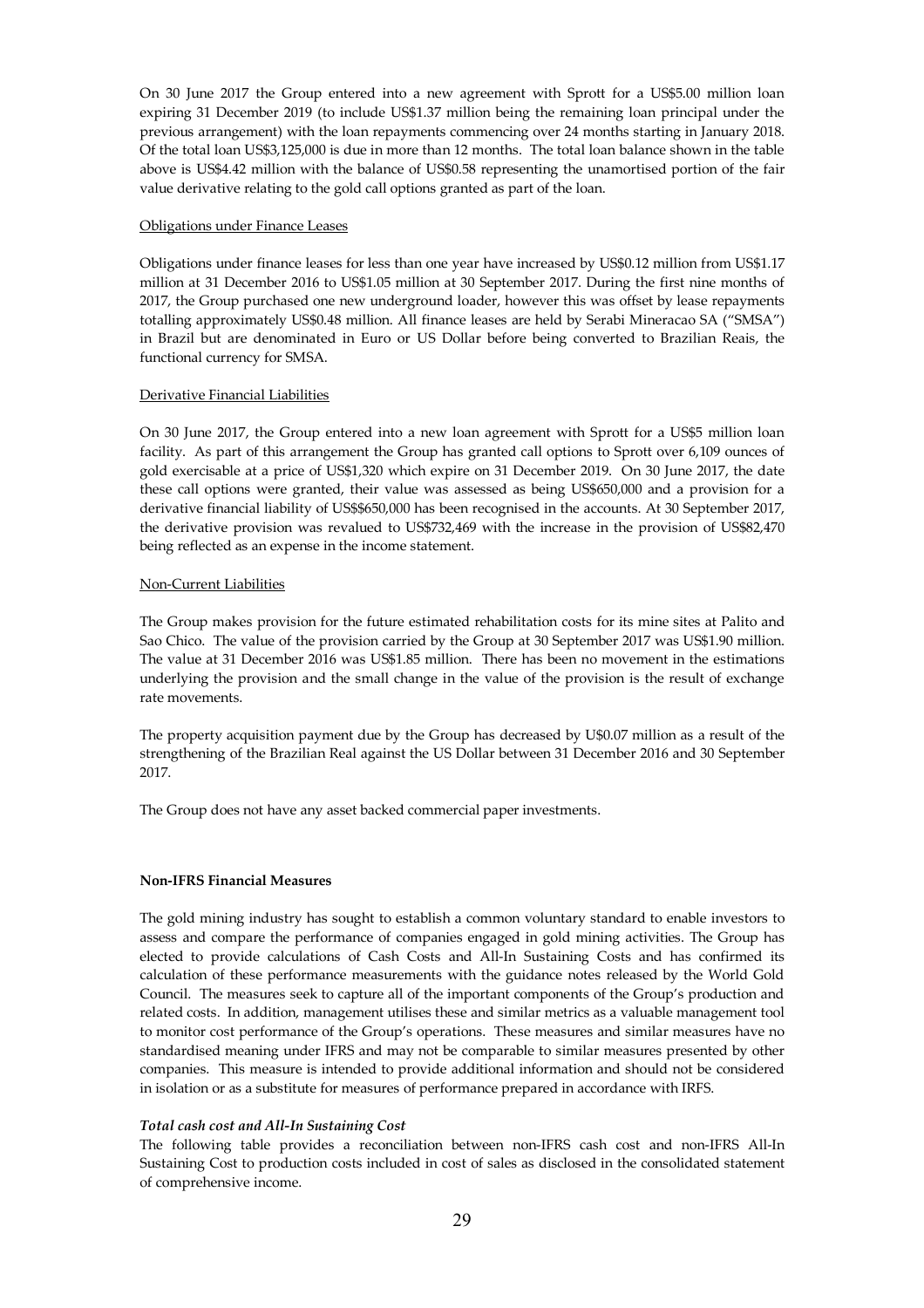|                                                      | 9 Months to       | 9 Months to       | 12 Months to     |
|------------------------------------------------------|-------------------|-------------------|------------------|
|                                                      | 30 September 2017 | 30 September 2016 | 31 December 2016 |
|                                                      | (US\$)            | (US\$)            | (US\$)           |
| Cost of sales                                        | 23,938,180        | 25,828,941        | 32,906,426       |
| Add/(subtract)                                       |                   |                   |                  |
| Finished goods and WIP inventory stock<br>adjustment | (867, 423)        | (1,469,124)       | (914,050)        |
| Grossing up of revenue for metal deductions          | 476,534           | 762,530           | 1,022,048        |
| By-product credits                                   | (1,549,572)       | (2,033,197)       | (2,691,851)      |
| Total Cash Cost of production                        | 21,997,720        | 23,089,150        | 30,322,573       |
| Corporate G&A (excl. exceptional items)              | 3,828,194         | 3,373,459         | 4,962,524        |
| Share-based remuneration                             | 279,697           | 249,828           | 350,899          |
| Capitalised cost for mine development                | 3,155,641         | 1,718,759         | 2,366,486        |
| All-In Sustaining Cost of production                 | 29,261,252        | 28,431,197        | 38,002,482       |
|                                                      |                   |                   |                  |
|                                                      | 9 Months to       | 9 Months to       | 12 month to      |
|                                                      | 30 September      | 30 September      | 31 December      |

|                                            | 30 September   | 30 September   | 31 December    |
|--------------------------------------------|----------------|----------------|----------------|
|                                            | 2017           | 2016           | 2016           |
|                                            | (ounces)       | (ounces)       | (ounces)       |
| Gold production for Cash Cost and AISC     |                |                |                |
| purposes                                   | 27,666         | 29,900         | 39,390         |
|                                            |                |                |                |
|                                            | 9 Months to    | 9 Months to    | 12 Months to   |
|                                            | 30 September   | 30 September   | 31 December    |
|                                            | 2017           | 2016           | 2016           |
|                                            | (US\$)         | (US\$)         | (US\$)         |
| Total Cash Cost of production (per ounce)  |                |                |                |
|                                            | <b>US\$795</b> | <b>US\$772</b> | <b>US\$770</b> |
| Total All-In Sustaining Cost of production |                |                |                |
| (per ounce)                                | US\$1,058      | <b>US\$951</b> | <b>US\$965</b> |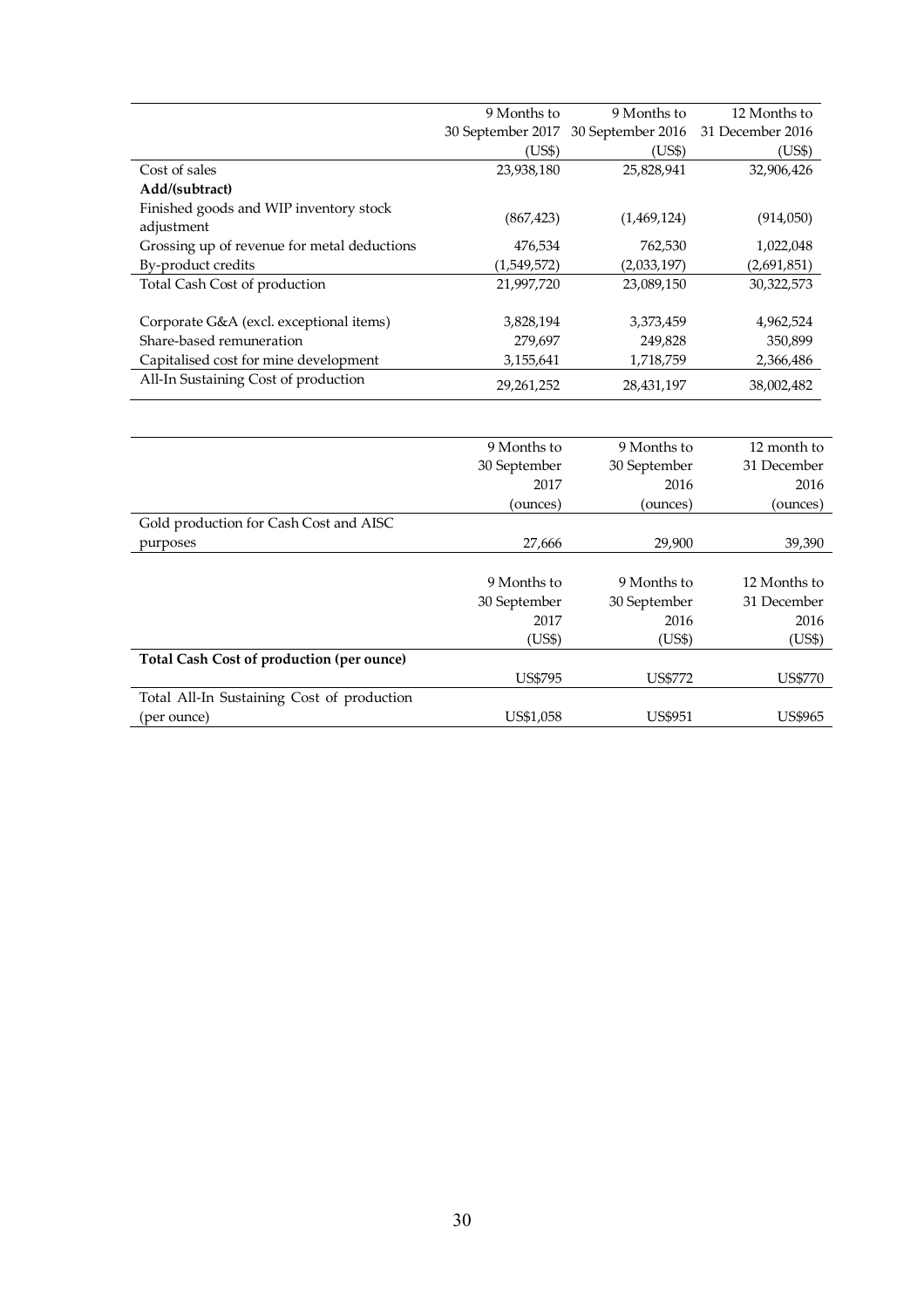## **Contractual commitments**

The Group has operating leases in respect of office premises in London, England and Belo Horizonte and Belem in Brazil.

The Group holds certain exploration prospects which require the Group to make certain payments under rental or purchase arrangements allowing the Group to retain the right to access and undertake exploration on these properties. Failure to meet these obligations could result in forfeiture of any affected prospects.

Management estimates that the cost over the next 12 months of fulfilling the current contracted commitments on these exploration properties in which the Group has an interest is approximately US\$48,000 (31 December 2016: US\$90,000).

|                               | Payments due by period |           |           |           |         |
|-------------------------------|------------------------|-----------|-----------|-----------|---------|
| Contractual obligations       | Total                  | Less than | 1-3 years | 4-5 years | After 5 |
|                               |                        | 1 year    |           |           | years   |
|                               | \$                     | S         | \$        | \$        | \$      |
| Short term debt               | 4,415,000              | 1,290,000 | 3,125,000 |           |         |
| Capital lease obligations     | 1,302,153              | 1,054,632 | 247,521   |           |         |
| <b>Operating leases</b>       | 175,525                | 73,838    | 101,687   |           |         |
| Purchase obligations          |                        |           |           |           |         |
| Other long term obligations   |                        |           |           |           |         |
| Total contractual obligations | 5,892,678              | 2,418,470 | 3,474,208 |           |         |

## **Transactions with related parties of the Group**

During the period the Group has not entered into any transactions with related parties of the Group.

## **Financial and other instruments**

The Group's and the Company's financial assets at 30 September 2017 which comprise other receivables and cash, and in the case of the Company include amounts due from subsidiaries, are classified as loans and receivables. All of the Group's and Company's financial liabilities which comprise trade and other payables and interest bearing liabilities are classified as liabilities measured at amortised cost.

The main financial risks arising from the Group's activities remain unchanged from the previous financial year, namely, commodity prices, currency, liquidity, credit and interest rates. The Board reviews and agrees policies for managing each of these risks and these are summarised below:

## *Commodity price risk*

By the nature of its activities the Group and the Company are exposed to fluctuations in commodity prices and, in particular, the price of gold and copper as these could affect its ability to raise further finance in the future, its future revenue levels and the viability of its projects. It is not currently the Group's intention to enter into any arrangements to protect itself from changes in the prices of these commodities. The Group does, however, closely monitor the prices of these commodities and will consider the use of hedging contracts, where appropriate, in future.

Whilst not representing a financial instrument at 30 September 2017, the Group carried inventory of finished goods and work-in-progress valued at US\$4.52 million (31 December 2016: US\$5.73 million) including US\$0.52 million of copper/gold concentrate representing 88 tonnes of material awaiting sale (31 December 2016: US\$1.24 million; 162 tonnes) and US\$3.99 million of other material in process (31 December 2016: US\$4.50 million). All inventory as at 30 September 2017, which is unsold, is subject to future variation in commodity prices and, accordingly, the results for the period and the equity position of the Group may be affected by any change in commodity prices subsequent to the end of the period.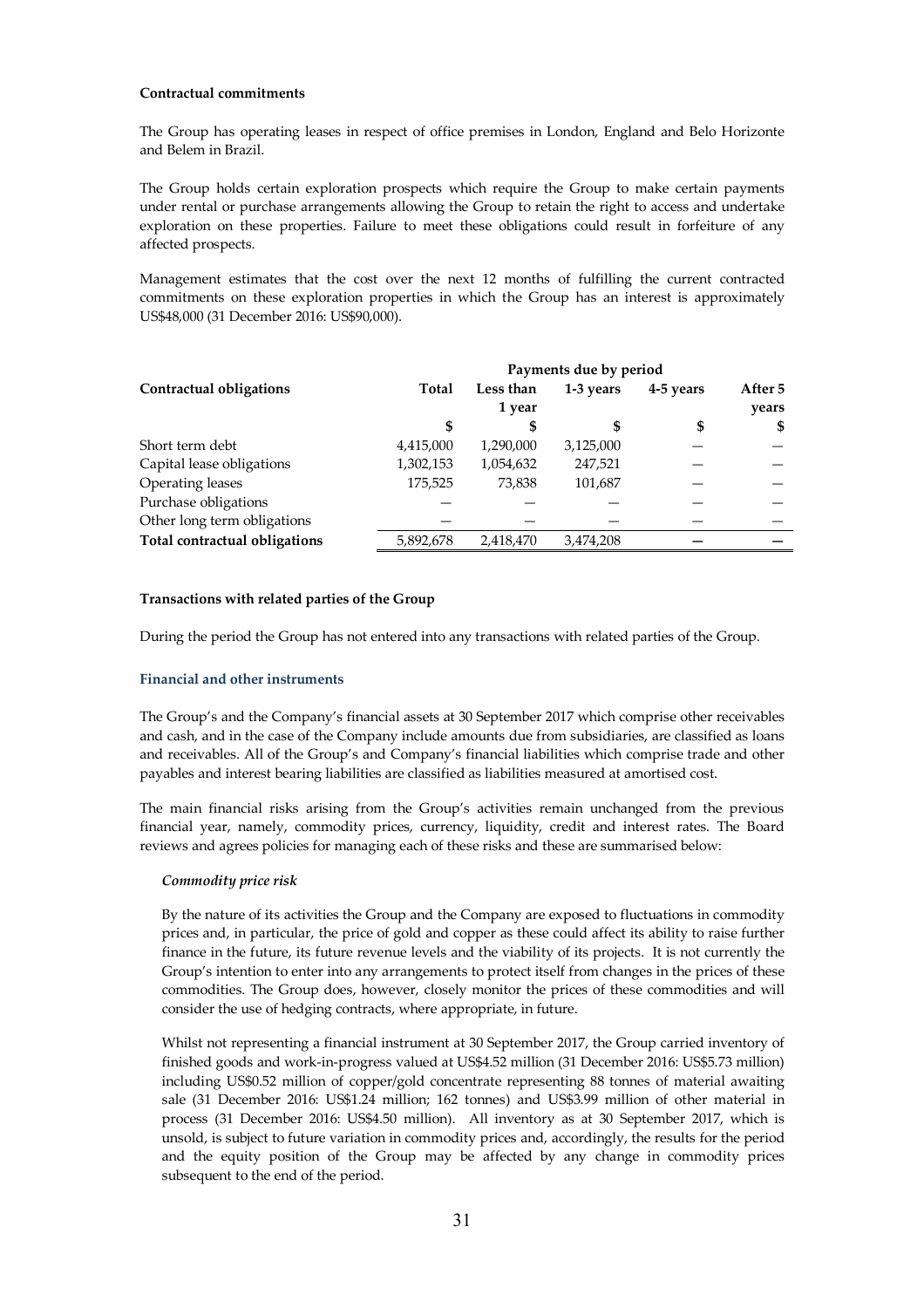## *Interest rate risk*

During the preceding two years the Group has taken out fixed rate finance leases for the acquisition of some equipment and, during 2016, utilised floating rate short term trade finance, in respect of sales of copper/gold concentrate production and in September 2014 took out a US\$8 million loan facility with Sprott of which US\$1.37 million remained outstanding as at the start of the year.

On 30 June 2017, the Group signed a new US\$5 million loan facility with Sprott expiring on 31 December 2019 and, to be used to support general working capital requirements (to include the rolling over of any remaining liability under the previous arrangement). The increased funds of US\$3.63 million were received on 5 July 2017. There have been no repayments of this loan during 2017 and the balance outstanding at 30 September 2017 is US\$5.0 million.

## *Liquidity risk*

Historically the Group has relied primarily on funding raised from the issue of new shares to shareholders but has also received short term loans from its shareholders. It has also used floating rate short term trade finance and fixed rate finance leases to finance its activities and on 30 June 2017 increased a secured loan facility from US\$1.37 million to US\$5.00 million, all of which remained outstanding as at 30 September 2017.

As at 30 September 2017, the amount outstanding under a trade finance facility available in connection with the sale of its copper/gold concentrate was US\$ nil (31 December 2016: US\$415,607).

As at 30 September 2017, in addition to the Sprott Facility the Group had obligations under fixed rate finance leases amounting to US\$1.30 million (31 December 2016: US\$1.25 million).

The Group's objectives when managing its capital are to maintain financial flexibility to achieve its development plans, safeguard its ability to continue to operate as a going concern through management of its costs whilst optimising its access to capital markets by endeavouring to deliver increases in value of the Group for the benefit of shareholders. In establishing its capital requirements the Group will take account of the risks inherent in its plans and proposed activities and prevailing market conditions. There are risks associated with any mining operation whereby unforeseen technical and logistical events result in additional costs needing to be incurred, giving rise to the possibility that additional working capital may be required. The Group is also subject to pricing risks and significant short term variations in sale prices of commodities to which the Group is exposed, may place significant additional pressure on the Group's working capital position. Should additional working capital be required the Directors consider that further sources of finance could be secured within the required timescale. The Group, where appropriate, will use fixed rate finance arrangements for the purchase of certain items of capital equipment and use short term trade finance particularly in respect of its projected sales of copper/gold concentrate. It will seek to raise debt finance where possible to finance further capital development of its projects taking due consideration of the ability of the Group to satisfy the obligations and undertakings that would be imposed in connection with such borrowings.

The following table sets out the maturity profile of the financial liabilities as at 30 September 2017:

|                                       | 30 September 2017 | 31 December 2016 |
|---------------------------------------|-------------------|------------------|
|                                       | US\$              | US\$             |
| Due in less than one month            | 1,784,756         | 1,774,068        |
| Due between one month and three       | 2,807,909         | 2,462,350        |
| Due between three months and one year | 3,056,672         | 4,179,387        |
| Total due within one year             | 7,658,337         | 8,415,805        |
| Due more than one year                | 3,372,521         | 2,288,876        |
| Total                                 | 11,030,858        | 10,704,681       |

#### *Currency risk*

Although the Company is incorporated in the United Kingdom, its financial statements and those of the Group are presented in US Dollars which is also considered to be the functional currency of the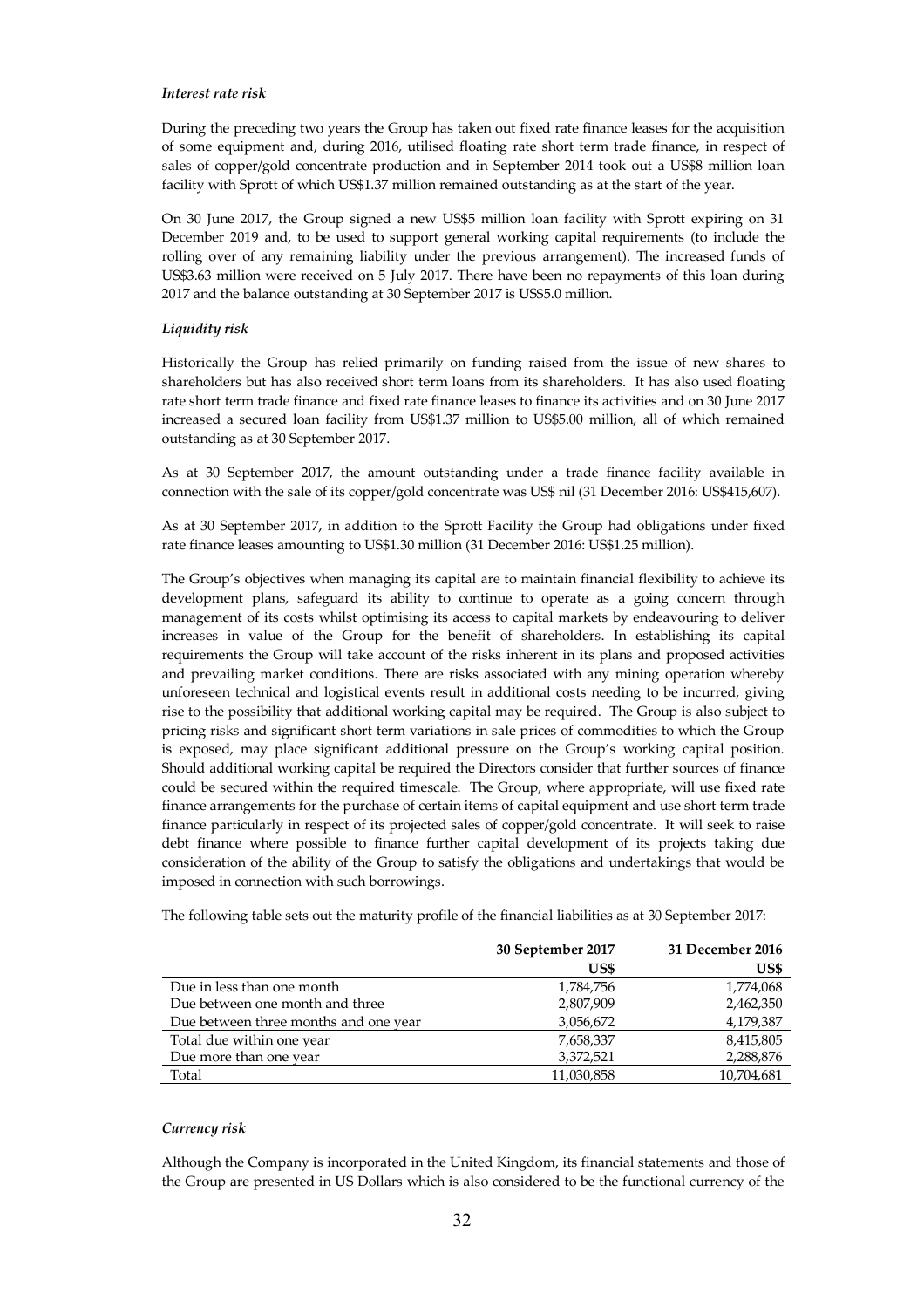Company as funding of activities of its subsidiaries is generally made in US Dollars, all sales for the Group are denominated in US Dollars and future remittances of dividends, loans or repayment of capital from the subsidiaries are expected to be received in US Dollars.

Share issues have historically been priced solely in Sterling but the issue of Special Warrants undertaken in December 2010 and the issue of new Ordinary Shares and Warrants on 30 March 2011, were priced in Canadian Dollars. The Company expects that future issues of Ordinary Shares may be priced in Sterling or Canadian Dollars. Expenditure is primarily in Brazilian Real and also in US Dollars, Sterling, Euros and Australian Dollars.

The functional currency of the Group's operations is US Dollars, which is also the reporting currency. The Group's cash holdings at the balance sheet date were held in the following currencies:

|                   | 30        |             |
|-------------------|-----------|-------------|
|                   | September | 31 December |
|                   | 2017      | 2016        |
|                   | US\$      | US\$        |
| US Dollar         | 8,747,740 | 3,425,809   |
| Canadian Dollar   | 48,284    | (5, 183)    |
| Sterling          | 66,581    | 136,159     |
| Australian Dollar | 2,151     | 6,350       |
| Euro              | 51,446    | 53,261      |
| Brazilian Real    | 837,184   | 544,087     |
| Total             | 9,753,385 | 4,160,923   |

The cash is held at floating rates prevailing at the balance sheet date.

The Group is exposed to foreign currency risk on monetary assets and liabilities, including cash held in currencies other than the functional currency of operations.

The Group seeks to manage its exposure to this risk by ensuring that the majority of expenditure and cash holdings of individual subsidiaries within the Group are denominated in the same currency as the functional currency of that subsidiary. Income is generated in US Dollars. However this exposure to currency risk is managed where the income is generated by subsidiary entities whose functional currency is not US Dollars, by either being settled within the Group or by ensuring settlement in the same month that the sale is transacted where settlement is with a third party.

The Group does not presently utilise swaps or forward contracts to manage its currency exposures, although such facilities are considered and may be used where appropriate in the future.

The Group seeks to minimise its exposure to currency risk by closely monitoring exchange rates and holding surplus funds in currencies considered most appropriate to their expected future utilisation.

## *Credit risk*

The Group's exposure to credit risk is limited to its cash and cash equivalents and trade and other receivables amounting to US\$16,137,371 (31 December 2016: US\$9,090,502). It is the Group's policy to only deposit surplus cash with financial institutions that hold acceptable credit ratings.

The Group currently sells most of its gold bullion to a single customer. The Group seeks to receive full settlement by bank transfer on delivery of its product to the purchaser to minimise its exposure to any credit risk on that customer.

The Group currently sells most of its copper/gold concentrate production to a single customer, a publicly quoted trading group located in Japan, having changed customer in the second half of 2016. Settlement terms are in accordance with industry norms. The customer has a strong reputation within the industry and has a good credit risk history. As at the balance sheet date there were no amounts owed to the Group that were overdue.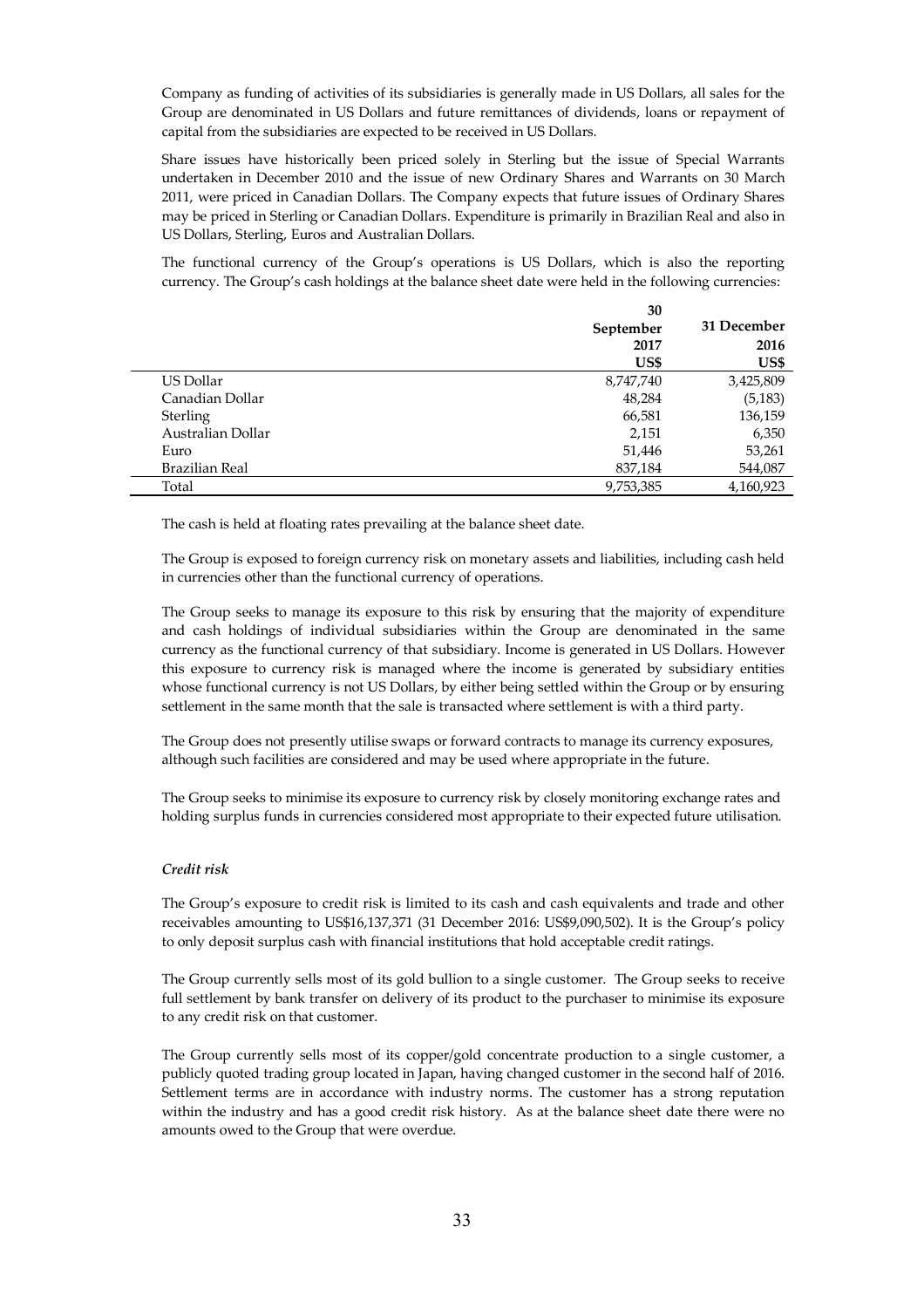## **Subsequent events**

On 13November 2017, Serabi signed a conditional acquisition agreement to acquire 100 per cent. of the issued share capital and inter-company debt of Chapleau Resources Ltd ("Chapleau"), a Canadian registered company wholly-owned by Anfield Gold Corp ("Anfield"), which holds the Coringa gold project ("Coringa") located in the Tapajos gold province in Para, Brazil.

Serabi will acquire the entire issued share capital of Chapleau together with its outstanding intercompany debts owed to Anfield. Serabi will make an initial payment to Anfield on closing of the transaction ("**Closing**") of US\$5 million in cash from existing resources. A further US\$5 million in cash is payable within three months of Closing and a final payment of US\$12 million in cash will be due upon the earlier of either the first gold being produced or 24 months from the date of Closing (both payments together being the "Deferred Consideration"). The total proposed consideration for the acquisition amounts to US\$22 million in aggregate.

The Agreement is conditional on a number of items including*:*

- Completion by Serabi of its due diligence, including the receipt of satisfactory legal opinions as to mining title, labour, environmental and tax matters;
- Approval of the shareholders of Anfield and approval of the TSX-V; and
- Approval of Serabi's secured lender (Sprott).

Pursuant to the Agreement, Anfield has provided Serabi with certain indemnities in respect of future claims relating to activities prior to Closing, including labour and tax liabilities. In addition, the Agreement includes representations and warranties from Anfield in favour of Serabi as would be customary for a transaction of this nature both on execution of the Agreement and at Closing.

Serabi has agreed, on Closing, to grant to Anfield, subject to the approval of Serabi's secured lender and, if required, sub-ordinated to any security granted by Serabi to its secured lender, a pledge over the shares of Chapleau as security for the full and irrevocable payment of the Deferred Consideration.

Anfield proposes to hold its shareholder meeting to approve the proposed transaction on 19 December 2017, and Closing is anticipated to occur shortly thereafter.

Chapleau is not required to prepare audited financial statements. Based on information provided by Beech and extracted from the unaudited consolidated financial statements of Beech to 31 December 2016, Chapleau on a consolidated basis, reported a loss before taxation of C\$22.3 million for the 12 month period ended 31 December 2016 after (i) expensing exploration and evaluation expenditure of C\$7.9 million, (ii) recognising a foreign exchange loss of the capitalisation of intergroup loans into shares of Chapleau Brazil of C\$13.7 million, and (iii) other one-off costs estimated at C\$1.3 million. Chapleau had no revenues. As at 30 June 2017 total assets and shareholders' equity amounted to C\$19.6 million and C\$(20.3 million) respectively with shareholder loans totalling C\$38.6 million. The balance sheet carrying value of property, plant and equipment associated with the Coringa project as at 30 June 2017 amounted to C\$16.6 million which excludes past exploration costs as these have been expensed. As at 30 June 2017 Chapleau had net cash and cash equivalents of C\$2.5 million and except for intercompany loans (amounting to C\$38.6 million), which will be assigned to Pine on Closing, had no borrowings..

## **Changes in accounting policies**

The Group has not adopted any standards or interpretations in advance of the required implementation dates.

The following standards and relevant interpretations, which have not been applied in these financial statements, were in issue but not yet effective (and some of which were pending endorsement by the EU):

IAS 12 (amended) "Recognition of Deferred Tax Asset for Unrealised Losses""

IFRS 16 "Leases"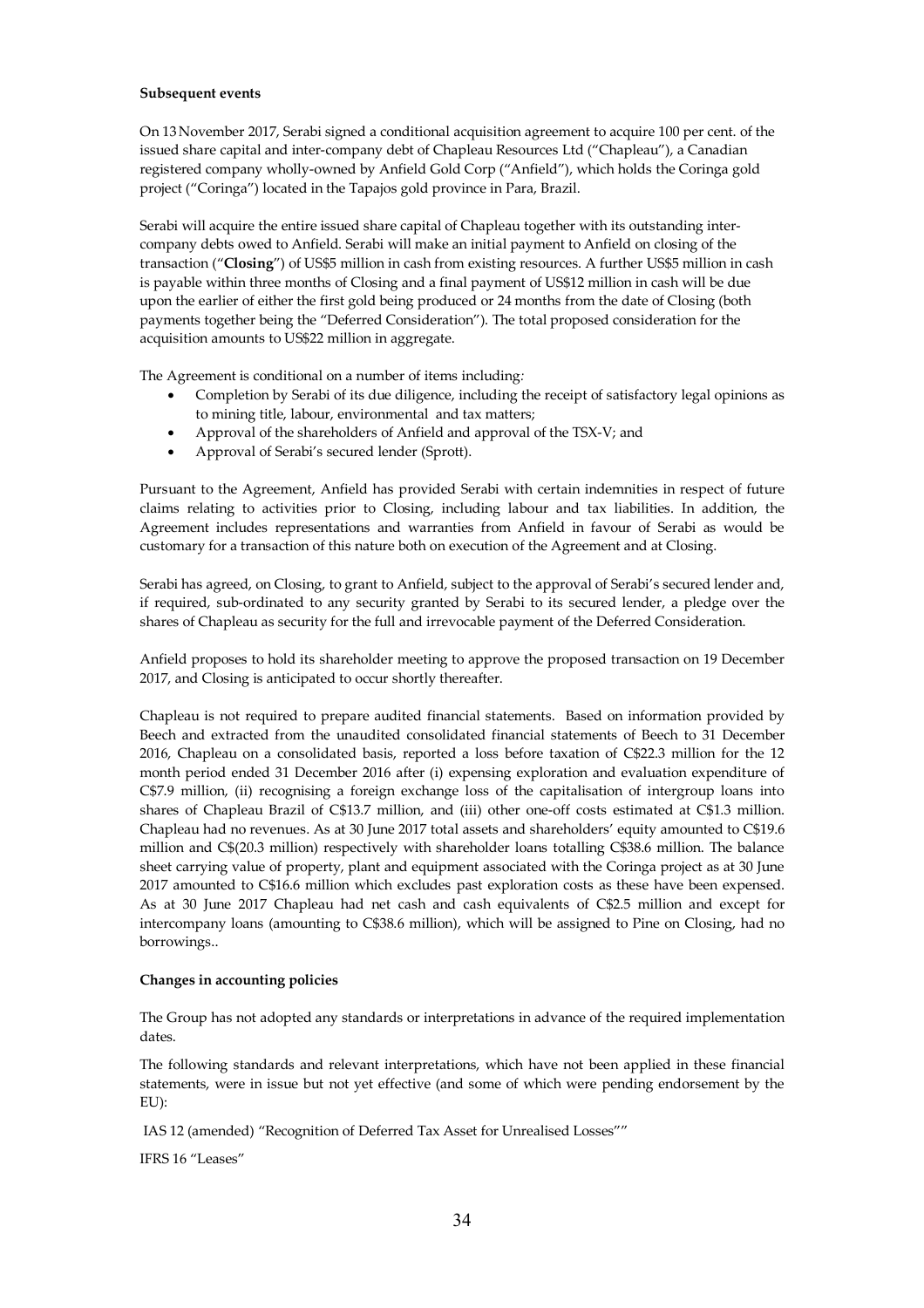## IAS 7 Disclosure Initiative

lFRIC 22 Foreign Currency Transactions and Advance Consideration

Annual improvements to IFRSs: 2014-2016 Cycle

lFRS 9 "Financial Instruments"

lFRS 15 "Revenue from Contracts"

lFRS 2 (amended) Classification and Measurement of Share-based Payment Transactions

lFRS 15 Clarification to IFRS 15 Revenue from Contracts with Customers

The Group considers that the only standard that may have any impact is IFRS 9. The new standard will replace existing accounting standards. It is applicable to financial assets and liabilities and will introduce changes to existing accounting concerning classification, measurement and impairment (introducing an expected loss method). The Group considers that whilst IFRS 15 and IFRS 16 may impact on the Group the effect will not be significant. The operating leases held by the Company are of low value and revenue contracts usually contain a single performance criteria that is satisfied at a point in time. The Group will adopt the above standards at the time stipulated by that standard. The Group does not, at this time, anticipate voluntary early adoption of any of the standards.

#### **Off-balance sheet arrangements**

As of the date of this Management's Discussion and Analysis, the Group does not have any off-balance sheet arrangements that have, or are reasonably likely to have, a current or future effect on the results of operations or financial condition of the Group, including, and without limitation, such considerations as liquidity and capital resources.

## **Critical accounting estimates**

The preparation of financial statements requires management to make judgements and assumptions about the future in the use of accounting estimates. These are based on management's best knowledge of the relevant facts and circumstances. However, these judgements and estimates regarding the future are a source of uncertainty and actual results may differ from the amounts included in the financial statements and adjustment will consequently be necessary. Estimates are continually evaluated, based on experience and reasonable expectations of future events.

Accounting estimates are applied in assessing and determining the carrying values of significant assets and liabilities.

The estimates and underlying assumptions are reviewed on an on-going basis. Revisions to accounting estimates are recognised in the period in which the estimate is revised if the revision affects only that period or in the period of the revision and future periods if the revision affects both current and future periods.

The following are the critical judgements that management has made in the process of applying the entity's accounting policies and that have the most significant effect on the amounts recognised in financial statements.

## *Impairment of mining assets and other property, plant and equipment*

Determining whether mining assets are impaired requires an estimation of the value in use of the cashgenerating units ("CGU's"). The value in use calculation requires the entity to estimate the future cash flows expected to arise from a CGU and a suitable discount rate in order to calculate present value. A CGU is a group of assets that generates cash inflows from continuing use. Given their interdependences and physical proximity, the Palito and Sao Chico Mines are considered to be a single CGU.

As described in note 1(d) (iv), of the 2016 Financial Statements for the Group, the Group reviews the estimated useful lives of property, plant and equipment at the end of each annual reporting period.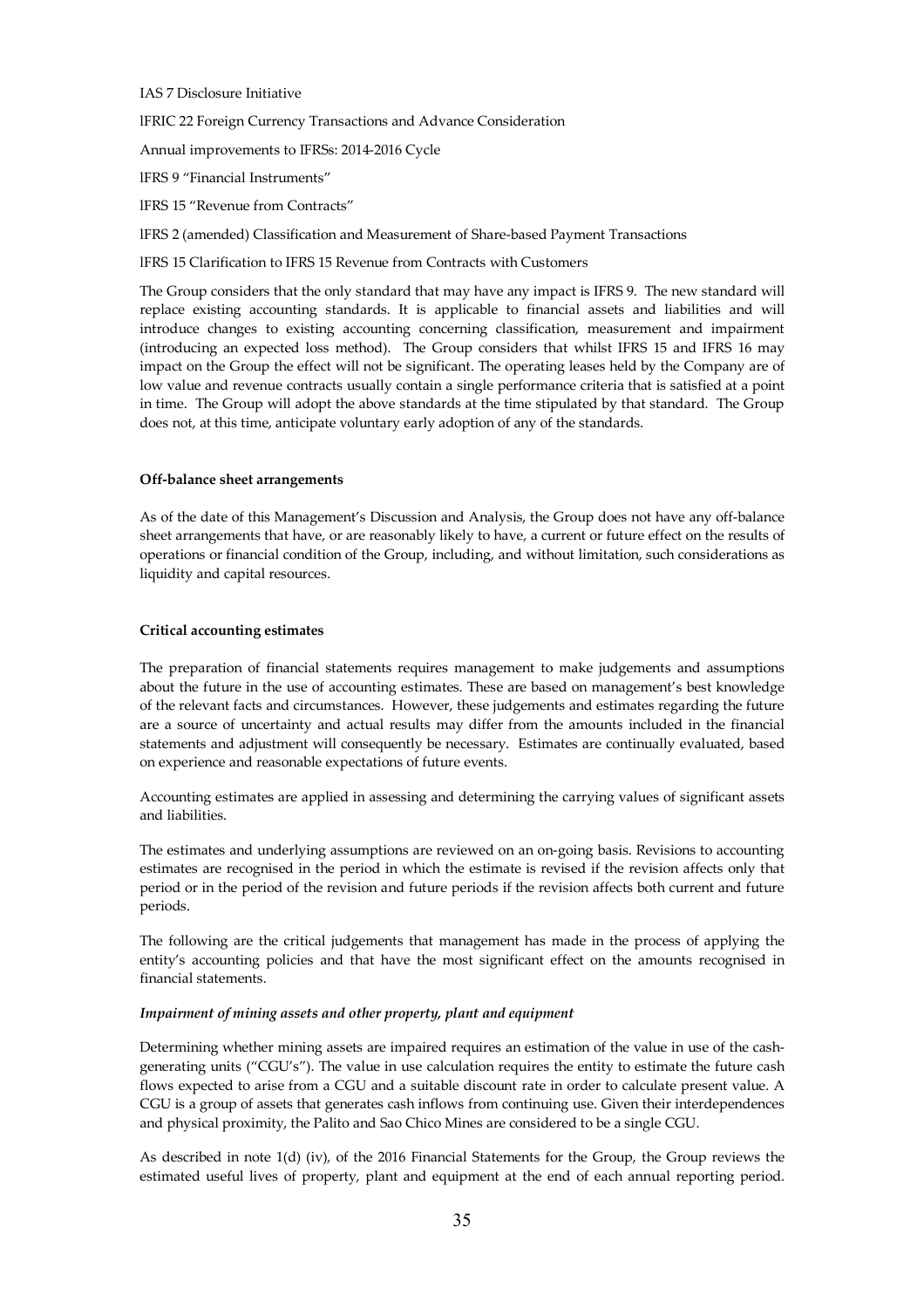Further disclosure is provided in note 19 of the 2016 Financial Statements for the Group regarding the key assumptions made in assessing the value in use.

## *Provisions and contingent liabilities*

The Group reviews estimates of provisions for potential liabilities at the end of each reporting period, where applicable taking into account the circumstances of the potential liability, the availability and confidence of information used to calculate the potential liability and where applicable, past history regarding the actual liability incurred in similar situations.

## *Mineral resources*

Quantification of mineral resources requires a judgement on the reasonable prospects for eventual economic extraction. These judgements are based on assessments made in accordance with the provisions of Canadian National instrument 43-101. These factors are a source of uncertainty and changes could result in an increase or decrease in mineral resources and changes to the categorisation or mineral resources between Ore Reserves, Measured and Indicated Resources and Inferred Resources. This would, in turn, affect certain amounts in the financial statements such as depreciation and closure provisions, which are calculated on projected life of mine figures, and carrying values of mining property and plant which are tested for impairment by reference to future cash flows based on projected life of mine figures.

## *Development and deferred exploration expenditure*

The recoverability of exploration expenditure capitalised within intangible assets is assessed based on a judgement about the feasibility of the project and estimates of its future cash flows. Future gold prices, operating costs, capital expenditure and production are sources of estimation uncertainty. The Group periodically makes judgements as to whether its deferred exploration expenditure may have been impaired, based on internal and external indicators. Any impairment is based on a variety of estimates and opinions and may include estimates of future cash flows. In particular, the Group recognises that, if it decides, or is compelled due to insufficient funding, to withdraw from exploration activity at a project, then the Company would need to assess whether an impairment is necessary based on the likely sale value of the property.

# *Inventory valuation*

Valuations of gold in stockpiles and in circuit, require estimations of the amount of gold contained in, and recovery rates from, the various work in progress. These estimations are based on analysis of samples and prior experience. A judgement is also required about when stockpiles will be used and what gold price should be applied in calculating net realisable value; these are both sources of uncertainty.

## *Utilisation of historic tax losses and recognition of deferred tax assets*

The recognition of deferred tax assets is based upon whether sufficient and suitable taxable profits will be available in the future against which the reversal of temporary differences can be deducted. Recognition of deferred tax assets therefore involves judgement regarding the future financial performance of the particular legal entity or tax group in which the deferred tax asset has been recognised. Where the temporary differences are related to losses, relevant tax law is considered to determine the availability of the losses to offset against the future taxable profits.

The amounts recognised in the consolidated financial statements are derived from the Group's best estimation and judgement.

## *Restoration, rehabilitation and environmental provisions*

Such provisions require a judgement on likely future obligations, based on assessment of technical, legal and economic factors. The ultimate cost of environmental remediation is uncertain and cost estimates can vary in response to many factors including the timing of expenditure, the discount rate, inflation rate and foreign exchange rate used in calculating the current value of future expenditures and the projected scale of disturbance that is anticipated at the end of the project life.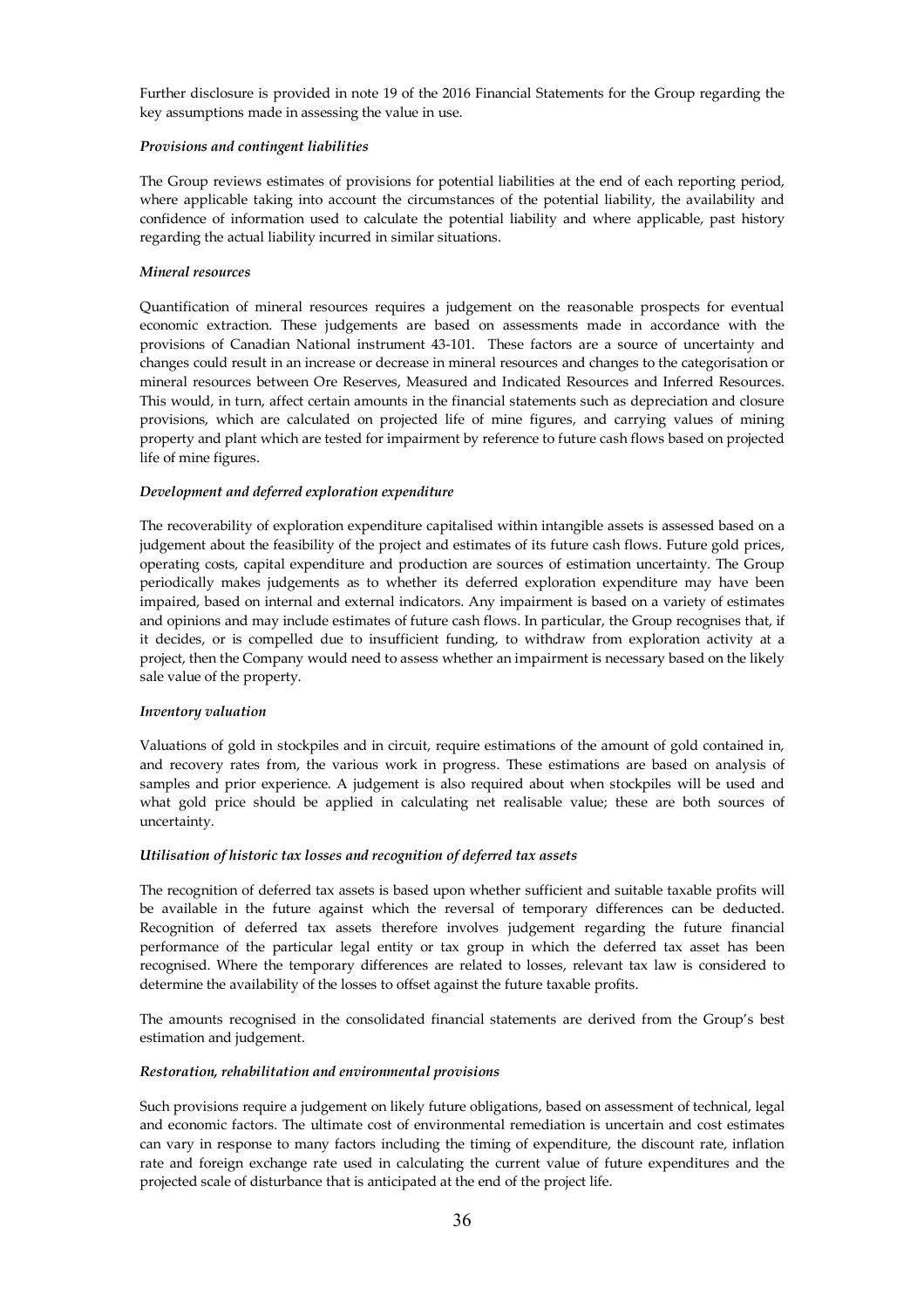## **Disclosure controls and procedures**

The Chief Executive Officer and Chief Financial Officer have designed disclosure controls and procedures, or have caused them to be designed under their supervision, in order to provide reasonable assurance that:

- material information relating to the Group is made known to the Chief Executive Officer and Chief Financial Officer by others, particularly during the period in which the interim and annual filings are being prepared; and
- information required to be disclosed by the Group in its annual filings, interim filings or other reports filed or submitted by it under securities legislation is recorded, processed, summarised and reported within the time periods specified in securities legislation.

As at 31 December 2016, an evaluation was carried out, under the supervision of the Chief Executive Officer and Chief Financial Officer, of the design and operating effectiveness of the Group's disclosure controls and procedures. Based on this evaluation, the Chief Executive Officer and Chief Financial Officer concluded that the Group's disclosure controls and procedures were effective as at 31 December 2016.

## **Internal controls over financial reporting**

The Chief Executive Officer and Chief Financial Officer have also designed internal controls over financial reporting, or have caused them to be designed under their supervision, in order to provide reasonable assurance regarding the reliability of financial reporting and the preparation of financial statements for external purposes in accordance with IFRS.

As at 31 December 2016, an evaluation was carried out, under the supervision of the Chief Executive Officer and Chief Financial Officer, of the design and operating effectiveness of the Group's internal controls over financial reporting. Based on this evaluation, the Chief Executive Officer and Chief Financial Officer concluded that the internal controls over financial reporting were effective as at 31 December 2016, using the criteria, having taken account of the size and nature of the Group, put forward by the Financial Reporting Council in their revised guidance for directors on internal controls for UK listed companies (issued 2005).

The Group's management, including the Chief Executive Officer and the Chief Financial Officer, does not expect that its disclosure controls and internal controls over financial reporting will prevent or detect all errors and fraud. A cost effective system of internal controls, no matter how well conceived or operated, can provide only reasonable, not absolute, assurance that the objectives of the internal controls over financial reporting are achieved.

## **Changes in internal controls over financial reporting**

There have been no changes in the Group's internal controls over financial reporting during the nine month period ended 30 September 2017 that have materially affected, or are reasonably likely to materially affect, the Group's internal controls over financial reporting.

## **Disclosure of outstanding share data**

The Company had the following Ordinary Shares, Stock Options and Warrants outstanding at 13 November 2017:

| Ordinary Shares                           | 698.701.772 |
|-------------------------------------------|-------------|
| <b>Stock Options</b>                      | 49,760,000  |
| Fully diluted ordinary shares outstanding | 748.461.772 |

Fratelli Investments Limited holds 386,375,734 Ordinary Shares in the Group representing 55.30 per cent of the voting shares in issue and is considered to be the controlling party.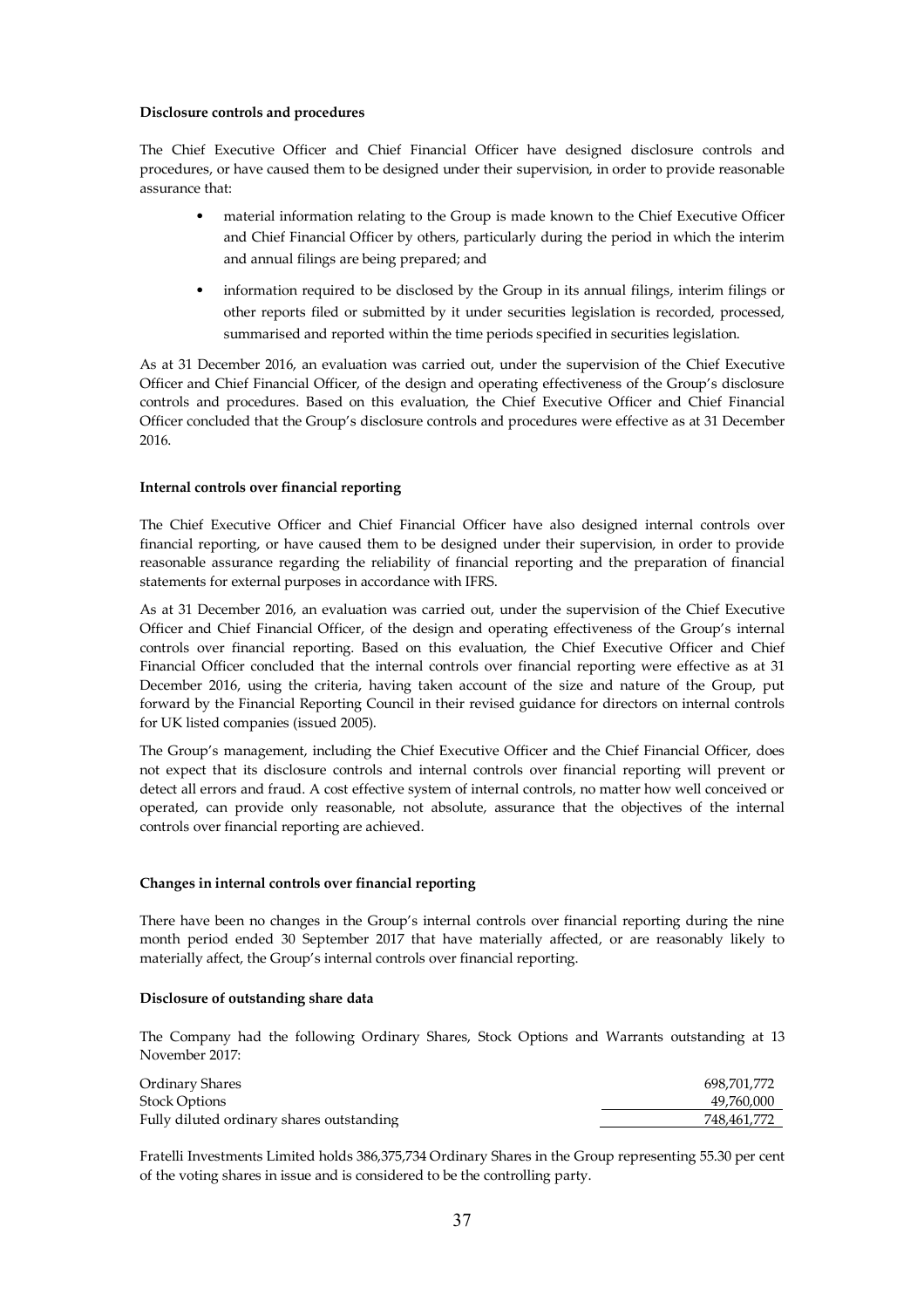#### **Qualified persons statement**

*The technical information contained within this Management Discussion and Analysis has been reviewed and approved by Michael Hodgson, CEO of the Group. Mr Hodgson is an Economic Geologist by training with over 30 years' experience in the mining industry. He holds a BSc (Hons) Geology, University of London, a MSc Mining Geology, University of Leicester and is a Fellow of the Institute of Materials, Minerals and Mining and a Chartered Engineer of the Engineering Council of UK, recognising him as both a Qualified Person for the purposes of Canadian National Instrument 43-101 and by the AIM Guidance Note on Mining and Oil & Gas Companies dated June 2009.* 

## **Cautionary statement on forward-looking information**

*This management's discussion and analysis contains "forward-looking information" (also referred to as "forwardlooking statements"*) which may include, but is not limited to, statements with respect to the future financial or *operating performance of the Group and its projects, the future price of gold or other metal prices, the estimation of mineral resources, the realisation of mineral resource estimates, the timing and amount of estimated future production, costs of production, capital, operating and exploration expenditures, costs and timing of the development of new deposits, costs and timing of future exploration and/or exploitation, requirements for additional capital, government regulation of mining operations, environmental risks, reclamation expenses, title disputes or claims, limitations of insurance coverage and the timing and possible outcome of regulatory matters, and that reflects management's expectations regarding the Group's future growth, results of operations, performance and business prospects and opportunities. Often, but not necessarily always, the use of words such as "anticipate", "believe", "plan", "estimates", "expect", "intend", "budget", "scheduled", "forecasts" and similar expressions have been used to identify these forward-looking statements or variations (including negative variations) of such words and phrases, or statements that certain actions, events or results "may", "could", "would", "might" or "will" be taken, occur or be achieved. These statements reflect management's current beliefs and are based on information currently available to management. Except for statements of historical fact relating to the Group, information contained herein constitutes forward-looking statements, including any information as to the Group's strategy, plans or financial or operating performance. Forward-looking statements involve significant risks, uncertainties and assumptions and other factors that may cause the actual results, performance or achievements of the Group to be materially different from any future results, performance or achievements expressed or implied by the forward-looking statements. Important factors that could cause actual results to differ from these forward-looking statements include risks related to failure to define mineral resources, to convert estimated mineral resources to reserves, the grade and recovery of ore which is mined varying from estimates, future prices of gold and other commodities, capital and operating costs varying significantly from estimates, political risks arising from operating in Brazil, uncertainties relating to the availability and costs of financing needed in the future, changes in equity markets, inflation, changes in exchange rates, fluctuations in commodity prices, delays in the development of projects, conclusions of economic evaluations, changes in project parameters as plans continue to be refined, uninsured risks and other risks involved in the mineral exploration and development industry. A description of risk factors applicable to the Group can be found in the section "Risks and uncertainties" in this management's discussion and analysis. Although the forward-looking statements contained in this management's discussion and analysisare based upon what management believes to be reasonable assumptions, the Group cannot assure prospective purchasers that actual results will be consistent with these forward-looking statements. These forward-looking statements are made as of the date of this management's discussion and analysis, and the Group assumes no obligation to update or revise them to reflect new events or circumstances, except in accordance with applicable securities laws. There can be no assurance that forwardlooking statements will prove to be accurate, as actual results and future events could differ materially from those anticipated in such statements. Accordingly, readers should not place undue reliance on forward-looking statements.*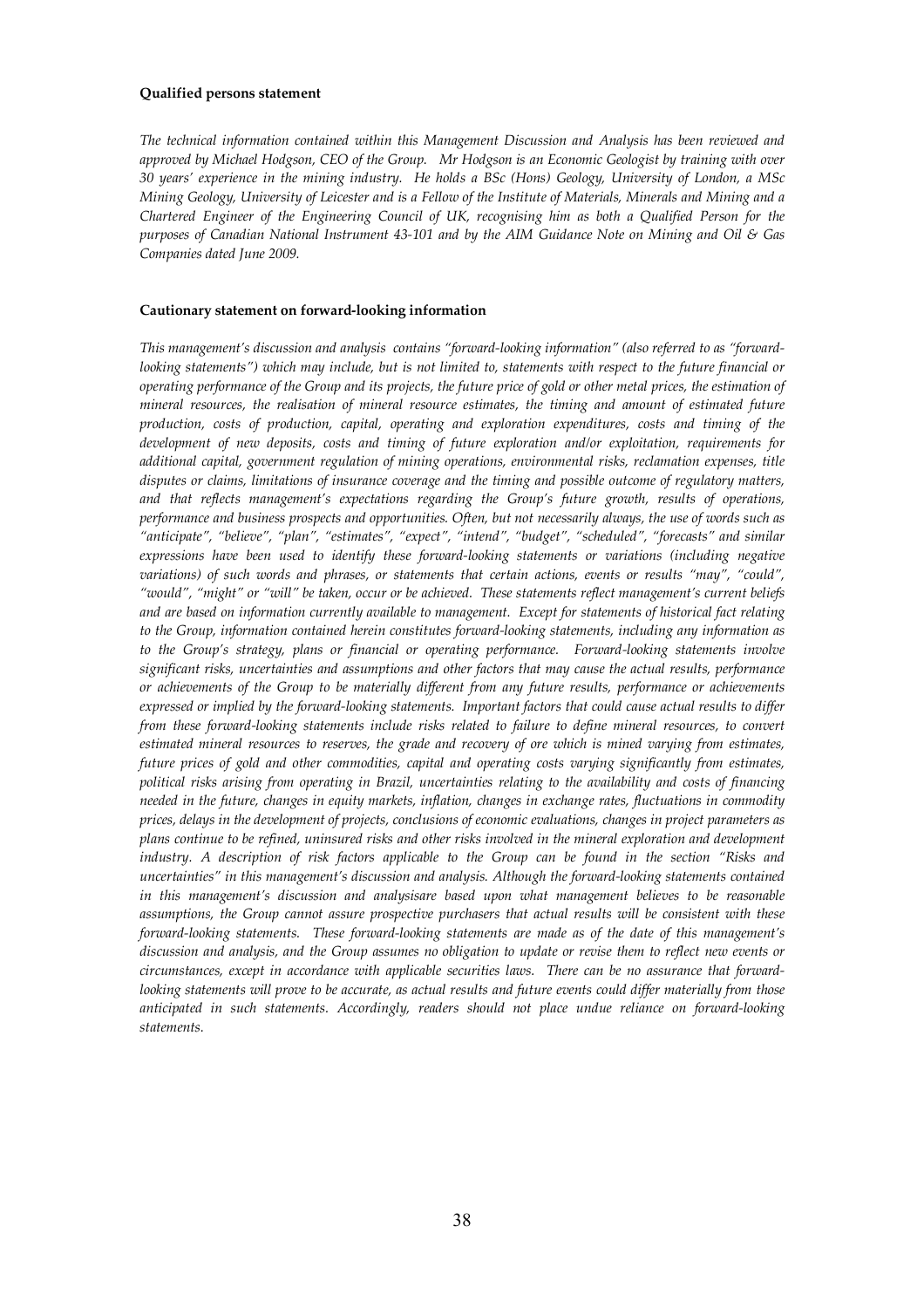**Risks and uncertainties** 

**In addition to the other information set forth in this report, the reader should carefully consider the risk factors below which could materially affect the Group's business, financial condition and/or future results. These risks are not the only risks facing the Group and readers should also refer to the Group's Annual Information Form filed on SEDAR at www.sedar.com and the Group's website at www.serabigold.com which contains additional discussion of risks and in particular risks for investors in the Group's securities. Additionally, risks and uncertainties not currently known to the Group or that management currently deems to be immaterial, may also materially affect the Group's business, financial condition and/or future results.** 

| <b>ECONOMIC RISKS</b> |                                                |                 |                                          |
|-----------------------|------------------------------------------------|-----------------|------------------------------------------|
| <b>Risk</b>           | Comment                                        | <b>Business</b> | Mitigation                               |
|                       |                                                | Impact          |                                          |
| Changes in gold       | The profitability of the Group's operations is | High            | Management closely monitors              |
| prices                | dependent upon the market price of gold.       |                 | commodity prices and economic and        |
|                       | Gold prices fluctuate widely and are affected  |                 | other events that may influence          |
|                       | by numerous factors beyond the control of the  |                 | commodity prices.                        |
|                       | Group.                                         |                 |                                          |
|                       | Reserve calculations and life-of-mine plans    |                 | The Board will use hedging instruments   |
|                       | using significantly lower metal prices could   |                 | if and when it considers it appropriate. |
|                       | result in material write-downs of the Group's  |                 |                                          |
|                       | investment in mining properties and increased  |                 |                                          |
|                       | amortisation, reclamation and closure charges. |                 |                                          |
| Currency              | The Group's major products are traded in       | High            | Management closely monitors              |
| fluctuations may      | prices denominated in US dollars. The Group    |                 | fluctuations in currency rates and the   |
| affect the costs of   | incurs most of its expenditures in Brazilian   |                 | Board may, from time to time, make use   |
| doing business and    | Reais although it has a reasonable level of    |                 | of currency hedging instruments.         |
| the results of        | expenses in US Dollars, UK Pounds and other    |                 |                                          |
| operations            | currencies. 2015 was a period of significant   |                 |                                          |
|                       | weakening of the Brazilian Real against the US |                 |                                          |
|                       | Dollar whilst in 2016 there was a 20 per cent  |                 |                                          |
|                       | strengthening.                                 |                 |                                          |

| <b>OPERATIONAL RISKS</b> |                                                 |                 |                                            |  |
|--------------------------|-------------------------------------------------|-----------------|--------------------------------------------|--|
| <b>Risk</b>              | Comment                                         | <b>Business</b> | Mitigation                                 |  |
|                          |                                                 | Impact          |                                            |  |
| Future exploration       | Mineral exploration involves significant risks  | Medium          | Management undertakes exploration          |  |
| may not result in        | over a substantial period of time, which even a |                 | only following careful evaluation of       |  |
| <i>increased mineral</i> | combination of careful evaluation, experience   |                 | opportunities and designs programmes       |  |
| resources                | and knowledge may not eliminate. Even if the    |                 | that seek to ensure that expenditure is    |  |
|                          | Group discovers a valuable deposit of           |                 | carefully controlled and can be ceased at  |  |
|                          | minerals, it may be several years before        |                 | any time that management considers that    |  |
|                          | production is possible and during that time it  |                 | the exploration prospect is unlikely to be |  |
|                          | may become economically unfeasible to           |                 | commercially viable and does not           |  |
|                          | produce those minerals.                         |                 | warrant further evaluation.                |  |
| No guarantee that        | There is no guarantee that any application for  | High            | Management maintains on-going              |  |
| the Group's              | additional exploration licences will be granted |                 | dialogue with the DNPM and other           |  |
| Applications for         | by the Departamento Nacional do Produção        |                 | relevant government bodies regarding its   |  |
| exploration licences     | Mineral ("DNPM"). The DNPM can refuse           |                 | operations to ensure that such bodies are  |  |
| and mining licences      | any application. Persons may object to the      |                 | well informed and also to help ensure      |  |
| will be granted          | granting of any exploration licence and the     |                 | that the Group is informed at an early     |  |
|                          | DNPM may take those objections into             |                 | stage of any issues of concern that such   |  |
|                          | consideration when making any decision on       |                 | bodies may have.                           |  |
|                          | whether or not to grant a licence.              |                 |                                            |  |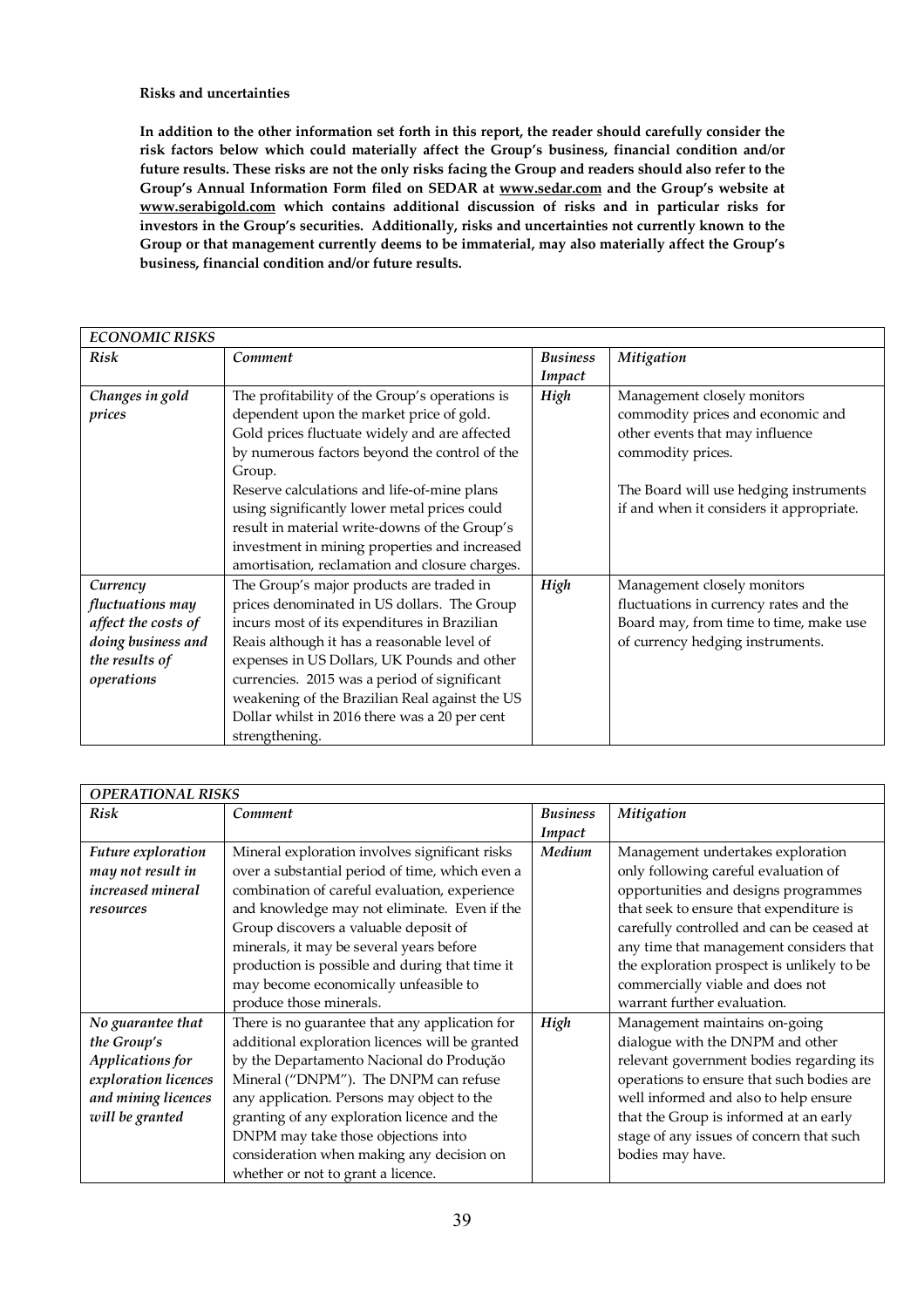| <b>OPERATIONAL RISKS</b>                                                                                                                                                                                                                                                                                                       |                                                                                                                                                                                                                                                                                                                                                                                                                                                                                                                                                                                                                                                                                                                                                                                                                                                     |                           |                                                                                                                                                                                                                                                                                                                                                                                                                                                                                                                                                                                                        |
|--------------------------------------------------------------------------------------------------------------------------------------------------------------------------------------------------------------------------------------------------------------------------------------------------------------------------------|-----------------------------------------------------------------------------------------------------------------------------------------------------------------------------------------------------------------------------------------------------------------------------------------------------------------------------------------------------------------------------------------------------------------------------------------------------------------------------------------------------------------------------------------------------------------------------------------------------------------------------------------------------------------------------------------------------------------------------------------------------------------------------------------------------------------------------------------------------|---------------------------|--------------------------------------------------------------------------------------------------------------------------------------------------------------------------------------------------------------------------------------------------------------------------------------------------------------------------------------------------------------------------------------------------------------------------------------------------------------------------------------------------------------------------------------------------------------------------------------------------------|
| <b>Risk</b>                                                                                                                                                                                                                                                                                                                    | Comment                                                                                                                                                                                                                                                                                                                                                                                                                                                                                                                                                                                                                                                                                                                                                                                                                                             | <b>Business</b><br>Impact | Mitigation                                                                                                                                                                                                                                                                                                                                                                                                                                                                                                                                                                                             |
| Existing<br>exploration licences<br>may not be renewed<br>or approved or<br>converted into<br>mining licences<br>Title to any of the<br>Group's mineral<br>properties may be<br>challenged or<br>disputed                                                                                                                      | The exploration licence for the Sao Chico<br>property expired March 2014. The Group has<br>begun the process of applying for a full mining<br>licence and has received no indication that,<br>provided that the content and form of the<br>application is made in accordance with<br>prescribed regulations, a mining licence would<br>not be granted.<br>At the current time mining operations at the<br>Sao Chico Mine are carried out under a trial<br>mining licence which is renewable annually.<br>If and when exploration licences are granted,<br>they will be subject to various standard<br>conditions including, but not limited to,<br>prescribed licence conditions. Any failure to<br>comply with the expenditure conditions or<br>with any other conditions, on which the<br>licences are held, can result in licence<br>forfeiture. |                           | The Group employs staff and consultants<br>who are experienced in Brazilian mining<br>legislation to ensure that the Group is in<br>compliance with legislation at all times.                                                                                                                                                                                                                                                                                                                                                                                                                          |
| The Group has<br>declared<br>commercial<br>production effective<br>as of 1 January 2016<br>at the Sao Chico<br>gold mine located<br>close to the Group's<br>Palito Mine. There<br>is however no<br>certainty that the<br>Group will be able<br>to establish a<br>commercially<br>viable long term<br>operation at Sao<br>Chico | The Sao Chico Mine has a small NI 43-101<br>compliant Measured and Indicated Resource<br>and Inferred Resource and the Group has<br>declared that commercial production has been<br>attained effective as of 1 January 2016. There<br>is however no NI 43-101 compliant technical<br>report commissioned to date to demonstrate<br>whether or not this resource can be mined on a<br>commercial scale or that any mining activities<br>that might be undertaken will be profitable in<br>the future.                                                                                                                                                                                                                                                                                                                                                | High                      | Management has made its own<br>assessment of the Sao Chico Mine and<br>during 2015 the mine has been in a<br>development phase. Whilst management<br>have noted, during the course of the<br>development mining undertaken in 2015,<br>that the mineralisation is more complex<br>that was initially envisaged, it has now<br>put in place changes to the mine plans<br>and mining methodology to address the<br>issues that were encountered.<br>Management is now confident, based on<br>its experience and knowledge, that the<br>Sao Chico Mine will be a commercially<br>viable mining operation. |
| Exploration and<br>development of the<br>Group's other<br>properties,<br>including<br>continuing<br>exploration and<br>development<br>projects, and the<br>construction of<br>mining facilities<br>and commencement<br>of mining<br>operations, will<br>require substantial<br>additional funding                              | Whilst the Group anticipates that it will use<br>cash flow generated from operations at the<br>Palito and Sao Chico Mines to finance further<br>exploration and development activities at the<br>Group's other properties, any cash flow that<br>the Group generates may not be sufficient to<br>meet these future exploration and<br>development activities. Failure to obtain<br>sufficient financing will result in a delay or<br>indefinite postponement of exploration,<br>development or production on any of the<br>Group's other properties or even a loss of a<br>property interest.                                                                                                                                                                                                                                                       | Low                       | Management of capital resources is a<br>high priority for the Group and prior to<br>taking any development decision the<br>Group will seek to ensure, to the greatest<br>extent possible, that the development is<br>fully funded and will manage the<br>development budgets and programmes<br>to minimise and anticipate any potential<br>budget over-runs.                                                                                                                                                                                                                                           |
| The Group may<br>experience higher<br>costs and lower                                                                                                                                                                                                                                                                          | Mining operations often experience<br>unexpected problems during the life of the<br>mine which may result from events of nature,                                                                                                                                                                                                                                                                                                                                                                                                                                                                                                                                                                                                                                                                                                                    | Medium                    | Management is experienced with similar<br>mining operations and has gained<br>valuable operational experience at both                                                                                                                                                                                                                                                                                                                                                                                                                                                                                  |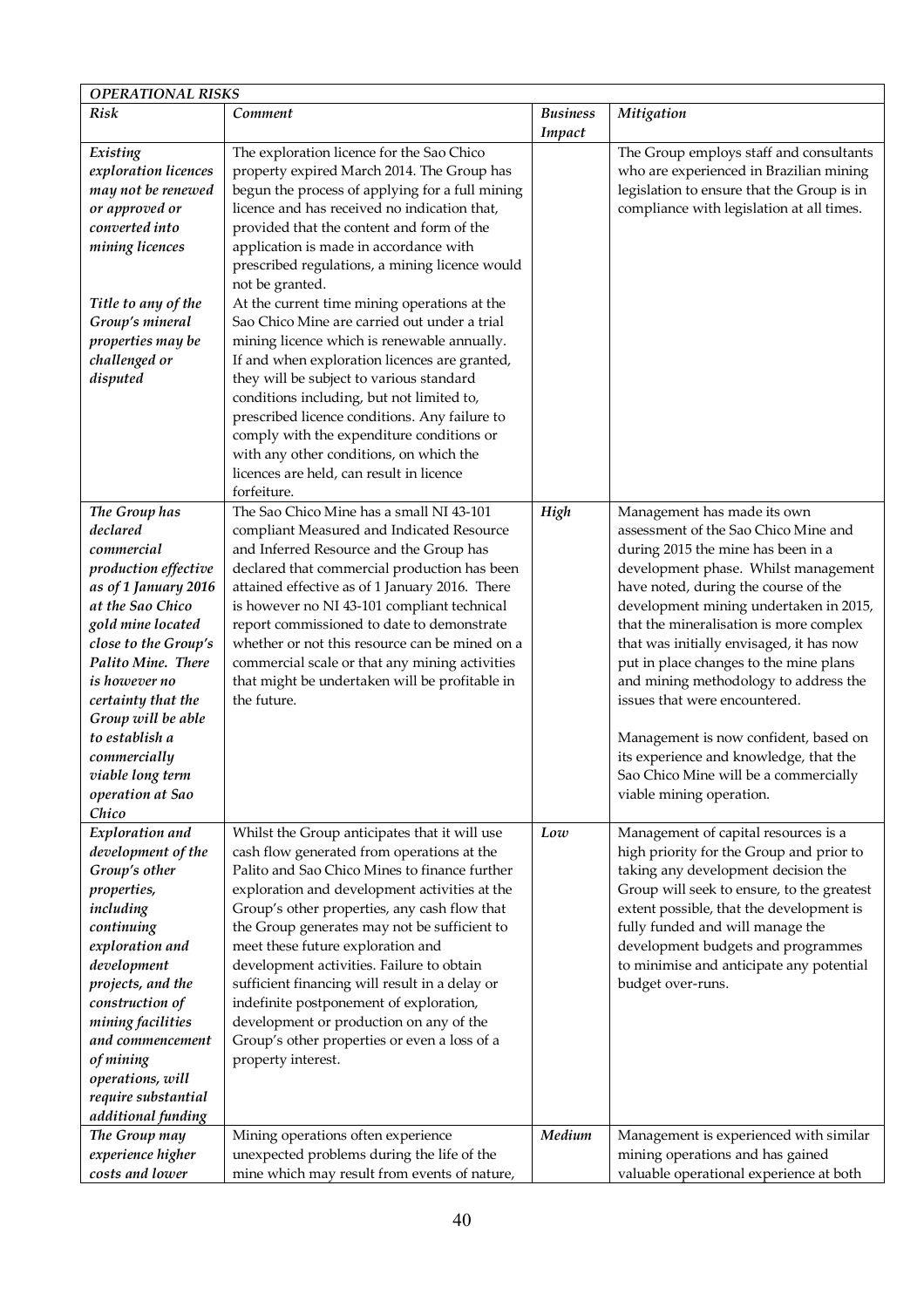| <b>OPERATIONAL RISKS</b>                                                                                                                                                                                       |                                                                                                                                                                                                                                                                                                                                                                                                                                                                                                                                                                                                                                                                                                                                                                                                           |                           |                                                                                                                                                                                                                                                                                                                                                                                                                    |  |
|----------------------------------------------------------------------------------------------------------------------------------------------------------------------------------------------------------------|-----------------------------------------------------------------------------------------------------------------------------------------------------------------------------------------------------------------------------------------------------------------------------------------------------------------------------------------------------------------------------------------------------------------------------------------------------------------------------------------------------------------------------------------------------------------------------------------------------------------------------------------------------------------------------------------------------------------------------------------------------------------------------------------------------------|---------------------------|--------------------------------------------------------------------------------------------------------------------------------------------------------------------------------------------------------------------------------------------------------------------------------------------------------------------------------------------------------------------------------------------------------------------|--|
| <b>Risk</b>                                                                                                                                                                                                    | Comment                                                                                                                                                                                                                                                                                                                                                                                                                                                                                                                                                                                                                                                                                                                                                                                                   | <b>Business</b><br>Impact | Mitigation                                                                                                                                                                                                                                                                                                                                                                                                         |  |
| revenues than<br>estimated due to<br>unexpected<br>problems                                                                                                                                                    | unexpected geological features or mechanical<br>issues that can result in substantial disruption<br>to operations. Such disruption could increase<br>operating costs, delay revenue growth and<br>have implications for the working capital<br>requirements of the business.                                                                                                                                                                                                                                                                                                                                                                                                                                                                                                                              |                           | Palito and Sao Chico. Management have,<br>during 2015, increased the number of<br>mining areas that can be active at any<br>time at Palito and established increased<br>process capacity levels which it does not<br>intend to be fully utilised at all times.<br>In this way it anticipates that short term                                                                                                       |  |
|                                                                                                                                                                                                                |                                                                                                                                                                                                                                                                                                                                                                                                                                                                                                                                                                                                                                                                                                                                                                                                           |                           | operational issues should not be unduly<br>disruptive and that any shortfall can be<br>caught up quickly once the issue is<br>resolved.                                                                                                                                                                                                                                                                            |  |
| Environmental<br>legislation                                                                                                                                                                                   | All phases of the Group's operations are<br>subject to environmental regulation in Brazil.<br>There is no assurance that existing or future<br>environmental regulation will not materially<br>adversely affect the Group's business, financial<br>condition and results of operations.                                                                                                                                                                                                                                                                                                                                                                                                                                                                                                                   | Low                       | Environmental regulations are constantly<br>changing and governed by both local and<br>global concerns and initiatives.<br>Management seeks to ensure that it<br>adopts sound and compliant<br>environmental principles. The<br>operations of the Group are relatively<br>small and management does not consider<br>the scale of the operations to have a<br>material environmental impact on its<br>surroundings. |  |
| Exposure to mining<br>hazards                                                                                                                                                                                  | The Group is exposed to a number of risks and<br>hazards typically associated with mining<br>operations including environmental hazards;<br>mining and industrial accidents; metallurgical<br>and other processing problems; unusual and<br>unexpected rock formations; flooding and<br>periodic interruptions due to inclement or<br>hazardous weather conditions or other acts of<br>nature; mechanical equipment and facility<br>performance problems; and unavailability of<br>materials, equipment and personnel.<br>These risks may result in: damage to, or<br>destruction of, the Group's properties or<br>production facilities; personal injury or death;<br>environmental damage; delays in mining;<br>increased production costs; asset write downs;<br>monetary losses; and legal liability. | Medium                    | The Group's operational teams regularly<br>monitor mining risks, and report to the<br>CEO who, in consultation with the<br>Board, is responsible, on behalf of the<br>Board, for ensuring appropriate<br>measures are in place for anticipating,<br>and responding to, such matters.                                                                                                                               |  |
| If mineral resource<br>estimates are not<br>accurate,<br>production may be<br>less than estimated<br>which would<br>adversely affect the<br>Group's financial<br>condition and the<br>results of<br>operations | Mineral resource estimates are imprecise and<br>depend on geological analysis based partly on<br>statistical inferences drawn from drilling, and<br>assumptions about operating costs and metal<br>prices, all of which may prove unreliable. The<br>Group cannot be certain that the resource<br>estimates are accurate and cannot guarantee<br>that it will recover the indicated quantities of<br>metals.<br>Future production could differ dramatically<br>from such estimates if mineralisation or<br>formations at the properties were different<br>from those predicted by drilling, sampling and<br>similar examinations.                                                                                                                                                                         | Medium                    | The Groups mineral resource estimates<br>are prepared by either in-house staff or<br>third party consultants who have<br>considerable experience and as<br>appropriate are certified in accordance<br>with recognised international standards.                                                                                                                                                                     |  |
| The Group is                                                                                                                                                                                                   | In the ordinary course of business, the Group                                                                                                                                                                                                                                                                                                                                                                                                                                                                                                                                                                                                                                                                                                                                                             | Low                       | The Group maintains good relationships                                                                                                                                                                                                                                                                                                                                                                             |  |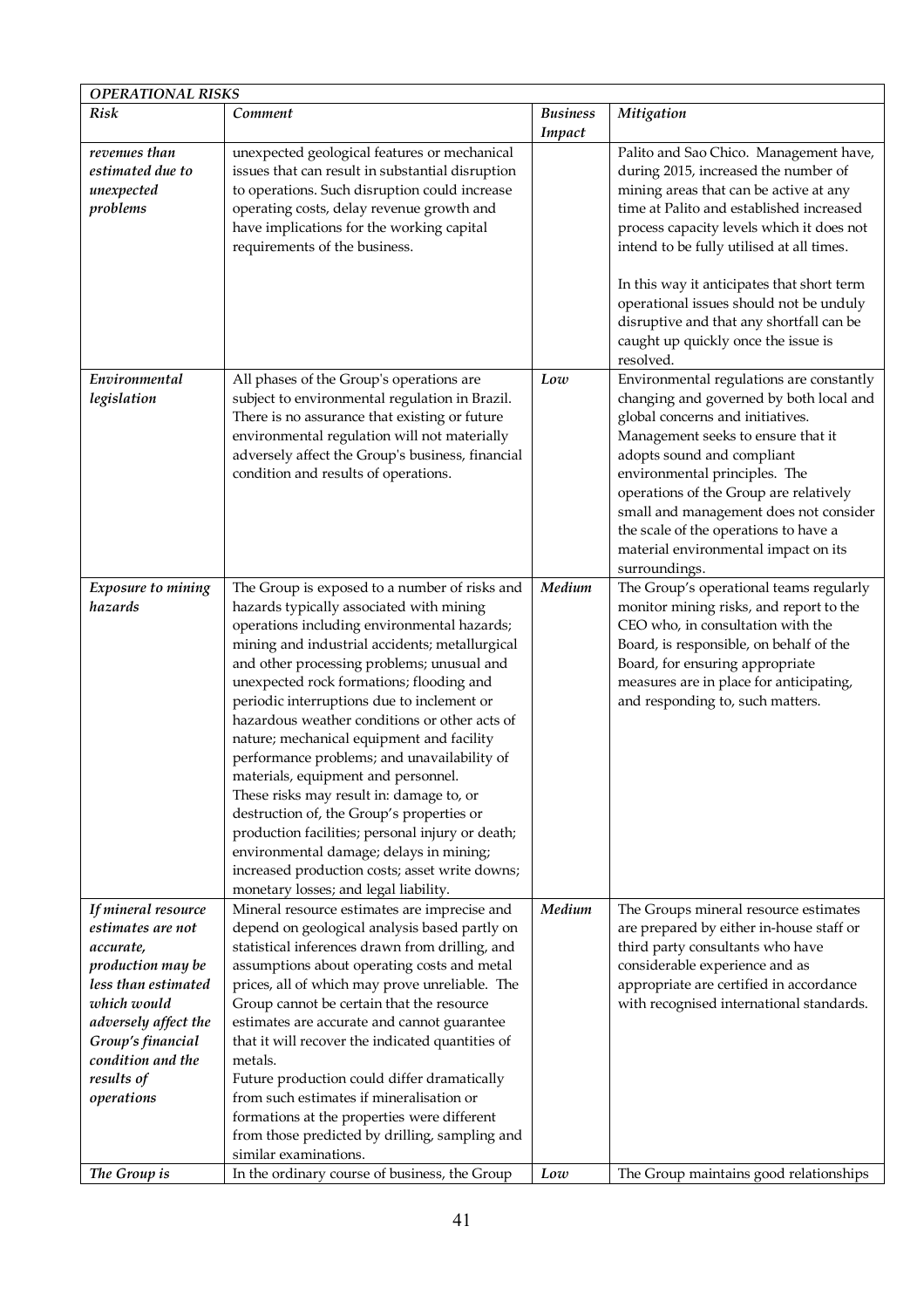| <b>OPERATIONAL RISKS</b> |                                                  |                 |                                             |  |
|--------------------------|--------------------------------------------------|-----------------|---------------------------------------------|--|
| <b>Risk</b>              | Comment                                          | <b>Business</b> | Mitigation                                  |  |
|                          |                                                  | Impact          |                                             |  |
| required to obtain       | will be required to obtain and renew             |                 | with the appropriate licencing authorities  |  |
| and renew                | governmental permits and licences for the        |                 | and management are responsible for          |  |
| governmental             | operations and expansion of existing             |                 | ensuring that conditions are adhered to     |  |
| permits and licences     | operations or for the commencement of new        |                 | and that renewals are submitted in a        |  |
| in order to conduct      | operations. Obtaining or renewing the            |                 | timely and complete manner.                 |  |
| mining operations,       | necessary governmental permits is a complex      |                 |                                             |  |
| which can be a           | and time consuming process. The duration         |                 |                                             |  |
| costly and time-         | and success of the Group's efforts to obtain     |                 |                                             |  |
| consuming process        | and renew permits and licences are contingent    |                 |                                             |  |
|                          | upon many variables not within its control       |                 |                                             |  |
|                          | including the interpretation of applicable       |                 |                                             |  |
|                          | requirements implemented by the permitting       |                 |                                             |  |
|                          | or licencing authority. The Group may not be     |                 |                                             |  |
|                          | able to obtain or renew permits and licences     |                 |                                             |  |
|                          | that are necessary to its operations or the cost |                 |                                             |  |
|                          | to obtain or renew permits and licences may      |                 |                                             |  |
|                          | exceed what the Group expects.                   |                 |                                             |  |
| The mining industry      | Competition in the precious metals mining        | Low             | The Group anticipates that it will be in a  |  |
| is intensely             | industry is primarily for mineral rich           |                 | position to generate positive cash flow     |  |
| competitive in all of    | properties that can be developed and             |                 | and have re-paid debt by the end of 2016    |  |
| its phases and the       | produced economically; the technical expertise   |                 | increasing its relative strength to attract |  |
| Group competes           | to find, develop, and operate such properties;   |                 | and retain employees and to acquire and     |  |
| with many                | the labour to operate the properties; and the    |                 | develop new properties and projects.        |  |
| companies                | capital for the purpose of funding such          |                 |                                             |  |
| possessing greater       | properties.                                      |                 |                                             |  |
| financial and            | Such competition may result in the Group         |                 |                                             |  |
| technical resources      | being unable to acquire desired properties, to   |                 |                                             |  |
| than itself              | recruit or retain qualified employees or to      |                 |                                             |  |
|                          | acquire the capital necessary to fund its        |                 |                                             |  |
|                          | operations and develop its properties.           |                 |                                             |  |
|                          |                                                  |                 |                                             |  |

| <b>COUNTRY RISKS</b> |                                                 |                 |                                          |  |
|----------------------|-------------------------------------------------|-----------------|------------------------------------------|--|
| <b>Risk</b>          | Comment                                         | <b>Business</b> | <b>Mitigation</b>                        |  |
|                      |                                                 | Impact          |                                          |  |
| The Group's          | The government of Brazil has been seeking to    | Medium          | The mining industry in Brazil is         |  |
| operations are       | introduce a new Mining Code for some time       |                 | dominated by a small number of           |  |
| conducted in Brazil  | and the matter continues to be area of debate.  |                 | influential local companies and the      |  |
| and, as such, the    | Any new legislation could result in all current |                 | interests and needs of smaller mining    |  |
| Group's operations   | applications being cancelled and require        |                 | operations can be limited. The Group is  |  |
| are exposed to       | applicants to make new applications under the   |                 | affiliated with group's who help promote |  |
| various levels of    | terms of and in compliance with the new         |                 | and lobby for the needs of smaller       |  |
| political, economic  | Mining Code.                                    |                 | mining enterprises.                      |  |
| and other risks and  | New proposals were announced in July 2017       |                 |                                          |  |
| uncertainties        | including the establishment of a new body to    |                 |                                          |  |
|                      | replace the DNPM and have oversight of the      |                 |                                          |  |
|                      | mining industry and changes to the royalty      |                 |                                          |  |
|                      | rates introducing a proposal to increase the    |                 |                                          |  |
|                      | government royalty on gold production from 1    |                 |                                          |  |
|                      | per cent to 2 per cent.                         |                 |                                          |  |
|                      | These proposals are being debated before        |                 |                                          |  |
|                      | being passed into law.                          |                 |                                          |  |